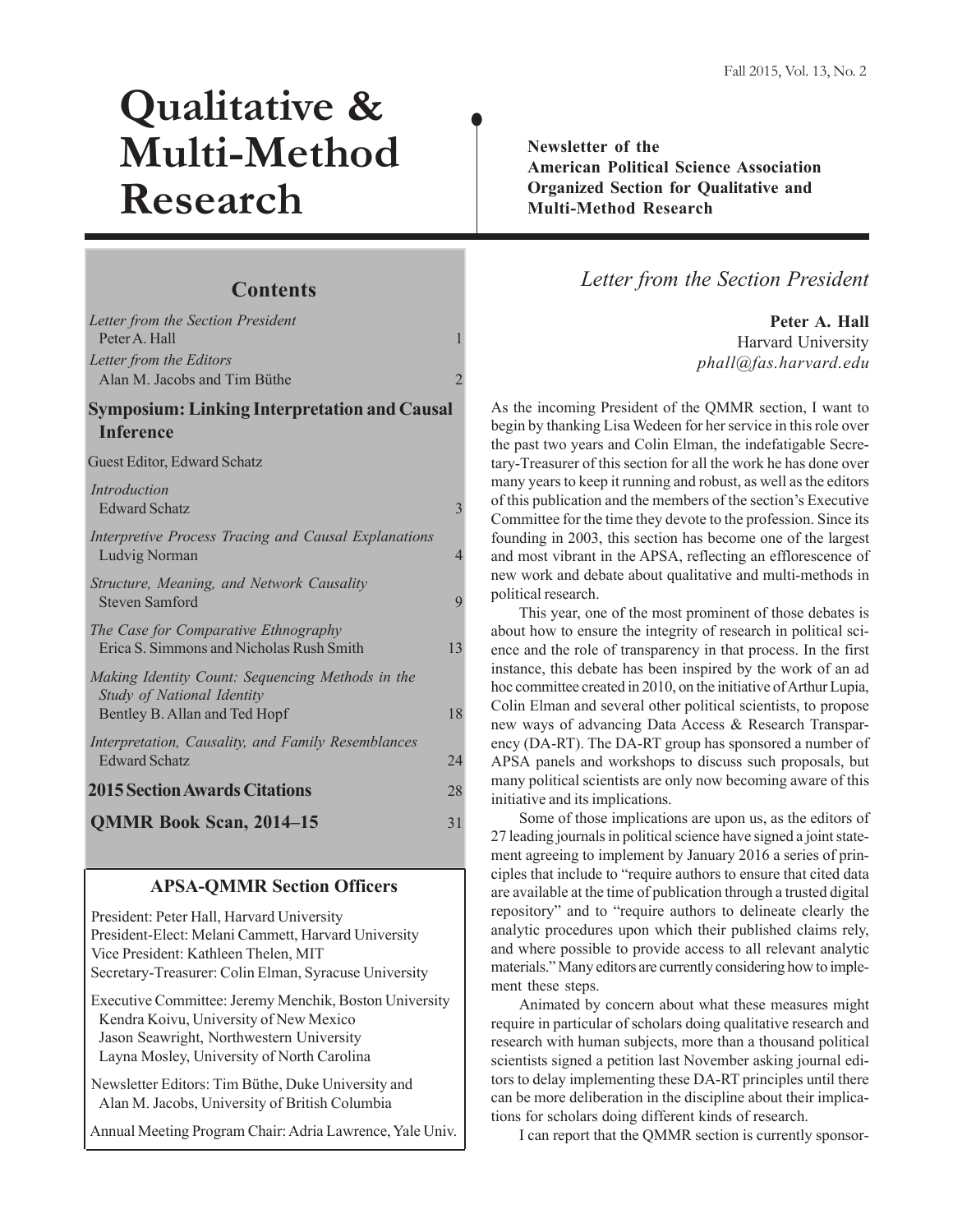ing a systematic process of deliberation about the issues involved in securing transparency in qualitative research. This follows up a motion passed unanimously at our 2015 business meeting that called for such a process and tasked the editors of this publication, Tim Büthe and Alan Jacobs, with drawing up plans for one, building on the excellent symposium they edited on this topic in the spring 2015 issue of *QMMR*. Tim and Alan have done a remarkable job of designing a process that will allow for wide consultation about these issues and culminate next fall in a series of reports about the value, costs, risks and practicalities of research openness for specific types of qualitative scholarship in political science. Their plan has now been approved overwhelmingly by the executive committee of the section and by 98 percent of participating section members in a poll that attracted the highest turnout we have ever had.

These Qualitative Transparency Deliberations will be led by a steering committee of about nine scholars, who will consult the broad community of qualitative researchers, bilaterally and through an online platform, with a view to identifying the major issues that efforts to secure research transparency raise for scholars doing multiple kinds of qualitative research. The steering committee will then recruit about a dozen working groups of three scholars, each of which will consult widely and consider the issues associated with research transparency that arise within a specific type of qualitative research or bear on a specific dimension of various kinds of research.

We hope to be able to sponsor a meeting of these working groups in June and again just prior to the start of the 2016 APSA Annual Meeting with a view to putting online in the early fall the statements prepared by each of these groups. These statements may suggest specific standards or guidelines to be applied to a particular type of research or discuss the general issues associated with ensuring the integrity of research there. Our expectation is that each will seek to articulate the (possibly multiple) understandings of research transparency current among scholars undertaking specific types of qualitative research.

Once we have the relevant online platforms up and running, we will be alerting all members of the section to them via APSANet. I urge you to participate in these deliberations. The objective is to ensure that all relevant views are heard and that these issues are discussed more widely in the profession. Our hope is that this process will clarify the issues associated with research transparency in qualitative research and inform any actions that journal editors or APSA might take on such matters. These are important issues deserving of your attention.

An outline of the planned Qualitative Transparency [Deliberations can be downloaded from www.maxwell.syr.edu/](http://www.maxwell.syr.edu/uploadedFiles/moynihan/cqrm/QualitativeTransparencyDeliberationsProposal.pdf) uploadedFiles/moynihan/cqrm/ QualitativeTransparencyDeliberationsProposal.pdf.

Anyone seeking more basic information about the initiatives that have inspired this deliberative process can consult this website for an account of the DA-RT initiative (http:// www.dartstatement.org/); this website for recent debates about it (http://dialogueondart.org/); and this website for the Symposium on these issues in the last issue of this publication ( www .maxwell.syr .edu/moynihan/cqrm/ [Qualitative\\_Methods\\_Newsletters/](http://www.maxwell.syr.edu/moynihan/cqrm/Qualitative_Methods_Newsletters/Qualitative_Methods_Newsletters/) Qualitative\_Methods\_Newsletters/). I hope you will share the deep gratitude we all owe to Tim Büthe and Alan Jacobs for all the work they have done to encourage informed discussion of these issues and that you will participate as this deliberative process moves forward.

## *Letter from the Editors*

In this issue, we are delighted to present a symposium, inspired by a panel at the 2015 APSA Annual Meeting, that explores a range of innovative linkages between the ventures of interpretation and causal inference. In remarkably diverse ways, the essays in this collection propose approaches to empirical research that combine tools and logics of causal inferences with techniques and understandings typically associated with interpretive inquiry. Our contributors make the case, respectively, for joining cross-case comparison to ethnography, interpretation to process tracing, ethnographic fieldwork to social network analysis, and interpretive discourse analysis to the quantitative measurement of identity. As Guest Editor of the symposium, Edward Schatz both introduces the pieces and offers a concluding synthesis that unpacks a set of conceptual ambiguities and tensions with which positivist-interpretivist bridge-building efforts must grapple.

Readers can also find in this issue the details and citations for all section awards presented at the 2015 business meeting. And we present here the first installment of our new Book Scan, based on a systematic search of a wide range of publisher lists for recent releases that seek to develop or teach approaches to qualitative or multi-method research. We look forward to seeing the Book Scan, together with the Journal Scan introduced in the last issue, become regular features of *QMMR*.

Finally, we would like to offer thanks to several people: to Edward Schatz for his outstanding editorial contributions to the symposium; to Allison Forbes for careful copy-editing of the symposium; and to Alex Hemingway for his invaluable assistance with compiling the Book Scan.

We look forward to hearing your thoughts on this issue of *QMMR*, and invite section members to send us proposals for future *QMMR* symposia.

| Alan M. Jacobs     | Tim Büthe      |
|--------------------|----------------|
| alan.jacobs@ubc.ca | buthe@duke.edu |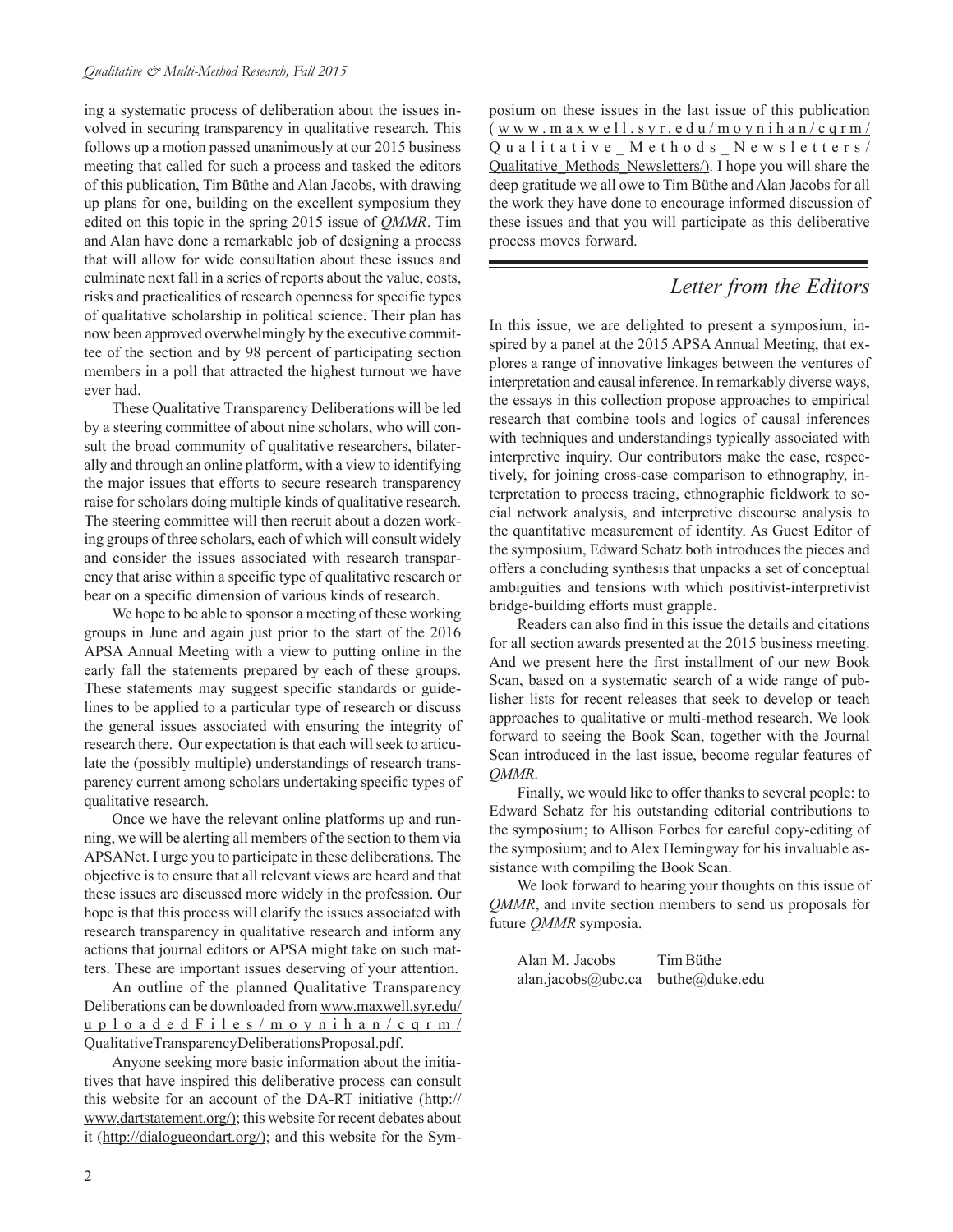## **Symposium: Linking Interpretation and Causal Inference**

## **Guest Editor, Edward Schatz**

## *Introduction*

### **Edward Schatz** University of Toronto

How do our interpretations link up to our causal claims? How does attention to causality refine our interpretations? In one sense, it is strange that we find ourselves asking these questions. After all, interpretive researchers routinely find themselves using causal language, and scholars oriented toward establishing causal claims also spend much time interpreting actors' motivations and beliefs. If political scientists *ipso facto* do both, what's the big deal?

In another sense, the fact that we pose these questions (which structured an APSA panel in 2015) speaks to a particular moment in the discipline. Consider the institutional architecture of APSA, wherein Interpretive Methodologies and Methods is officially designated by APSA as a "related group" that is separate from the QMMR section. Does this institutional architecture reflect how our research communities actually work? The hunch that authors in this symposium share is that it does not.

The purpose of this symposium is to take stock of recent thinking about methods, methodology, epistemology, and ontology that proposes the forging of links between hermeneutic and causality-oriented analysis. A variety of perspectives is represented below, but if there is one thing that all authors agree upon, it is that the two are not mutually exclusive. The question they all tackle is this: what are the specific links that may be forged? Moreover, what are the ways to make these links most productive?

By interpretation, the authors below have in mind attention to the meaning-making processes that—depending on one's intellectual taste—either characterize an important part of the human experience or constitute its core. By causal inference, they have in mind attention to establishing explanatory claims—either about particular instances or about a class of events. Both of these understandings, as we will see, are fairly general and leave two crucial questions open for further debate: (1) to what extent and in what ways must causal accounts pay attention to meaning-making, and (2) what kinds of simplification are ultimately most productive?

The four papers below contribute to these discussions based on the authors' various, original, theoretically-grounded and empirically-rich research. In a sense, it is not surprising that where one comes down on the above questions is in part a function of whether one begins with ethnography, with process-tracing approaches, with discourse analysis, or with another approach entirely. Each approach brings different sorts of leverage and intellectual inclinations to the research endeavor. Yet, it is in another sense strange that one's inclinations about foundational matters in the philosophy of science would be a function of the methods one uses.

Ludvig Norman offers to fuse process-tracing approaches with a specific focus on meaning-making processes. Illustrating via his own work on the evolving decision-making powers of the European Union, he proposes *interpretive process tracing* as an approach that allows scholars to identify types of causal mechanisms rarely considered in our discipline. The result is not just a thicker account; it is a more plausible one.

Steven Samford also suggests that a thicker account can be fundamentally different and more convincing than its thinner alternatives. Taking a page from political sociology, he considers how social network analysis (SNA) is enriched via ethnographic immersion, showing that patterns of regulatory compliance in Mexico are hard to interpret without sustained attention to the social meanings at play in particular fieldwork sites.

For their part, Erica Simmons and Nicholas Smith invite political ethnographers—who often grapple with interpretive approaches—to consider techniques from the comparativist's toolbox. Based on research from their respective books on Bolivia/Mexico and South Africa, they argue that such *comparative ethnography* broadens the scope of generalizations offered while retaining an ethnographic sensibility that is faithful to shared meanings in particular contexts.

In what is perhaps the most methodologically ambitious of the symposium contributions, Bentley Allan and Ted Hopf discuss their decade-long project to build a national-identity dataset based on textual materials dating from 1810. *Making Identity Count* promises to offer a treasure trove of numerical data that rests upon painstaking interpretation of national identities via inductive discourse analysis.

In the paper that concludes the symposium, I take stock of our collective stock-taking. I propose that we advance our conversations about linking causal inference and interpretation only to the extent that we pay close attention to polyvalent meanings behind the words invoked to unite our research traditions.

Edward Schatz is an Associate Professor of Political Science at the University of Toronto. He is online at ed.schatz@utoronto.ca and https://www.utm.utoronto.ca/political-science/associate-professored-schatz.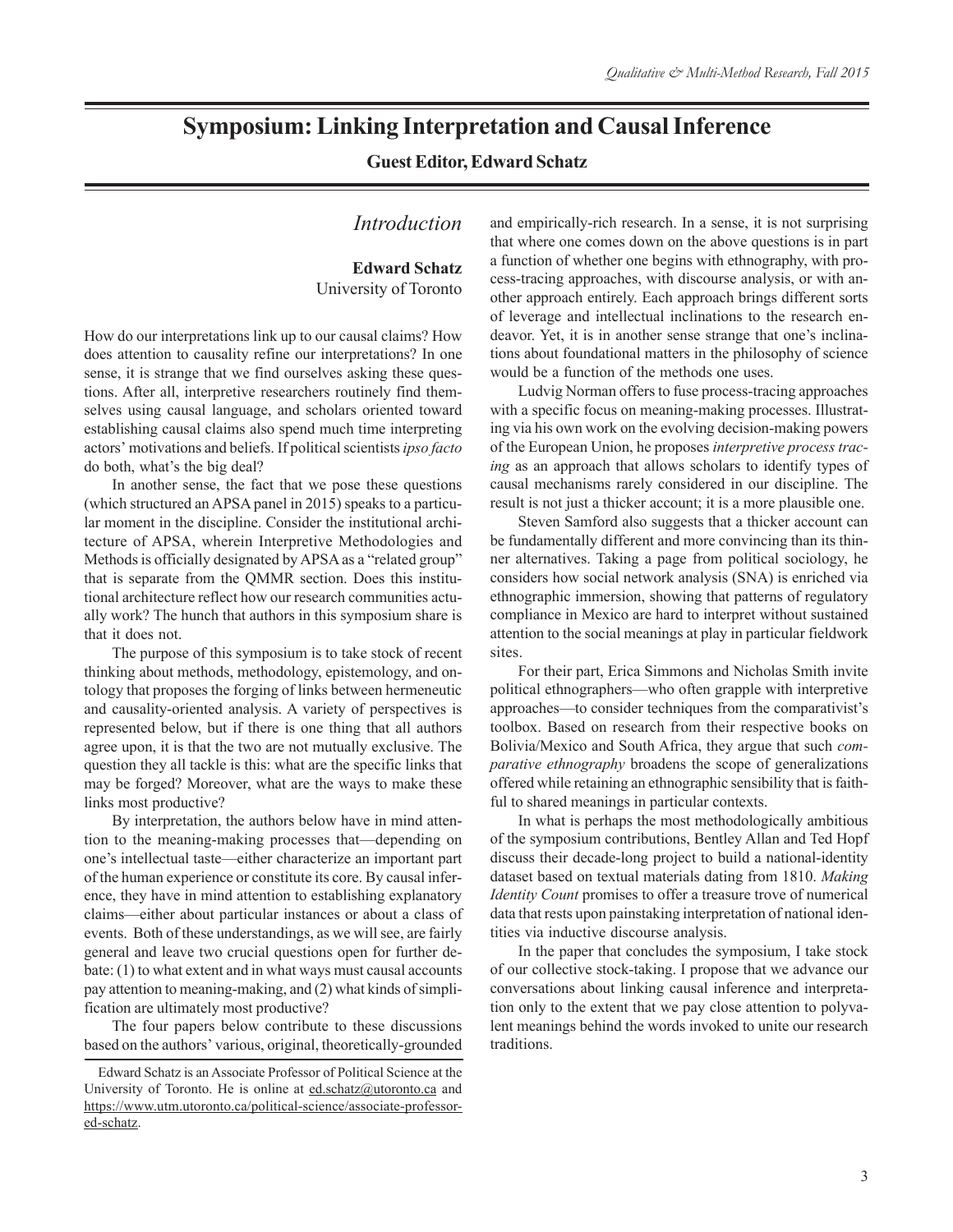## *Interpretive Process Tracing and Causal Explanations*

## **Ludvig Norman** Uppsala University, Sweden

Recent years have seen an increasing focus in political science and international relations (IR) research on longer-term causal processes and the internal dynamics of single cases, through a method commonly referred to as process tracing. Discussions regarding standards for ensuring reliable process tracing have been dominated by an emphasis on deductive styles of inquiry, Bayesian procedures for formulating and testing well-defined hypotheses, and attempts to characterize process tracing as a complement to large-N studies. Many of these efforts are praiseworthy, not least for pushing researchers to justify more explicitly their methodological choices. However, they have also been associated with certain costs. In particular, they tend to exclude context sensitive modes of inquiry that characterize interpretive research.<sup>1</sup>

Contrary to this tendency, I suggest several reasons why process tracing would be enriched by efforts to more clearly incorporate *interpretive* elements. Process tracing is highly consonant with the interpretivist tradition of providing inductive and contextually thick accounts of meaning making, as well as attending to the dynamics of social institutions. Interpretive process tracing (IPT) combines the study of intersubjective meanings with causal explanations of particular outcomes.2 It is thus able to identify a broader range of causal mechanisms than those commonly studied in political science. By being attentive to mechanisms that capture non-intentional, habitual action, and the importance of social identities for such actions, IPT can generate more nuanced and more accurate explanations.

There are also integrative gains to be reaped in the other direction. Interpretive scholarship can benefit from using process tracing to identify and theorize mechanisms that account

Ludvig Norman is Researcher and Lecturer at the Department of Government, Uppsala University. He can be found online at [Ludvig.Norman@statsvet.uu.se and http://katalog.uu.se/empinfo/](http://katalog.uu.se/empinfo/?id=N7-1088) ?id=N7-1088. The author would like to thank Bo Bengtsson, Tim Büthe, Johanna Söderström, and especially Alan Jacobs and Ed Schatz for insightful comments on earlier drafts.

1 Bennett and Checkel's (2014) recent and important contribution to these debates signals an openness to methodological pluralism. However, theirs is an exception to debates that have largely worked to increase, rather than to diminish the distance between process tracing and interpretive methods.

2 I draw here on Guzzini (2012) who coined his approach "interpretivist process tracing" and defined some of the meta-theoretical underpinnings of the approach discussed here. While not using the term, Pouliot (2014) and Hopf (2012) have also sought to integrate interpretive modes of inquiry with process tracing. I use the term *interpretive* process tracing throughout this text, rather than the slightly more cumbersome *interpretivist*.

for particular outcomes. Interpretive research tends to emphasize constitutive explanations, achieved by studying and categorizing the properties of specific social systems. Such explanations are important. However, the tendency in interpretive research to refrain from causal arguments is often unwarranted. As I will discuss, IPT entails the study of how the dispositional characteristics of particular social systems are actualized and shape the actions of individual and collective agents in particular settings. In the approach that I propose, constitutive explanations can thus be used to inform how causal mechanisms generate particular outcomes. For IPT, the point of interpretation is thus not only, as Geertz argues, "to aid in gaining access to the conceptual world in which our subjects live"3 but also to help us capture the processes through which such worlds change and how these changes condition the emergence of some social and political effects rather than others.

This paper discusses the component parts of IPT and argues that a focus on mechanisms can be made to work with the meta-theoretical assumptions of interpretive research to supply causal explanations. The argument for this approach is illustrated through a brief example drawn from my own work in the field of European Union (EU) studies.

#### **Interpretive Process Tracing**

Process tracing, including its interpretive variants, is a family of tools used to study how causal processes unfolding over time produce particular outcomes. It is primarily a within-case method that favors the study of feedback dynamics, path dependencies, cases of complex causality where multiple factors interact, as well as processes in which the *sequence* in which events unfold over time is important for explaining outcomes. More specifically, process tracing is intimately associated with the identification of the mechanisms that help make sense of complex processes. One common form of process tracing focuses on long-term causes to explain particular outcomes. In such cases, researchers seek to account for an outcome of intrinsic or theoretical interest by looking not just at the immediate circumstances that triggered the outcome, be it a revolution, a civil war, or the initiation of a transition towards democracy, but at the longer-term process that over time gave rise to that outcome. A snapshot view of the actual point at which a threshold was reached, the proverbial straw that broke the camel's back, would supply only a partial and unsatisfactory explanation.<sup>4</sup> By widening the temporal scope, however, more nuanced, comprehensive and accurate accounts can be formulated of how mounting social and political tensions produce particular outcomes. In line with this perspective, process tracing studies have helped to produce theoretically-informed explanations of, among other things, how timing and sequence matters for institutional stability and change, the evolution of welfare systems, and regional integration in Europe.<sup>5</sup>

Interpretive process tracing, similar to many process-

<sup>3</sup> Geertz 1973, 24.

<sup>4</sup> See Pierson 2004.

<sup>&</sup>lt;sup>5</sup> See for instance Mahoney and Thelen 2010 and Pierson 2004.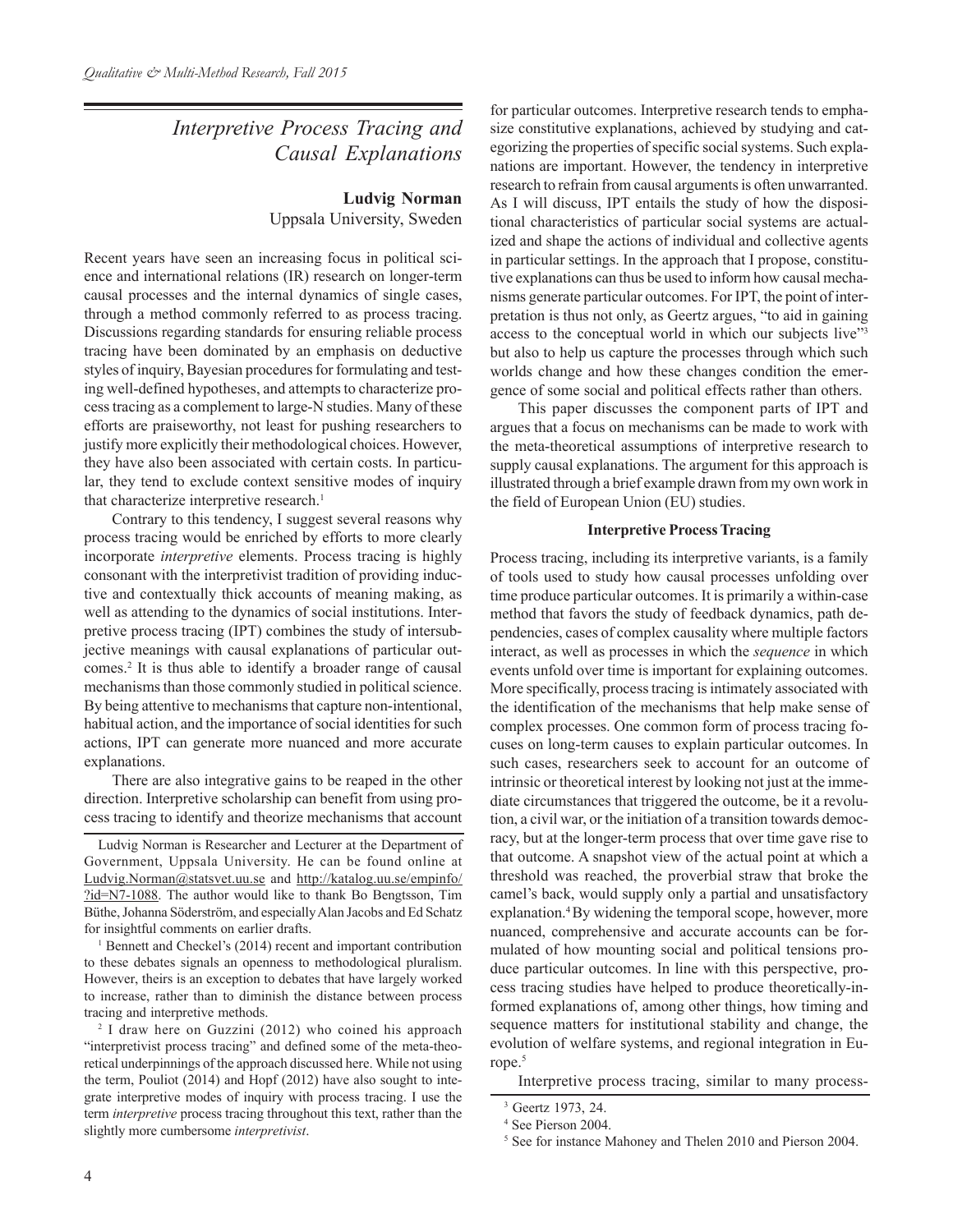tracing accounts, proceeds by seeking to explain particular outcomes. However, it is also characterized by efforts to study intersubjective social institutions as part of causal processes. Guzzini has supplied the meta-theoretical building blocks in IR for this sort of approach.<sup>6</sup> He and several collaborators applied a variant of IPT to study the varied return of geopolitical foreign policy discourses across six European countries in the aftermath of the Cold War. The approach takes a constructivist starting point by contesting the allegedly unambiguous character of international events. Instead, the authors offer a contextual and historically informed analysis of differing responses to these events. Crucially, this is done by identifying and theorizing the mechanisms that help to explain the presence or absence of a geopolitical discourse. The central mechanism explains how crises in foreign policy identities trigger symbolic actions connected to the rise of a specific brand of geopolitically-driven foreign policies. Hopf, while not employing the term explicitly, can also be said to use IPT.<sup>7</sup> He demonstrates how widely shared intersubjective self-understandings shaped foreign policy decision making in the Soviet Union during the early period of the Cold War. Hopf also emphasizes the need to understand identities as relational constructs. This is an important point and further indicates how social identities can be understood in processual, rather than static, terms. Pouliot, while focusing more narrowly on the concept of practice, suggests modes of analysis that place the researcher closer to particular agents.<sup>8</sup> He has also supplied crucial conceptual tools for IPT, in particular by addressing the difficult question of how to bring insights from contextually thick studies outside the confines of a particular case.

While sharing important assumptions with interpretivism broadly defined, interpretive process tracing can also be differentiated from interpretive ethnographic work, which emphasizes techniques such as participant observation to uncover contextual meanings and their concomitant practices. IPT is less open ended in the sense that it seeks to identify and account for the interconnected steps in a relatively well-delineated sequence of events. By implication, IPT is slightly less amenable to the kind of deep immersion in particular contexts that characterizes rigorous interpretive ethnography. IPT, rather, aims to reconstruct processes that have already unfolded. Invariably then, any setting that is available for study will be, to some extent, temporally removed from the one that produced the outcome of interest. An obvious drawback to this approach is that it necessitates a more restricted analytical focus, which prevents potentially important features of a particular setting from informing the analysis. Often this is dealt with by drawing on complementary streams of evidence such as interviews, textual material such as policy documents, archival material, and selected secondary sources to pinpoint the relevant steps in a particular process.

Interpretive process tracing combines interpretive and inductive techniques with more deductive techniques. As familiarization with a particular context increases through inductive and interpretive insights, mechanisms bringing about particular outcomes can be identified and case-specific implications of alternative theories can be articulated. Through this more "constrained immersion" in particular social settings, studies become gradually less open ended and the contrast space for a particular outcome can be more clearly defined. This means that we narrow down the range of possible outcomes in contrast to which we should understand the observed outcome. Relatedly, as the investigation progresses, relevant points of within-case comparison are chiselled out, allowing the researcher to determine why one outcome rather than another occurs. The aim of process tracing from this perspective is to supply causal explanations rather than to exclusively interpret local meanings and the practices through which social institutions are constituted.<sup>9</sup>

Interpretive research often avoids causal arguments. Instead, constitutive explanations, more common in interpretive political research, seek to uncover the properties of particular social systems and answer questions regarding their dispositional character. For instance, Wedeen's study of public spheres of deliberation in Yemen provides the basis for rethinking the meaning of democracy and the range of practices that we might want to include under this general rubric.<sup>10</sup> Crucially, it also offers an opening to think more generally about the dispositional characteristics of the system in and through which democratic practices occur. In this case, such insights can be connected to discussions about the limits and possibilities of promoting democracy from the "outside," and what the consequences might be if such attempts are informed by a universalized, narrow definition of democracy.<sup>11</sup> Constitutive explanations like this are often valuable, and IPT will often need to combine constitutive and causal reasoning. However, explanations, like Wedeen's, that focus exclusively on constitution are different from those generated through IPT.

A key difference between constitutive and causal accounts relates to their temporal character. The fact that many interpretive studies involve a temporal aspect does not necessarily mean they have an explicit interest in process or causality. Constitutive explanations might be situated in one or more particular temporal period, as well as pointing to changes across periods. However, the structures of actual constitutive explanations remain synchronous. As Ylikoski states, "While causal processes take time, constitution does not."12 There is no temporal separation between a particular system and the component parts that awards it with certain properties. In contrast,

<sup>6</sup> Guzzini 2012.

<sup>7</sup> Hopf 2012.

<sup>8</sup> Pouliot 2014.

<sup>9</sup> In this context it is important to note that the counterfactual structure of explanations implied here is not the same as saying that such explanations derive their explanatory power from more general empirical regularities or covering laws. It only means that our explanation of a particular event is able to answer a what-if-things-hadbeen-different-question so that a change in the *explanans* produced a particular event rather than some specified alternative. See Woodward 1984 and Ylikoski 2013.

<sup>10</sup> Wedeen 2004.

<sup>&</sup>lt;sup>11</sup> See Kubik 2009, 40.

<sup>12</sup> Ylikoski 2013, 282.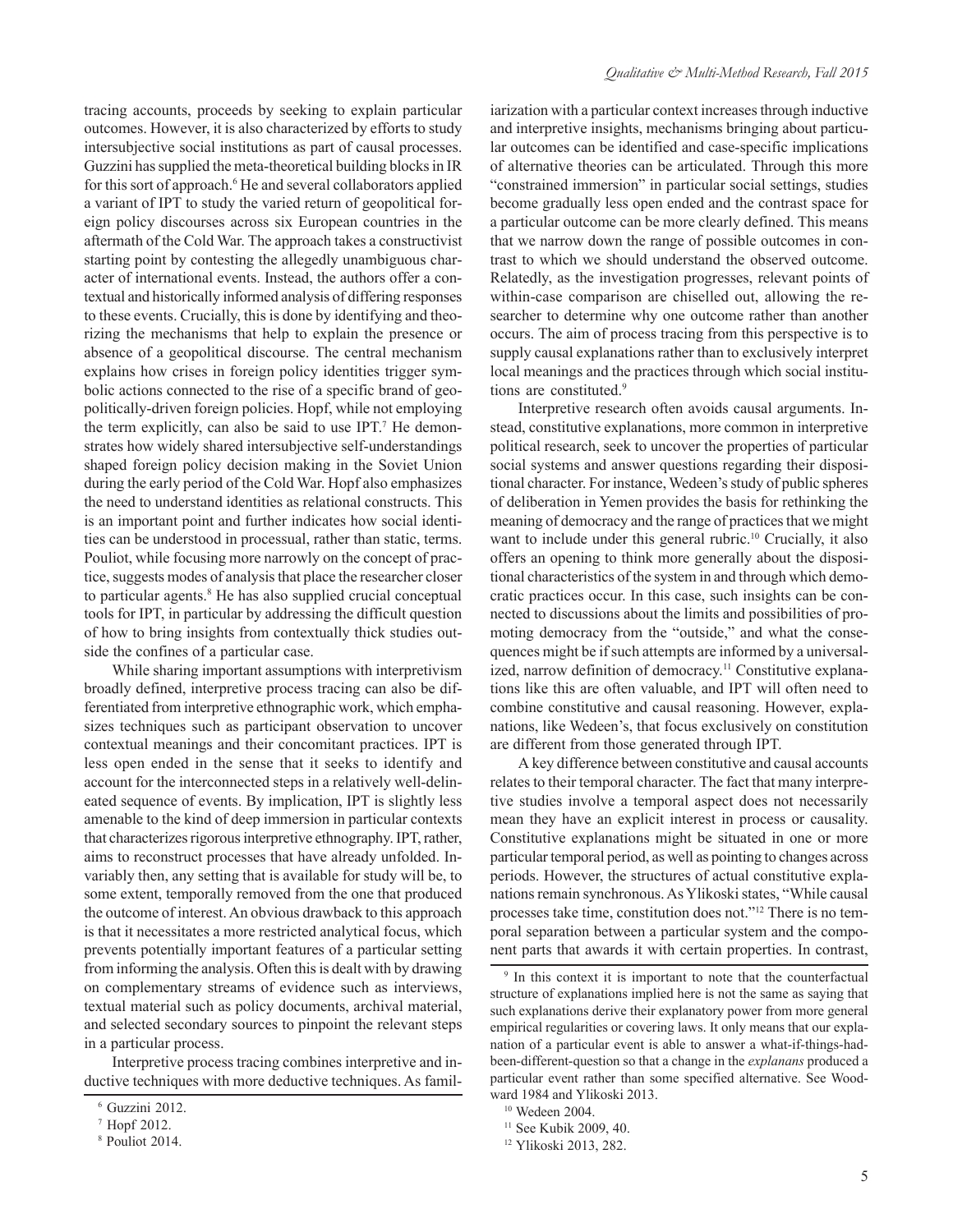interpretive process tracing understands social systems via a research design that aims to account for causal processes that lead to more clearly defined outcomes. Rather than leaving the causal forces of the argument implicit, or at the meta-theoretical level and beyond the scope of the actual investigation, causality is placed front and center.

#### **Interpretive Process Tracing and Mechanisms**

Rather than radically departing from interpretive research, my approach draws out the methodological implications of fundamental assumptions undergirding much interpretivist work. A defining part of the interpretivist meta-theoretical "package" is the premise that identities are malleable and any social agent possesses multiple self-understandings that are actualized in particular situations. This applies to individual agents as well as collective agents, such as social groups, societies, companies, organizations and states. As relational social constructs, identities are activated by the specific dynamics of interaction, and shaped in relation to others. These situational as well as relational aspects of identities, how they are activated and how this shapes social action, can be studied as part and parcel of specific processes. An interpretive form of process tracing can thus help us study situations in which latent identities, institutional roles and practices are activated and also prompt individual or collective action. Specifically, IPT can help address a criticism commonly levelled against both historical institutionalism and constructivist theorization. This criticism focuses on the supposed predisposition in such approaches towards explaining continuity and the self-reinforcing dynamics of patterned social action, while neglecting sudden changes and instances of institutional breakdown.13 Interpretive process tracing offers opportunities to study multi-faceted processes, including those through which social institutions unravel, and through which conflict emerges from previous stages of peaceful interaction. In sum, it situates meaning making and identity formation in the context of processes that unfold over time to explain how these social dynamics produce specific outcomes.

The argument for interpretive process tracing should not be read as a totalizing move, implying that all interpretivist research should employ this approach, or indeed necessarily be concerned with causality. However, the use of process tracing to produce causal explanations of how social systems change and how such changes shape political outcomes opens up potentially useful avenues of research. It also supplies a much-needed complement to currently dominant styles of process tracing, broadening the range of social mechanisms that are entertained in the study of particular settings.

Causal arguments in process tracing, including interpretive process tracing, are intimately associated with the identification and theorization of social mechanisms. Indeed, their important value added is that the intensive engagement with the dynamics of specific settings allows us to tie the *explanans* to the *explanandum* through an in-depth engagement with patterns of action and interaction. Paraphrasing Jon Elster, the

While most attempts to answer such questions have relied on assumptions of methodological individualism, these causal questions can equally be addressed through an interpretivist lens that focuses on the shared understandings that supply meanings to particular phenomena and ways of acting. An interpretive stance is invariably geared towards understanding particular situations from the point of view of those who engaged in them. It prompts a focus on how agents understand themselves and their roles in a particular situation. Rather than beginning with generalized rationality assumptions, it starts from below by learning how agents attribute meanings to specific events, their own actions, and the actions of others.

The identification of the mechanisms operating in a particular case serves several purposes for social scientific explanations. A crucial purpose is that they prompt researchers to make explanations explicit by providing more fine-grained evidence. In Stinchcombe's formulation they make explanation more supple, nuanced and convincing.<sup>15</sup> For interpretive scholars this move entails an effort to ground abstract arguments regarding the workings of social structures at a lower, more concrete level. It prompts an explicit account of how such structures "play out" at the level of agents, how they are reproduced and transformed in specific situations, and how such actions in turn generate particular macro-level outcomes.

The ability of interpretive research to supply contextual richness can thus be put to work in identifying and theorizing not just more precise mechanisms, but also a broader set of mechanisms than those regularly entertained in political science. In particular, interpretive process tracing moves away from standard accounts of social and political action as necessarily intentional, and more specifically, as based on variations of instrumental rationality. Instead, IPT is well positioned to identify mechanisms based on non-intentional, habitual and norm-driven action, mechanisms that help explain how collective self-understandings emerge, under what conditions they are activated, and how they shape preferences, strategies and actions. This also signals an important difference with Schmidt's influential argument for a discursive institutionalism (DI).<sup>16</sup> While the approaches overlap in their effort to place meaning making at the center of causal explanations, Schmidt's argument for bringing "agency back into institutional change"<sup>17</sup> operates on the notion that such change occurs as agents place themselves *outside* the institutions in and through which

effort to identify social mechanisms corresponds to the need to supply an answer to the question "Why did s/he/they do that?"14 Why did French political elites surrender unprecedented levels of sovereignty by agreeing to the Treaty of Rome in 1958? Why did Tunisian citizens suddenly take to the streets in 2010 to engage in massive anti-regime protests? Why did the Russian government under Vladimir Putin decide to invade Ukraine in 2014?

<sup>14</sup> See Elster 1998, 52.

<sup>&</sup>lt;sup>15</sup> Stinchcombe 1991.

<sup>16</sup> Schmidt 2008.

<sup>17</sup> Schmidt 2008, 316.

<sup>&</sup>lt;sup>13</sup> For a similar argument see Schmidt 2008.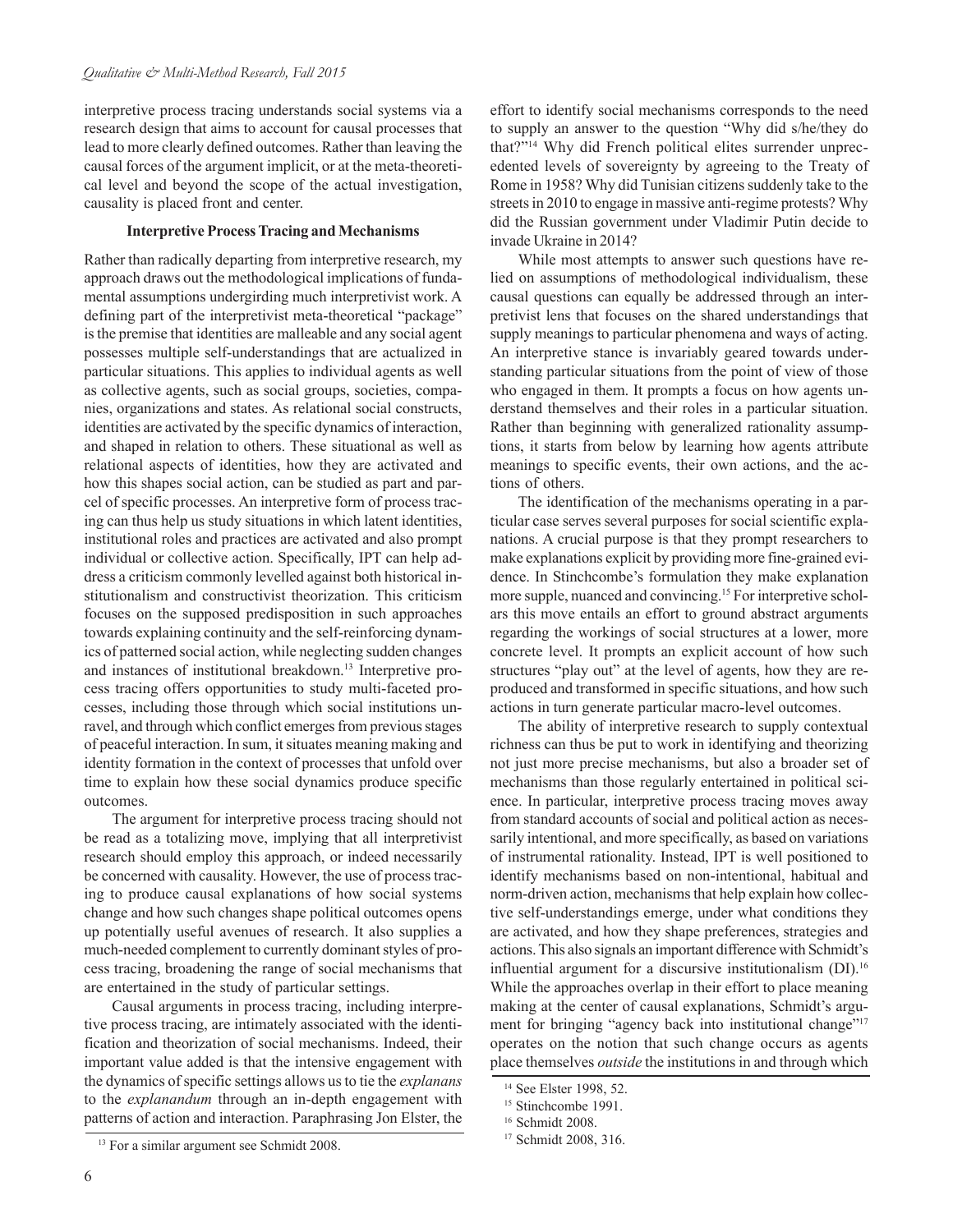they act. For IPT, agency and intentionality are not something that can be assumed but something that needs to be explained. For IPT, to "bring agency back in" also means to account for the processes through which agency emerges in particular settings. The notion in DI that purposive agents can use their communicative abilities to formulate frames to change institutional structures (which incidentally are the same structures that constitute their interests) circumvents the trickier question of why agents would seek institutional change in the first place. IPT takes intersubjective institutions seriously and treats intentionality and agency as emergent properties of agents, properties that need to be explained. IPT thus places agents' intersubjective meanings at the basis of the causal mechanisms that explain continuity and change in social institutions.

Importantly, a focus on mechanisms does not necessarily generate a tension with structure-level theories. As Wight argues, macro-level mechanisms such as those involved in socialization are integral to social explanation and do not necessarily involve intentionality.<sup>18</sup> This does not in any way foreclose investigations at the level of agents. To the contrary, "the effects of macro-level mechanisms are always mediated through individual behaviours and associated micro-level mechanisms."19 So, while mechanisms answer a call for supplying the micro-foundations of explanations, they do not necessarily, again in contrast to DI, build explanatory power on the intentions of individual agents.20 Thinking in terms of mechanisms provides a way to structure investigations of the micro-dynamics through which social structures are reproduced and altered. This, I would suggest, points to an important added value of bringing an interpretive perspective to causal process analyses.

The identification of mechanisms also takes the contextually generated findings of particular processes outside their context of discovery. As indicated above, interpretive process tracing tends towards case-level causal explanations. However, the use of the term *mechanism* also implies the possibility that the patterns discerned in a particular setting will have relevance for other settings and for our ability to supply explanations of particular outcomes in those settings. Mechanisms are tools for paring away the particularities of a messy process, its observable and unobservable components, and reformulating it in analytically general terms. This operation makes findings portable to other settings. It also helps dialogue with existing theories during the research process, as well as *ex post*, when the process that produced the particular outcome has been established with reasonable certainty.

The relation between the identification of mechanisms in particular settings and more general social scientific knowledge is primarily one of building a more refined and useful toolbox which we can draw on to enhance our explanation of future problems. Such analytical tools also allow us to highlight how similar mechanisms might be operating in very disparate settings. Following Pouliot, the reformulation of social dynamics in a particular setting in terms of a mechanism is an exercise in conceptual abstraction.<sup>21</sup> This means shedding the particularities of those dynamics and defining in analytically more general terms the essential components that perform the explanatory work. At the same time, the logic by which interpretive researchers generalize is not primarily tied to the probability of the same mechanism operating in a range of similar cases. Problems with strong unit homogeneity assumptions are, or should be, apparent for most strands of process tracing. However, they are particularly acute for interpretive variants that make contextual meanings an intrinsic part of their causal explanations. This means that the primary value of mechanisms from this perspective is not empirical generalization or prediction. Rather, mechanisms play the dual role of making explanations of particular events more precise and of constituting potentially powerful instruments to refine the vocabulary for rethinking future problems and their explanations.

#### **Applying Interpretive Process Tracing: Studying Institutional Conflict in the European Union**

To make the argument for interpretive process tracing more concrete, I use an example of my own work where I address questions regarding conflicts over decision-making powers in the European Union (EU). In this study, I used the IPT approach to explain a specific outcome, namely the outbreak of an institutional conflict between the European Council and the European Commission in the policy field of EU criminal law.<sup>22</sup>

This type of conflict has conventionally been understood as resulting from the more or less stable and conflicting preferences regarding supranational decision-making held by the European Council and the European Commission, respectively. Member states represented in the Council, on the one hand, are assumed to prefer legislative solutions that require ceding as little national sovereignty as possible. The Commission, on the other hand, is assumed to favor solutions that imply "More Europe." That is, the Commission is assumed to prefer solutions that strengthen its influence over the policy process and expand its institutional turf. These fundamental assumptions regarding the institutional dynamics of the EU have strongly shaped research on power struggles in this setting. I argue, however, that this perspective supplies a limited and unsatisfactory understanding of the mechanisms generating the Commission's challenges to the Council over the distribution of decision-making competences.

By using an interpretive and largely inductive approach to process tracing, the study demonstrated how emerging

<sup>18</sup> Wight 2004.

<sup>19</sup> Wight 2004, 296.

<sup>&</sup>lt;sup>20</sup> This is not to say that the 'micro-level' is per definition locked at the level of individual agents. Following Ylikoski's (2012) useful discussion in this regard, the micro-level can equally prompt a focus on collective agents such as organizations, firms or even states. Where we locate the micro and the macro depends on the research problem being addressed.

<sup>21</sup> Pouliot 2014.

<sup>&</sup>lt;sup>22</sup> Norman 2015. The methodological appendix accompanying the article can be found at the journal website at http:// www.tandfonline.com/doi/suppl/10.1080/13501763.2014.982155. For a book-length application of the approach, see Norman 2016.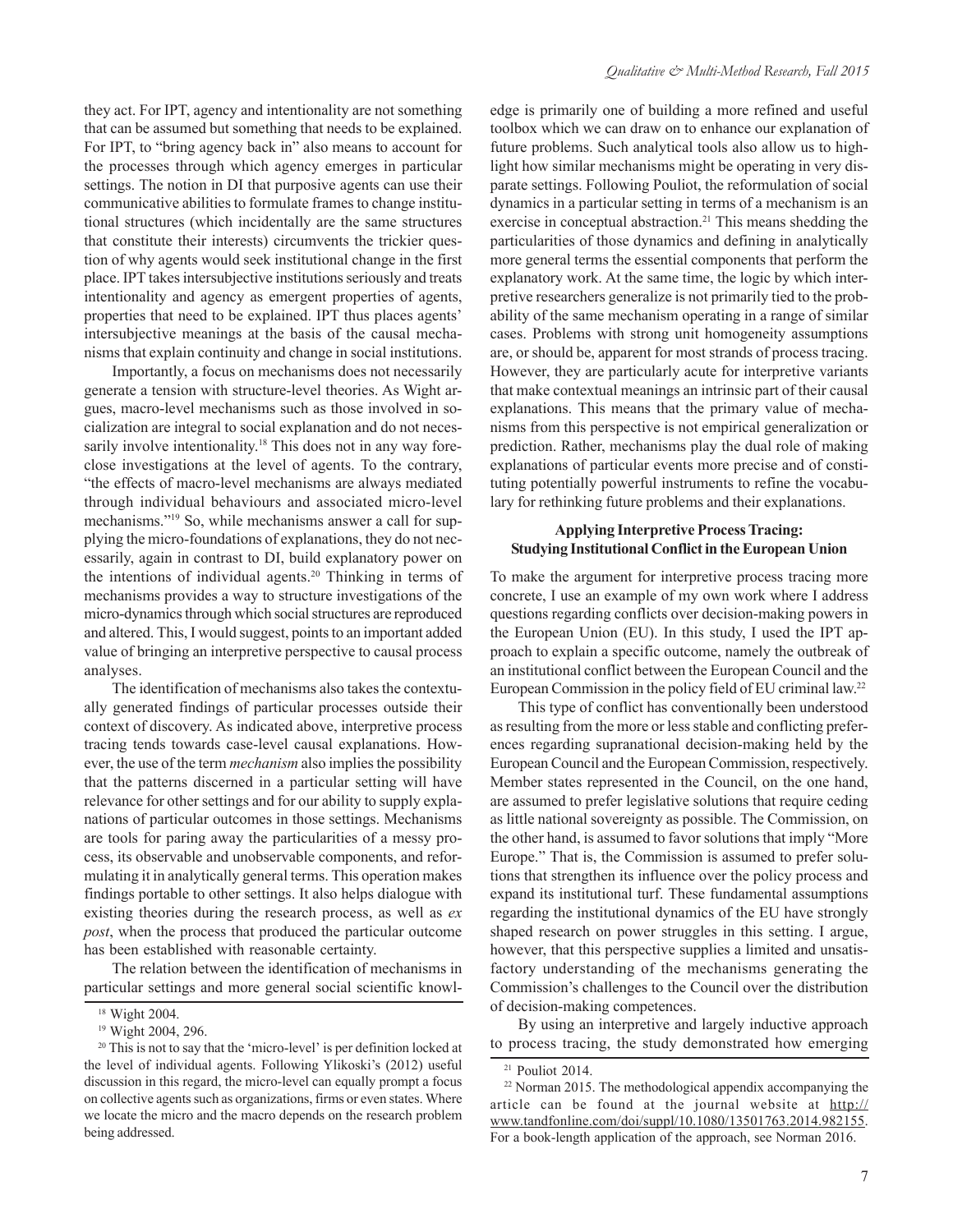changes in widespread, shared understandings of European criminal law, developing over a period of more than 20 years, gradually led to heightened tensions with the formal rules in place. More particularly, due to a series of institutional macrolevel factors, Commission officials changed the way in which they saw themselves and their role in criminal law. These factors included the transformation of the EU from an international organization to a political order with federal characteristics. This brought the issue of effective implementation of EU legislation to the center of policy discussions in this setting. A second, related factor was the transfer of ideas and expertise on European criminal law from other settings into the organizational structure of both the Council and the Commission. These factors together established the widespread notion in EU policy circles that criminal sanctions constituted the most efficient tool to ensure implementation of EU law in national settings. The study traced the process of how these macro changes played out on the level of agents. Specifically, it found, through interview work as well as through the analysis of a broad range of policy documents, how officials in certain parts of the Commission gradually came to perceive themselves as having a legitimate role to play in the field of EU criminal law.

Since the formal rules regulating their activities in this field remained largely unaltered, tensions were increasingly felt by these agents in the Commission. Tensions eventually reached their breaking point with a Council decision in the field of environmental criminal law. The decision was, in contrast to many previous and similar decisions, viewed by Commission officials as an obvious intrusion by the member states and the Council on the institutional turf of the Commission. Why? Because in contrast to previous stages in the process these officials now perceived themselves as unjustifiably excluded from this policy field. At this point the latent but highly institutionalized role of the Commission as "Guardian of the Treaties" was activated. The process analysis thus demonstrated how the Commission's actions in relation to the environmental crimes decision were not the result of general turfmaximizing preferences, but were the product of a set of factors through which the issue of EU criminal law had become tied to the professional identities of agents within the Commission.

Similar to conventional process-tracing procedures, the study used a series of within-case comparisons to identify the central mechanism explaining the final outcome. As I gained familiarity with the process, previous instances where the conditions were seemingly identical but in which no institutional conflict had erupted could be identified and studied in more detail. These comparisons served the purpose of defining the conditions that were present in the final steps of the process but which had been absent in previous steps. By interpreting the meanings Commission officials assigned to themselves in this specific policy field, the link between macro-level factors and dynamics at the agent level could be established and their actions in the final stages of the process leading to institutional conflict could be explained. In sum, the mechanism that produced the final outcome could be identified.

The mechanism emphasized the situational component of identities and focused on the breaking points at which specific institutional identities were activated and became salient. Intersubjective self-understandings and latent but widely shared institutional roles were at the basis of the mechanism, which explained why agents turned from broad agreement to explicit conflict in this particular policy field. On a more abstract level this "rupture mechanism" explains conflicts arising as a result of an increasing discrepancy between professional self-understandings and the formal setting in which agents find themselves. As self-understandings change, new meanings are assigned to the system of formal rules within which agents have to act. The Council decision on environmental criminal law that triggered the institutional conflict did not differ in any important respect from previous decisions. What had changed was how the Commission viewed itself in relation to this policy field. In line with the focus on identities and practices of meaning making, the perspective that I took in this study looked beyond the immediately obvious strategies of the agents involved and instead asked how such strategies were informed by the longer-term dynamics of the social system in which they were articulated.

An interpretive engagement with social identities in this setting was thus crucial for explaining the final outcome. A view of the Commission as the carrier of a stable preference for expanding its institutional turf, while consistent with its actions in the very last steps of the process, provided an incomplete understanding of the logics of action among its officials. Interpretive process tracing helped identify the central mechanism that produced the outcome by remaining sensitive to how intersubjective meanings developed over time among the agents involved.

#### **Conclusion**

Interpretive methods can serve to make process tracing explanations more nuanced and more accurate, not least by identifying a range of mechanisms rarely considered in political science. They help capture the micro-dynamics through which social systems change and generate particular political effects by integrating contextually-specific intersubjective meanings into causal accounts.

In political science and IR these interpretive methods are commonly reduced to the "soaking and poking" that help refine hypotheses, to be subsequently tested using procedures that are assumed to be more rigorous and systematic. In contrast, I argue for the distinctive value of interpretive process tracing methods for supplying causal explanations. The epistemological commitments associated with a strong emphasis on deductive procedures common in other process-tracing approaches risks evacuating both interpretive methods and process tracing of their independent significance as tools of inquiry.

Of course interpretive process tracing is not a universal solution, neither for process tracing nor for interpretivist scholarship. Like all social science research tools, it relies on a set of trade-offs among methodological principles. On the one hand,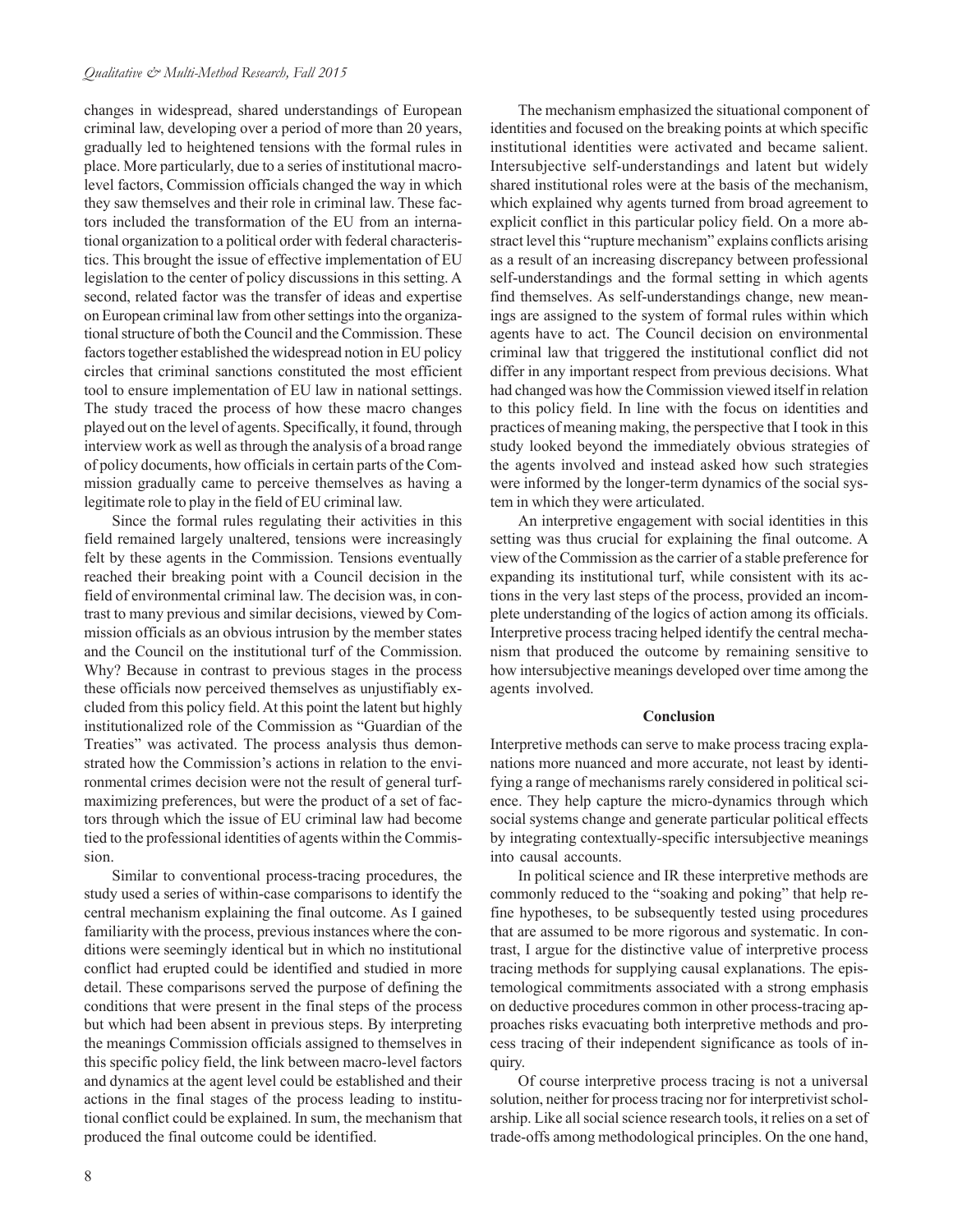it sacrifices some of the contextual richness and openendedness made possible by deep immersion in particular social contexts. It does this by engaging in a more structured way with the causal processes that lead to particular outcomes. On the other hand, it departs from the ideals of deductive variants of process tracing, emphasizing instead inductive and interpretive research techniques to make room for the initially unknown contextual meanings and social practices specific to particular social settings.

#### **References**

- Bennett, Andrew and Jeffrey Checkel, eds. 2014. *Process Tracing: From Metaphor to Analytical Tool*. Cambridge: Cambridge University Press.
- Elster, Jon.1998. "A Plea for Mechanisms." In *Social Mechanisms*, edited by Peter Hedström and Richard Swedberg. Cambridge: Cambridge University Press, 45–73.
- Geertz, Clifford. 1973. *The Interpretation of Cultures*. New York: Basic Books.
- Guzzini, Stefano. 2012. *The Return of Geopolitics in Europe? Social Mechanisms and Foreign Policy Identity Crises*. Cambridge: Cambridge University Press.
- Hopf, Ted. 2012. *Reconstructing the Cold War: The Early Years, 1945-58*. Oxford: Oxford University Press.
- Kubik, Jan. 2009. "Ethnography of Politics: Foundations, Applications, Prospects." In *Political Ethnography: What Immersion Contributes to the Study of Power*, edited by Ed Schatz. Chicago: Chicago University Press, 25–52.
- Mahoney, James and Kathleen Thelen, eds. 2010. *Explaining Institutional Change: Ambiguity, Agency and Power*. New York: Cambridge University Press.
- Norman, Ludvig. 2015. "When Norms and Rules Collide: The Social Production of Institutional Conflict in the European Union." *Journal of European Public Policy* vol. 22, no. 5: 630–649.
- Norman, Ludvig. 2016. *The Mechanisms of Institutional Conflict in the European Union*. Oxon: Routledge, (forthcoming).
- Pierson, Paul. 2004. *Politics in Time: History, Institutions, and Social Analysis*. Princeton: Princeton University Press.
- Pouliot, Vincent. 2014. "Practice Tracing." In *Process Tracing: From Metaphor to Analytical Tool,* edited by Andrew Bennett and Jeffrey Checkel. Cambridge: Cambridge University Press, 237–259.
- Schmidt, Vivien A. 2008. "Discursive Institutionalism: The Explanatory Power of Ideas and Discourse." A*nnual Review of Political Science* vol. 11: 303–326.
- Stinchcombe, Arthur L. 1991. "The Conditions of Fruitfulness of Theorizing About Mechanisms in Social Science." *Philosophy of the Social Sciences* vol. 21, no. 3: 367–388.
- Wedeen, Lisa. 2004. "Concepts and Commitments in the Study of Democracy." In *Problems and Methods in the Study of Politics*, edited by Ian Shapiro, Rogers M. Smith and Tarek E. Masoud. Cambridge: Cambridge University Press, 274–306.
- Woodward, James. 1984. "A Theory of Singular Causal Explanation." *Erkenntnis* vol. 21, no. 3: 231–262.
- Wight, Colin. 2004. "Theorizing the Mechanisms of Conceptual and Semiotic Space." *Philosophy of the Social Sciences* vol. 34, no. 2: 283–299.
- Ylikoski, Petri. 2012. "Micro, Macro, and Mechanisms." In *The Oxford Handbook of Philosophy of the Social Sciences*, edited by Harold Kincaid. Oxford: Oxford University Press, 21–45.
- Ylikoski, Petri. 2013. "Causal and Constitutive Explanation Compared." *Erkenntnis* vol. 78, no. 2: 277–297.

*Structure, Meaning, and Network Causality*

**Steven Samford**

University of Toronto

Political scientists have increasingly turned to formal social network analysis to understand how the webs of personal relations in which all people are embedded are causally related to political phenomena across the subfields. Methodologically speaking, SNA offers a means of *systematically* examining social relations in what have traditionally been qualitative or "analogical" studies of political networks, as well as a means of challenging the assumption of unit independence.<sup>1</sup> The rising availability of network data, notoriously difficult to gather from scratch, has increased the appeal of SNA. Abetted by both motive and opportunity, this turn toward taking socio-political networks seriously is a generally positive development in the discipline.

A complication of this work is that the absence of an ethnographic sensibility, which often accompanies work in sociology, may undercut the ability of SNA to identify causal relationships. Of particular concern is the identification of the specific relationships that inhere in documentable network ties. In other words, the mapping and analysis of the *structure* of politically-oriented networks (i.e. where "edges" exist between "nodes") should come with a careful understanding of what kind of *relational work* is being done within that structure (i.e. the nature of the network ties). Without the latter, causal processes will necessarily remain opaque. Network structure and the relational nature of ties should be inseparable; however, the growing availability of easily documentable but poorly understood network ties threatens to privilege the structure of networks over the specific nature of those ties. I argue simply that ethnographic methods are well suited to examining and understanding the nature of the relations that inhere in particular social ties. Actors' "lived experiences" and perceptions of the social relationships in which they participate are necessarily related to the manner in which those relationships shape social, political, and economic behavior.<sup>2</sup> The first portion of the essay develops this argument for immersion in the study of social networks and the second section provides an illustrative narrative drawn from my own fieldwork in Mexico.

#### **Structure and Meaning in Networks**

One promise of SNA is that it allows for an actor's relationships with other actors to be explicitly taken into taken into account when considering their social or political

Steven Samford is a Post-Doctoral Fellow at the Innovation Policy Lab at the Munk School of Global Affair, University of Toronto. He can be found online at s.samford@utoronto.ca and www.stevensamford.com.

<sup>1</sup> Ward et al. 2011.

<sup>2</sup> Wedeen 2010.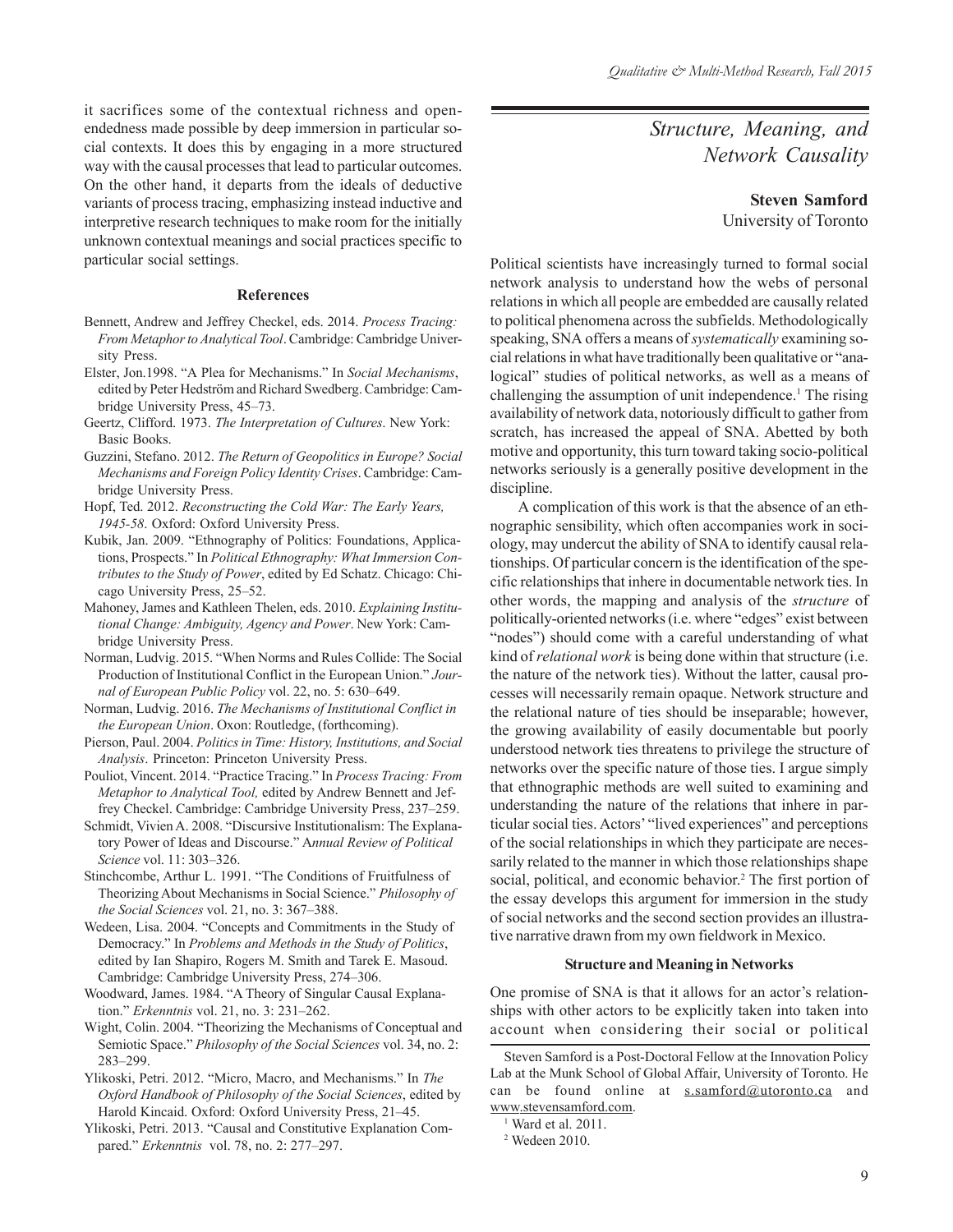behavior.3 Intuitively, this makes a great deal of sense. After all, whether the actors in question are individual politicians, rebels, voters, or even organizations, decisions are not made in isolation. Being able to disentangle how social relations contribute to a particular political outcome, however, is more complicated than only identifying the structural characteristics of an actor's network. It requires verifying that the associations between particular kinds of network structures/ties operate in the direction predicted and are not simply "homophilic," and identifying the kind of "work" being done by—or the "meaning" of the network ties.<sup>4</sup> Indeed, even economic sociologists have critiqued the focus on the structures of what Granovetter termed "embeddedness" to the exclusion of the content of the social ties.<sup>5</sup> The presence of a network tie or relationship does not always identify the kind of relational work that occurs. Even where it is possible to establish the presence of a social tie, the nature of that tie and the actor's experience of it can remain opaque.

The nature of the social ties or what relational work they entail—not just their presence—is critically important for assessing causation. To provide an example of the ambiguity that can underlie particular demonstrable social relationships, take a very well-cited 2006 article by James Fowler, a wellknown user of network analysis in political science.<sup>6</sup> Fowler generates a measure of the strength of social relations ("connectedness") between congressional representatives by aggregating their co-sponsorship of bills; "connectedness," in turn, is a strong predictor of other legislative behaviors. Repeated (more durable) ties are taken to be indicative of the strength of the relationship between members of Congress. However, Fowler himself recognizes the multiple possible types of relationships embodied in each of the network ties that are folded into his network-based measure of connectedness:

The sources of these [co-sponsorship] relationships can be divided into four categories: institutional, regional, issue based, and personal. Institutional relationships dominate both chambers. Most of the strongest relationships in the House are between committee chairs and ranking members, whereas in the Senate, they are between majority and minority leaders…. [R]egional relationships also appear to be important despite partisan differences. Not only are many of the most strongly connected legislators from the same state but in the House they are also often from contiguous districts. This suggests that politicians may belong to regional or state organizations or may have roots in local politics that cause them to be more likely to

6 Fowler 2006.

have made prior social contacts with one another. Alternatively, they may share similar interests because their constituents have similar geographic characteristics. Either way, being from the same place seems to increase the likelihood that legislators will cosponsor one another's legislation…. Some pairs of legislators work closely together because they are drawn to the same issues... It is possible that friendship is at the core of some of these other relationships, but this may be difficult to evaluate if politicians choose to keep this information private.7

I quote at length to illustrate the extent to which Fowler relies on the *presence* of documentable network ties (i.e. the shared sponsorships) or structure to generate a predictive measure.<sup>8</sup> Analytically, we might expect the presence of the social ties to be expressive of a social relationship in which a single kind of work is being done, but, in Fowler's study there are four acknowledged mechanisms that shape co-sponsorship rolled into one tie. Two co-sponsorships, then, could plausibly have entirely different underlying social dynamics. What does the repeated presence of these ties mean? Fowler finds it to be predictive of other legislative behaviors, such as roll call votes and the ability to pass amendments. But why these relationships that underlie the measure of connectedness have predictive power for other behaviors remains unclear. As a consequence, the causal mechanism that links this measure of congressional networks to other legislative behaviors is underexamined.

Fowler is correct: it *is* difficult to evaluate the exact relational work that drives each co-sponsorship. It is difficult to understand the nature of relations between individuals or organizations in relatively small numbers, to say nothing of the hundreds of thousands of observations with which Fowler deals. And yet, I suggest that a full accounting of causal process requires an understanding of the specific character of those ties. To value the structural features of networks to the exclusion of the specific nature of those relationships is troublesome. Ethnographic work is well suited to addressing this concern.

### **Ethnography and Relational Character**

While there is dissent among ethnographers themselves about what ethnography entails and what its goals should be, Schatz writes that "[M]ost scholars equate ethnography with participant observation. That is, immersion in a community, a cohort, a locale, or a cluster of related subject positions is taken to be the *sine qua non* of the approach."<sup>9</sup> Wedeen describes the most basic trappings of ethnography in similar terms: "It requires a commitment—what some call a distinct 'sensibility' to chronicle aspects of lived experience and to place that experience in conversation with prevailing scholarly themes, prob-

<sup>&</sup>lt;sup>3</sup> I focus here on individual nodes as units of analysis. SNA often treats whole networks as units, examining factors such as density and betweenness as whole network characteristics.

<sup>4</sup> "Homophily" refers to the tendency of actors with like ideas or behaviors to group together, which can lead to the overestimation of the effects of network structure on behavior. There are other variants of this problem, such as "bidirectionality" (see Heaney 2014). On "meaning" see Schatz (2009, 5).

<sup>5</sup> Granovetter 1985; Bandelj 2012.

<sup>7</sup> Fowler 2006, 471–472.

<sup>8</sup> In fact, one of the motivations for Fowler's project is that it relies on documented connections rather than more subjective assessments of their relationships.

<sup>9</sup> Schatz 2009, 5.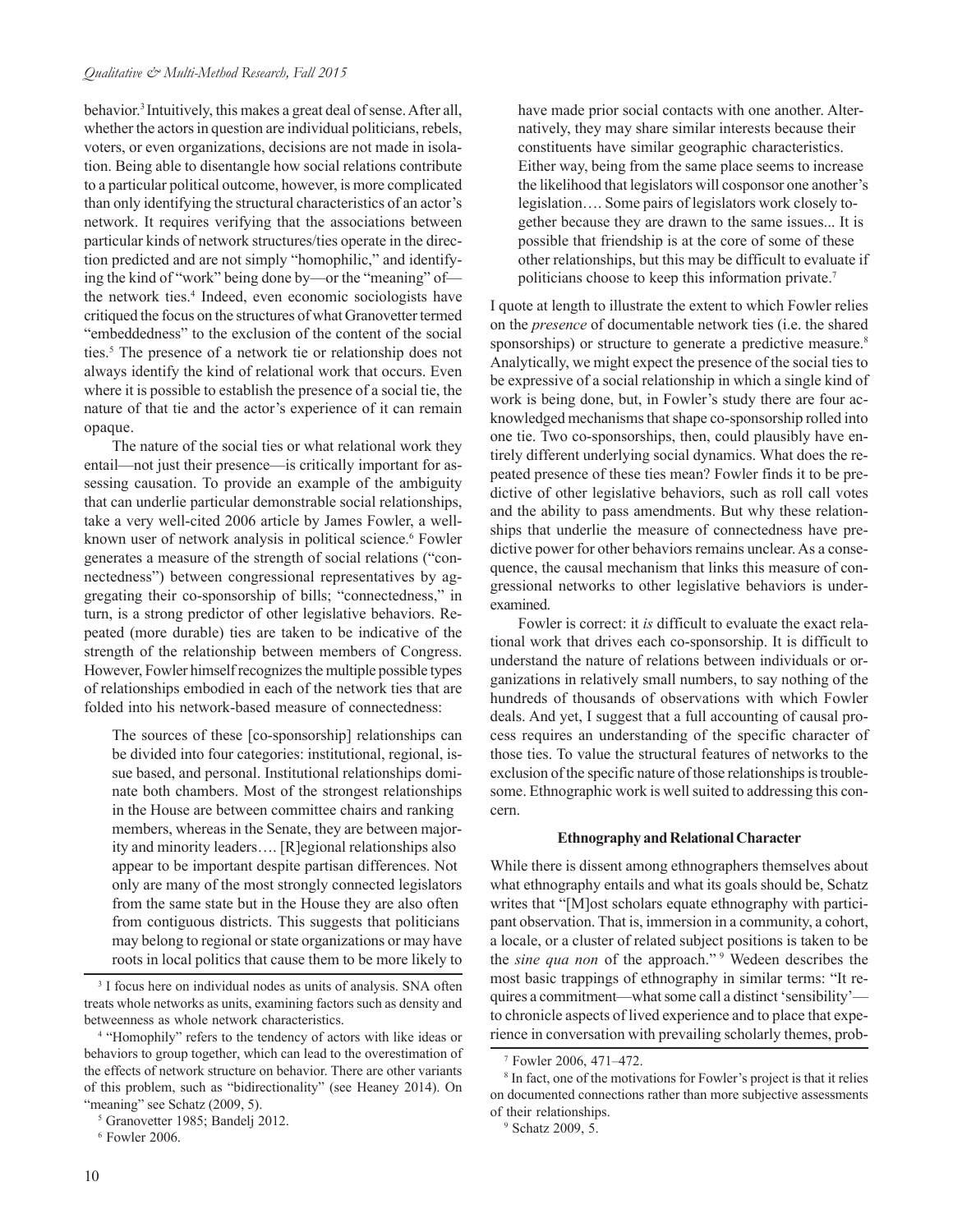lems, and concepts."10 Many advocate for non-positivist roles for ethnography; Wedeen, for example, advocates for a more interpretivist role for ethnography rather than simply "fold[ing] it into mainstream political science."11

What can participant observation or immersion in a research context bring to the study of social networks? Generally speaking, these methods allow for the observation of the form of social interactions, the kind of relational work that is done within those social ties, the participants' own perceptions of those relationships, and, potentially, the influence of these networks. The methods are particularly important for establishing the causal effects of networks if, as described above, the structure of the network itself leaves doubts about the precise mechanisms at work. While participant observation is an inefficient method for systematically collecting data on the formal structure of networks, it does allow for the observation of the kind of interactions that occur within social networks, which is particularly important for grasping the relational nature of particular social ties.

There are a variety of reasons that immersion and participant observation are particularly useful for elucidating the nature of social ties. First, many relationships are not neatly categorized into a single kind of social tie, but have multiple, overlapping parts, which may affect causation. Vaguely-specified relationships can often be documented without a complete understanding of the details of those relationships. For example, much political economy work on industrial clusters relies on network data where producers are asked to identify with whom they share information.<sup>12</sup> But there is much potentially hidden below that informational relationship. Why, for example, would competing businesses share information? Why do they trust or consult some producers to share information and not others? What particular kind of information is passed? Is the informational exchange based on commercial exchange or is it embedded in more personal relationships that provide incentive for collaborating?13

Moreover, members of a social network themselves may be unable to articulate the kinds of "work" that a social tie does. For example, in the case study that follows, I observed informal ties of friendship and kinship among small producers to be important conduits for the movement of information about the market for their goods. When asked directly, however, the producers often stated that they did not share information with other workshops at all. The point is that they did not think of themselves as sharing market information (or any other kind of productive information) through these relationships, but their behaviors clearly demonstrate that this was occurring. Ethnographers and field researchers possess a repertoire of methods for making sense of informants' responses: for example, speaking with an informant multiple times, triangulating their responses with other evidence, and observing interactions and behaviors. By immersing oneself in a community, the researcher may not only ask respondents about specific elements of their social ties and be able to assess their response based on observations and the responses of others; she may also evaluate how well the respondents' claims fit with their behaviors.

Ethnographic researchers may develop an understanding of the nature of relationships based on an "informed outside view" that is more theoretically grounded than what the members of the network themselves appreciate.<sup>14</sup> Empirically- or theoretically-motivated observation of those networks is well suited to untangling the underlying features of social relationships. Of course, ethnographic research may not allow the identification of all causal mechanisms related to network structure. But in many cases, immersion is an effective manner of tracing the direction of causation relative to social networks and elucidating the kind of work the interlocutors engage in through these networks and how they see their own role in them.

#### **Illustration: Networks and Regulatory Compliance in Mexico**

To offer an illustration of the complementarity of social network and ethnographic methods, I present a fieldwork-based study that I undertook to understand the social and political factors associated with regulatory compliance of ceramics producers in Mexico.<sup>15</sup> Fieldwork for the project amounted to 14 months abroad, the majority of which were spent in a few small communities in Western Mexico. The ceramics producers in question were (and remain) under pressure from regulatory agencies to comply with restrictions against the use of toxic lead oxide glaze, a step designed both to improve labor conditions and to help producers meet foreign quality standards. However, the government's plans to promote compliance ran aground in the context of a conservative and low-capacity industry dominated by small workshops. Instead of opting for punitive approaches, the regulatory agency provided technical information via training workshops, promoting the use of a lead-free glaze with a similar cost profile but which, in production, behaves slightly differently from leaded glaze. But this gentler approach to promoting compliance produced mixed results. What were the determinants of upgrading and individual compliance?

After pilot fieldwork to conduct interviews with government officials and ceramics producers, my original working hypotheses were that (1) a gap in technical understanding was the key barrier to compliance, and (2) government training programs and contact with compliant workshops would eliminate that knowledge gap. I planned to test these hypotheses by undertaking interviews and by observing production, meetings of producers groups, and their interactions with one another in ceramics producing clusters across Mexico. This would

<sup>10</sup> Wedeen 2010, 257.

<sup>&</sup>lt;sup>11</sup> Wedeen 2010, 256.

<sup>12</sup> e.g. Giuliani 2007.

<sup>&</sup>lt;sup>13</sup> See Heaney in Fowler et al. 2011 for further such examples.

<sup>14</sup> Allina-Pisano 2009.

<sup>&</sup>lt;sup>15</sup> Findings stemming from this study may be found in Samford (2015a; 2015b).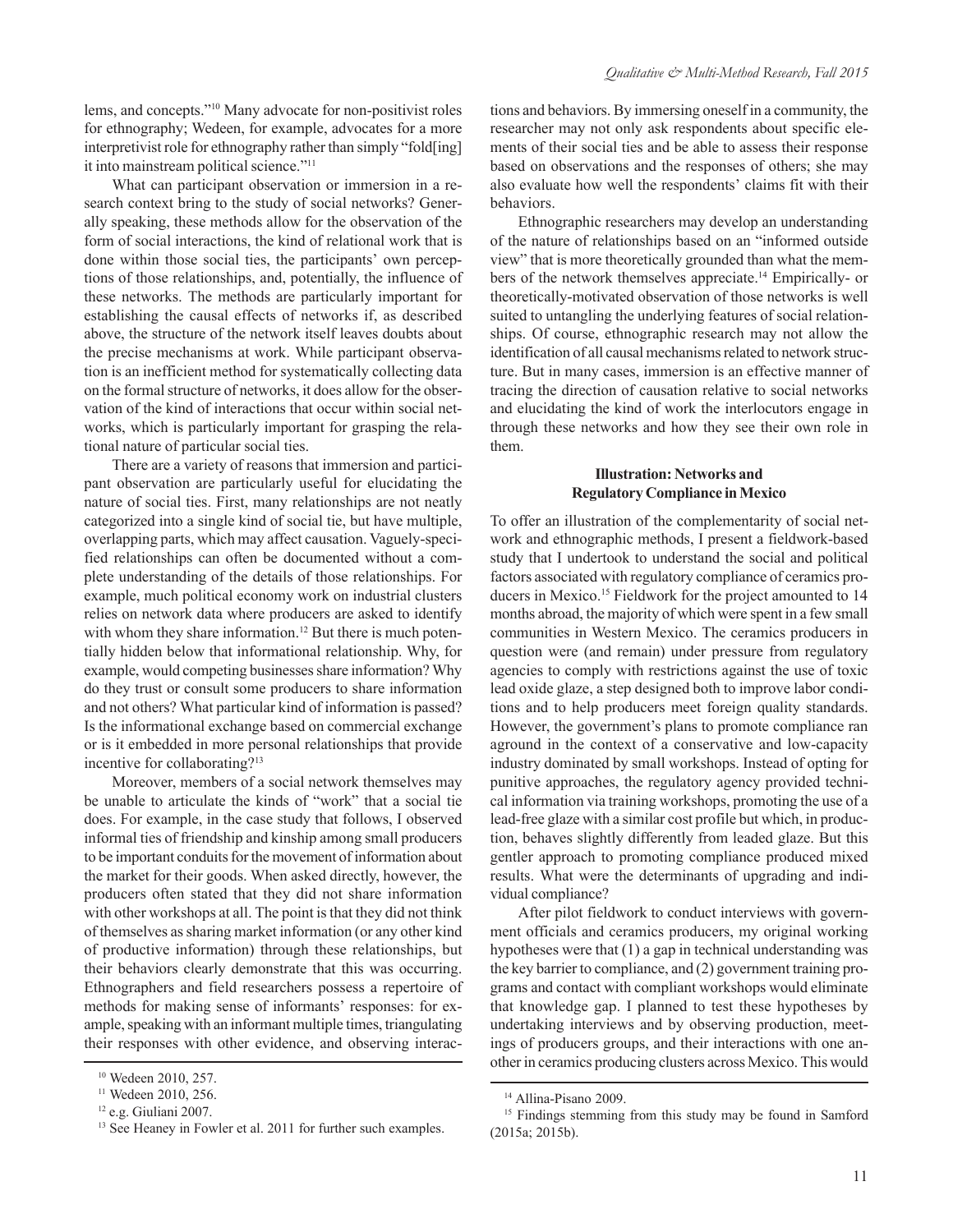inform the administration of a survey that would collect network data for workshops in one of the more important ceramics clusters in the region, the ceramics-producing community of Capula, Michoacán.

Over months of visiting and observing workshops and their interactions, however, it became clear to me that the situation was more complicated than originally hypothesized. First, contact with the regulatory agency was uneven across the community in Capula. Indeed, the regulatory agency was using the existing formal organizations in the community as networks for the diffusion of information and for setting up the training courses. So, only members of formal producers' groups actually had access to the training. Second, I came to understand the deep aversion to risk and change that characterized most of the workshops. Third, workshop heads repeatedly stressed that there is little technical information passed between workshops, which was consistent with my observations; however, the manner in which they spoke about other members of the ceramics-producing community made it clear that they were acutely aware of the general activities of their close friends and neighbors (i.e., that there was some effect from informal networks).

The door-to-door workshop survey posed questions to the workshop heads about the adoption of the new glaze and compliance with the law. I asked if the workshop had become compliant and when; which other workshops they had formal and informal relationships with; and which of a battery of characteristics might shape their willingness or ability to adopt the new technology: human capital (education, experience), volume of production, and whether workshop heads had received government training. My goal was to both build a map of network structure, based on self-reported contacts ("ego networks") from all local producers, and to use network ties to predict compliance rates.

The data indeed indicated that those receiving the training were much more likely to belong to the formal producers' groups and that outside those groups, informal networks were far less dense. For informal contacts, I calculated a personal network exposure (PNE) variable for each workshop head, which represents the proportion of their identified informal contacts that had become compliant before them. Statistical analysis made it very clear that these two kinds of network contacts (formal ties through producers' groups and informal friendship/kinship ties) had strong and independent positive effects on the compliance rate. Other predictors, like human capital, mattered very little or not at all. Taken together, the evidence seemed to verify the original hypothesis that access to technical information about the new technology is key to upgrading, and seemed a coherent story with clear policy recommendations: increase access to the training courses and, if possible, promote denser networks of producers.

This causal story, however, did not accord with the exposure I had to the ceramics producers and their community. For example, I had attended meetings of producers' groups, heard producers avoid discussions of their specific production methods, had been told repeatedly and observed how carefully

seemed inaccurate to conclude that the mechanism behind this influence was the provision of technical information through both formal and informal social networks. I was able to remain in the community for about three

months after I had these initial results, enough time to not only ask producers about their informal relationships but to observe their interactions in their workshops, in meetings, training sessions, and in passing. Focusing on this question of their informal interactions, it became clear that while producers did not share technical information, they did—consciously or not—gather *market* information through their informal contacts. In conversations I observed, producers knew who among their acquaintances had become compliant with regulations, even if they did not know the specifics of production. Moreover, they were aware of how acquaintances were doing financially, which of their associates were having financial difficulties, or which had found a new buyer. In short, it became clear that the information that was moving in these informal networks was market information about demand for lead-free ceramic products and the economic viability of changing production technologies. This did square with the extreme conservatism or risk aversion that I had observed, and with the fact that even those who had been trained often remained noncompliant. Thus, the ethnographic elements of the research spending time with producers in their workshops, attending meetings, observing their interactions with each other, taking account of their businesses practices—were critical for distinguishing among social ties with distinct informational functions. Surveillance was not the primary reason for these relationships; to the contrary, they were based on friendships formed among neighbors and extended family members. Being attendant to the conditions of friends and kin was natural, and the capacity to monitor their market behaviors was a side effect. So, even though their relationships with other workshop owners were not treated functionally, they clearly played an important economic role.

they guarded the detail of how they work. So, while the structure of informal networks had a clear and very strong effect, it

The findings of the study lay bare the limits of the government's approach to improving compliance through the diffusion of technical information. First, producers who fall outside of the formal producers network are unlikely to have access to the training and the technical information they provide. Second, the study highlights the government's inability to provide market information that is sufficient to convince risk-averse producers. And this all has not only theoretical implications for the behavior of small enterprises, but also policy implications for how government interventions might spur upgrading in very low-tech industries.

#### **Conclusions**

I do not propose that explicitly incorporating ethnographic evidence in network studies is always necessary, only that there is a complementarity between the two methods that may serve to clarify causal processes in political networks by elucidating the nature of particular network relationships. There are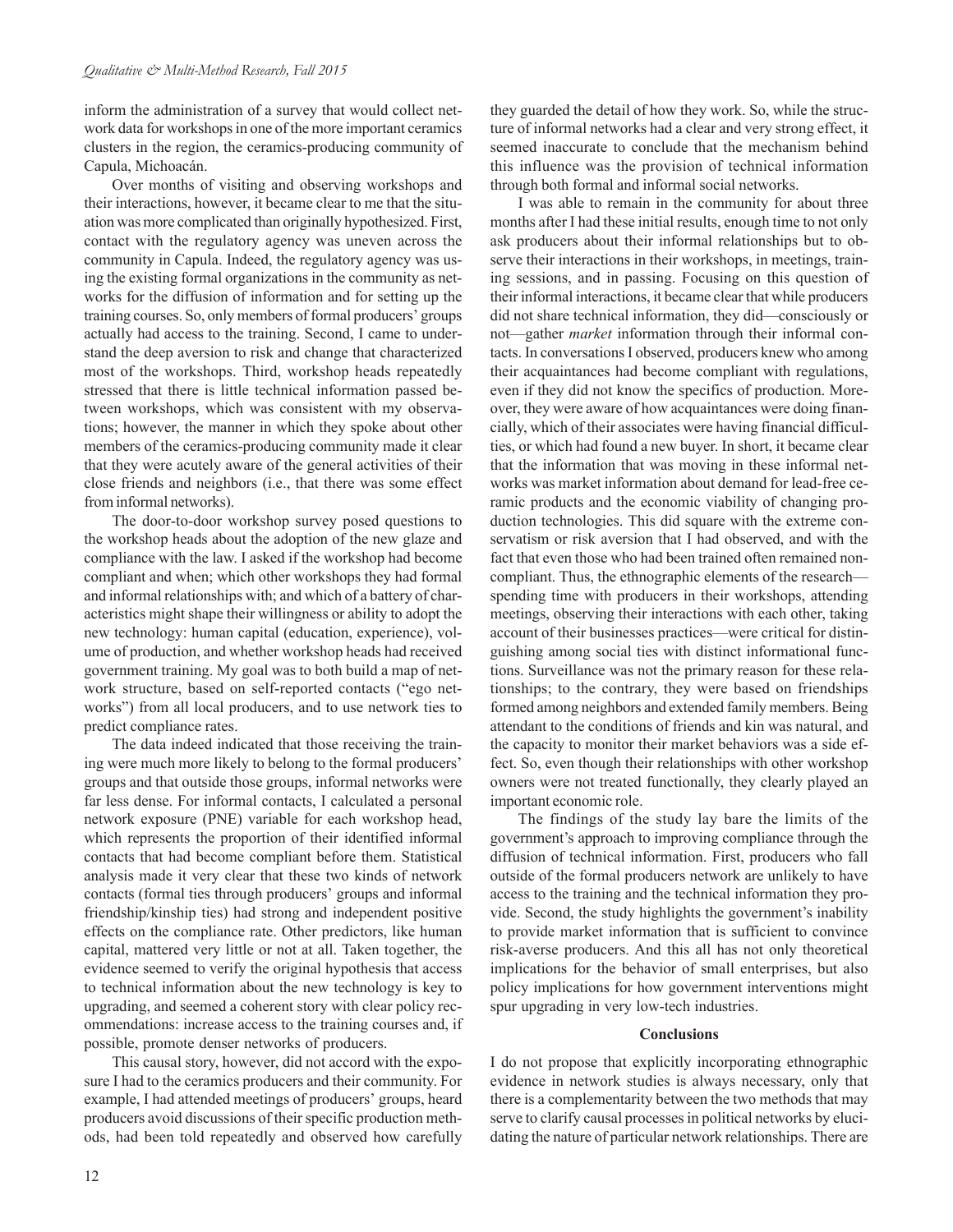cases where data on social ties are complete enough, available over time, and gathered on specific enough a relationship that confounding factors can reasonably be eliminated with quantitative methods.16 And there are situations in which the immersion among subjects may reveal very little (after all, the dynamics of influence are often not outwardly visible) or where the reliance on "obtrusive" data collection creates measurement errors.<sup>17</sup>

There are, however, many cases where network data are not gathered with the specificity necessary to fully understand the causal processes associated with an actor's social networks; that is, where documentable network relations conceal a variety of relational possibilities. For those who work in areas—the political economy of informal businesses is just one—in which quantitative data are scarce, this situation is likely the norm. In the case discussed above, neither was it clear when network data were gathered how economic and personal relations were intertwined nor, had it been known, would many of those participants have perceived their ceramics-producing friends and extended families as sources of market information. Ethnographic immersion helped to clarify the nature of documented, but more general, ties. Under different circumstances, immersion might be used to collect data on more specific network relations. That said, it is not only in these kinds of research environments that understanding the relational nature of network ties is important. Studies such as those that rely on network ties drawn from digital social networks use easily documentable ties but ties whose meanings to actors themselves are not necessarily well understood. Ultimately, the structure and the nature of social networks are inseparable: we must know something about the relational work that occurs between two (and more) actors to be able to quantify the presence of a social tie. I suggest that immersion among the subjects is important for both defining how those ties are best documented and for clarifying documented but incompletely understood ties, and, hence, can play a critical role in identifying causal processes in webs of socio-political relationships.

#### **References**

- Allina-Pisano, Jessica. 2009. "How to Tell an Axe Murderer: An Essay on Ethnography, Truth, and Lies." In *Political Ethnography: What Immersion Contributes to the Study of Power*, edited by Edward Schatz. Chicago: University of Chicago Press.
- Bandelj, Nina. 2012. "Relational Work and Economic Sociology." *Politics and Society* vol. 40, no. 2: 175–201.
- Fowler, James H. 2006. "Connecting the Congress: A Study of Co-Sponsorship Networks." *Political Analysis* vol. 14, no. 4: 456– 487.
- Fowler, James H., Michael T. Heaney, David W. Nickerson, John F. Padgett, and Betsy Sinclair. 2011. "Causality in Political Networks." *American Politics Research* vol. 39, no. 2: 437–480.
- Granovetter, Mark. 1985. "Economic Action and Social Structure: The Problem of Embeddedness." *American Journal of Sociology* vol. 91: 481–510.
- Guiliani, Elisa. 2007. "The Selective Nature of Knowledge Networks in Clusters: Evidence from the Wine Industry." *Journal of Economic Geography* vol. 7, no. 2: 139–168.
- Heaney, Michael T. 2014. "Multiplex Networks and Interest Group Influence Reputation: An Exponential Random Graph Model." *Social Networks* vol. 36: 66–81.
- Samford, Steven. 2015a. "Innovation and Public Space: The Developmental Possibilities of Regulation in the Global South." *Regulation and Governance* vol. 9, no. 3: 294–308.
- Samford, Steven. 2015b. "Networks, Brokerage, and State-Led Technology Diffusion in Small Industry." Manuscript. <http:// www.stevensamford.com/sample-page/papers/355-2>
- Schatz, Edward. 2009. "Ethnographic Immersion and the Study of Politics." In *Political Ethnography: What Immersion Contributes to the Study of Power*, edited by Edward Schatz. Chicago: University of Chicago Press.
- Ward, Michael D., Katherine Stovel, and Audrey Sacks. 2011. "Network Analysis and Political Science." *Annual Review of Political Science* vol. 14: 245–264.
- Wedeen, Lisa. 2010. "Reflections on Ethnographic Work in Political Science." *Annual Review of Political Science* vol. 13: 255–272.

## *The Case for Comparative Ethnography*

**Erica S. Simmons** University of Wisconsin-Madison

**Nicholas Rush Smith** City University of New York-City College

As a number of recent methodological guides and review articles suggest, scholars are increasingly turning to ethnography as a tool for understanding the complexities of political life.<sup>1</sup> Yet even as ethnography becomes more commonplace, scholars often see it as a set of techniques best suited to producing in-depth knowledge about particular cases.<sup>2</sup> There are good practical and epistemological reasons for ethnographers to conduct research on singular cases. However, this article argues that some of the techniques of qualitative comparative methods might prove to be useful tools for ethnographers seeking to make generalizable causal claims and that

Erica S. Simmons is a Lyons Family Faculty Scholar and Assistant Professor of Political Science and International Studies at the University of Wisconsin-Madison. She can be found online at [essimmons@wisc.edu and https://www.polisci.wisc.edu/people/](https://www.polisci.wisc.edu/people/person.aspx?id=1120) person.aspx?id=1120. Nicholas Rush Smith is an Assistant Professor of Political Science at the City University of New York-City College. He can be found online at  $n \frac{\text{ms}}{2}$  convieting and https:/ /www.ccny.cuny.edu/profiles/nicholas-rush-smith. The authors would like to thank Alan Jacobs and Tim Büthe for the invitation to participate in this issue of the newsletter. The authors would also like to thank Ed Schatz for comments on an earlier draft of the article that helped improve it significantly. Both authors are equally responsible for the content and any remaining flaws or errors.

1 Auyero 2006; Baiocchi and Connor 2008; Schatz 2009b; Wedeen 2010.

2 Goertz and Mahoney 2012, 4; King, Keohane, and Verba 1994, 36–41; Schwartz-Shea and Yanow 2012, 45–53.

<sup>16</sup> See Fowler et al. 2011.

<sup>&</sup>lt;sup>17</sup> See Heaney's introduction in Fowler et al. 2011.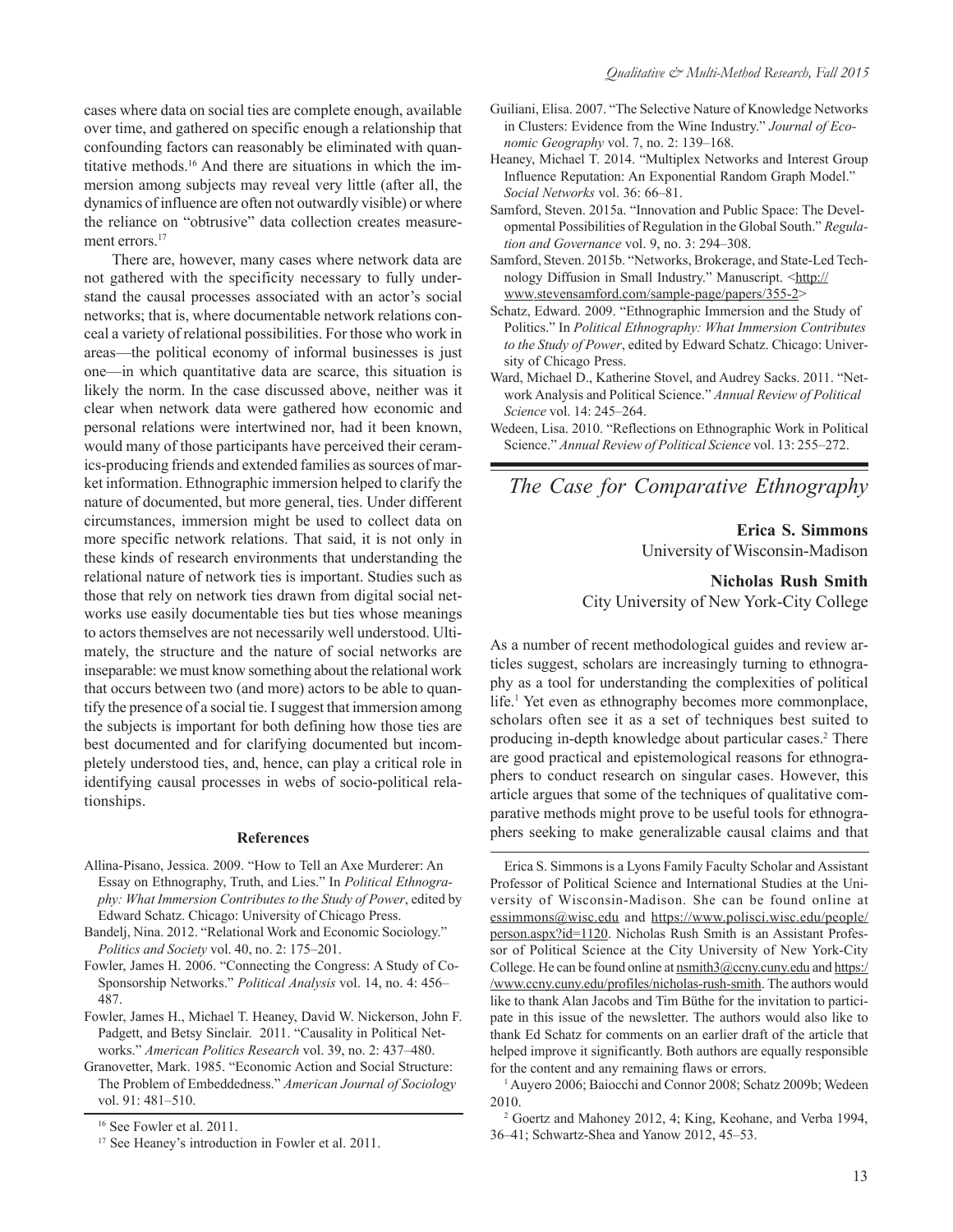ethnographers should seriously consider when and where comparative methods might make valuable contributions to our analyses.

We make the case for what we call "comparative ethnography," by which we mean ethnographic research that explicitly and intentionally builds an argument through the analysis of two or more cases.<sup>3</sup> We understand "cases" to refer not only to particular geographic places, organizations, or time periods but also to political processes, meaning-making practices, or events. For example, one might compare different labor practices within a field site<sup>4</sup> or different events that produce feelings of national belonging within a particular country.5 Moreover, we do not assume that the cases must be chosen prior to conducting fieldwork, although in some instances there may be analytic advantages to doing so. Rather, cases that warrant comparison may emerge through research itself as new processes, practices, or events are uncovered during ethnographic immersion.<sup>6</sup>

Ethnographers are, of course, engaged in comparison all the time, whether implicitly or explicitly. If ethnographers are thinking about the similarities in responses from interview respondents or differences in the proceedings at events they attend, for example, comparison influences their insights. Ethnographers are also almost certainly engaged in implicit comparison with other research or life experiences, perhaps thinking about the differences between a political spectacle in their hometown and one at a current research site. In these cases the ethnographer does not explicitly explore these comparisons to build a theoretical argument, instead they use the comparisons to help inform their analysis of the case at hand.

We want to encourage ethnographers to consider the potential benefits of a different (and particular) kind of comparison. By drawing on the strengths of qualitative comparative methods—in particular the conscious tacking back and forth between or among cases to leverage difference and similarity in the service of developing broad theoretical or causal propositions—we argue that comparative ethnography could expand the kinds of insights ethnographers can make. The kind of comparative ethnography we propose would not require ethnographers to abandon the commitment to complexity and contextual meaning that is central to ethnographic inquiry. In fact, as we outline below, comparative ethnography would embrace causal and meaning-making *processes* as the objects of our inquiry, rather than settled *outcomes*. Thus the kind of comparison we propose looks very different from Mill's methods of difference and similarity—an approach that still dominates graduate qualitative methods training;<sup>7</sup> we encourage scholars to leverage complexity, ambiguity, and local-level meaning even as they seek to compare across cases and make arguments that can be generalized to other research contexts.

To be sure, two or more cases are not always better than

one. This is particularly true when cases are considered geographically as the time tradeoffs involved in immersing oneself in multiple field sites can create limiting constraints. We do, however, want to argue that comparative ethnography might sharpen a study's theoretical contribution and help ethnographers make causal claims that speak to other cases. Thus, our goal is to make the case for incorporating techniques associated with the comparative method—albeit a reformulated version that focuses on process and meaning rather than outcomes and variables—into ethnographic research.<sup>8</sup>

#### **Conceptualizing the Contribution of Comparative Ethnography**

If ethnography's methodological strengths are its focus on context, specific actors and local meanings, comparison—particularly of the controlled variety—would seem anathema to the method. In particular, the idea that we could control for alternative explanations through selecting a variety of cases in advance chafes with interpretive ethnographers' sensibilities.<sup>9</sup> Such an approach precludes incorporating local meanings into explanations—meanings that cannot be identified prior to fieldwork and are therefore difficult to control away. This effort to explore political meanings, however, should be one of the major reasons *for* ethnographers to pursue comparative strategies—but only if we rethink the goals and techniques of case comparisons. Political scientists typically understand the value of comparison to be its ability to help us develop explanations for a given outcome by controlling for differences in some places and looking for similarities in others.<sup>10</sup> Yet, for the ethnographically inclined, the characteristics of a practice must always be studied in close conversation with the context in which that practice takes place.

However, we suggest that, when conditions allow, bringing comparative methodological approaches more centrally into the practice of ethnography adds to the strategies currently available to ethnographers who seek to make broad theoretical or causal arguments that can be generalized to other contexts. Doing so would have two particular advantages. First, ethnographers would no longer have to rely on other scholars to see how well their model "travels" because the goal of developing causal arguments that are portable to other cases would be built into the research design from the beginning. Second,

<sup>10</sup> This kind of comparison, often called "most similar with different outcomes" or "most different with similar outcomes," or the method of agreement and the method of difference, continues to reference Mill (1963), although scholars often fail to acknowledge Mill's own discussion of the limitations of the approach (for an exception, see George and Bennett 2005). Regardless, what are often invoked as Mill's methods of difference and agreement are ubiquitous in qualitative comparative work (for a discussion, see Slater and Ziblatt 2013) and remain central to the ways in which we question and evaluate comparative case research.

<sup>3</sup> Simmons and Smith 2015.

<sup>4</sup> Pachirat 2011.

<sup>5</sup> Wedeen 2008.

<sup>6</sup> See also Schwartz-Shea and Yanow 2012.

<sup>7</sup> For a discussion, see Slater and Ziblatt 2013.

<sup>8</sup> Although our perspectives are grounded in our training as scholars of comparative politics, the relevance of the approach outlined here is not limited to a particular disciplinary subfield or even to political science.

<sup>9</sup> Pader 2006; Schatz 2009a.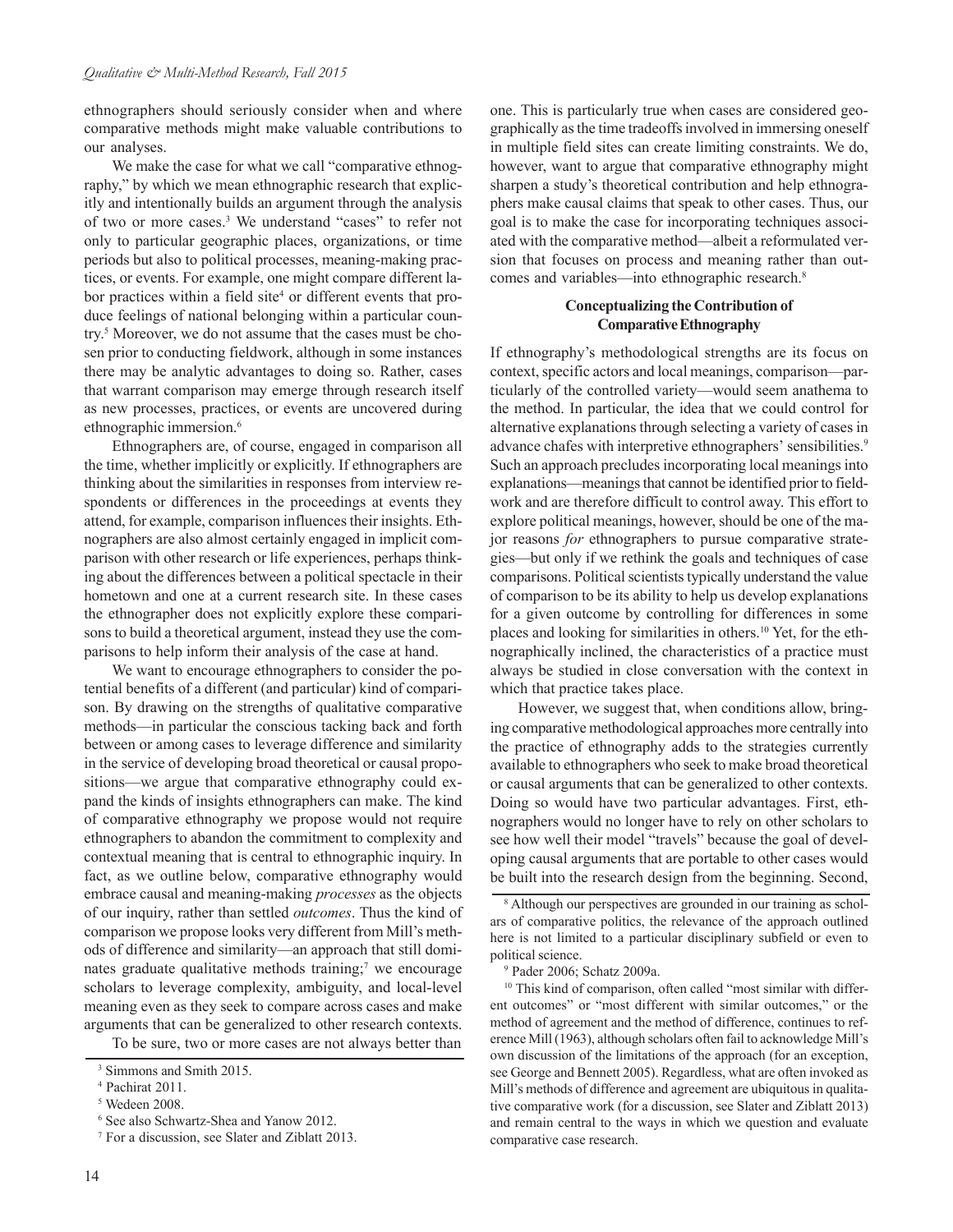utilizing comparative techniques would also bring new causal dynamics to the fore that might be missed by focusing solely on one field site or one practice within a chosen field site. Immersion in multiple field sites might generate novel insights about the practices scholars observe in one field site or push us to theorize those practices in new ways. Moreover, intentionally comparing practices within a single field site may illuminate the political importance of those practices that would have been overlooked were they considered alone.

By comparing two or more cases (keeping in mind that different cases are not limited to geographical or temporal variation but can include practices or events), analysts might see concepts, ideas, or practices that seem coherent when observed in a single case become much less so (and therefore much more interesting politically) when examined comparatively. At the same time, comparison can help ethnographers question existing conceptual categories and generate novel understandings of key political topics as a result. Comparison may even help scholars answer the question, "What category of political phenomena am I observing?"11 What the events or practices a researcher studies are an instance of may be difficult to discern without comparison to other events or practices.12 Comparative methods can therefore help an ethnographer shift her analytical lens and challenge existing analytical categories through the process of conducting research, thus opening possibilities for theorizing in ways that are productively different from single-case ethnography.

#### **Case Comparison in Ethnography**

We now highlight two examples where explicit ethnographic comparison helped to enhance theoretical claims and efforts to make generalizable arguments. In her ethnographic study of mobilization in response to marketization in Bolivia and Mexico, Erica Simmons is able to expand her category of analysis through comparison, showing that subsistence goods that are at the center of daily life might work to produce similar political effects when threatened by markets.<sup>13</sup> Simmons' claims are only possible because of the ways in which she is able to identify similar processes at work in two different cases when two decidedly different material goods were at stake. By examining mass mobilizations in response to the privatization of water in Bolivia and the rising price of corn in Mexico, she makes the argument that market-driven threats to subsistence goods can help to bridge salient cleavages and forge understandings of common grievances that create the conditions of possibility for broad-based, widespread mobilization. The analysis thus sheds light on processes of political resistance and on how identifications are mobilized and groups made by theorizing the connections among subsistence, markets, and social mobilization.

The meanings that water took on played a critical role in the ways in which protest events unfolded in Cochabamba, Bolivia. It is impossible to understand the dynamic growth and broad-based composition of the movement that emerged to oppose water privatization in Cochabamba without taking into account the ways in which water worked to symbolize community for Cochabambans across social and economic classes, and how, as a result, privatization could be perceived as a threat to communities as small as neighborhoods and as large as the Bolivian nation. Highly localized perceptions of water intersected with insecurities rooted in marketization to help generate political resistance. To threaten access to water in Cochabamba was to create perceptions that ancestral *usos y costumbres* (widely translated as "customary uses") were at risk. This threat also tapped into a legacy of cultivation and regional scarcity; undermined irrigation and water collection practices as well as the community organizations that had developed to maintain these practices; and challenged a pervasive belief that water belonged to "the people." What water meant to Cochabambans and, in particular, the ways in which it indexed different, sometimes overlapping communities throughout the region, mattered in the mobilization process.14

Had the Cochabamba case been the only protest event in the analysis, Simmons could have offered important insights into the potential relationships among water, conceptions of community, and the insecurities produced through privatization. However, she would have been unable to explore the ways in which the processes at work might appear in other times and places, and how they might work similarly when different goods are at stake. As a result, scholars might have understood the analysis as limited to processes of water privatization, and potentially broader patterns in the relationship between subsistence goods and social mobilization would have gone unexplored.

Incorporating a comparison with protests against rising corn prices in Mexico City, Mexico, allows Simmons to develop broader theoretical claims. By examining a case of protest around a different, technically substitutable good, in this case corn, Simmons demonstrates how two materially different goods can actually take on similar meanings and ultimately have similar causal effects when threatened by markets. In Mexico, tortillas (and corn more generally) are a cornerstone of both urban and rural diets; they are included in well-known myths, serve as a centerpiece of daily ritual and social interaction, and are a part of how many citizens conceive of themselves as Mexican. In each of their respective contexts, to threaten water or corn was to threaten not only a material rela-

<sup>&</sup>lt;sup>11</sup> Of course, it is conceivable that a political phenomenon may not be an instance of some larger category of practice and might be *sui generis*. If this is the case, however, comparison would be necessary precisely to identify the incomparable nature of the phenomenon and help identify what about its unique nature makes it politically interesting. We thank Ed Schatz for pushing us on this point.

<sup>&</sup>lt;sup>12</sup> Yanow (2014, 144) reminds us that positivist modes of inquiry require that researchers make a priori assumptions about what is comparable in their cases as well as what their independent and dependent variables are prior to actually conducting the study.

<sup>&</sup>lt;sup>13</sup> Simmons 2016.

<sup>&</sup>lt;sup>14</sup> We are using the word "index" methodologically. We intend to invoke the concept of indexicality whereby a sign (image, action, utterance, etc.) is indicative of something not necessarily present in the sign itself.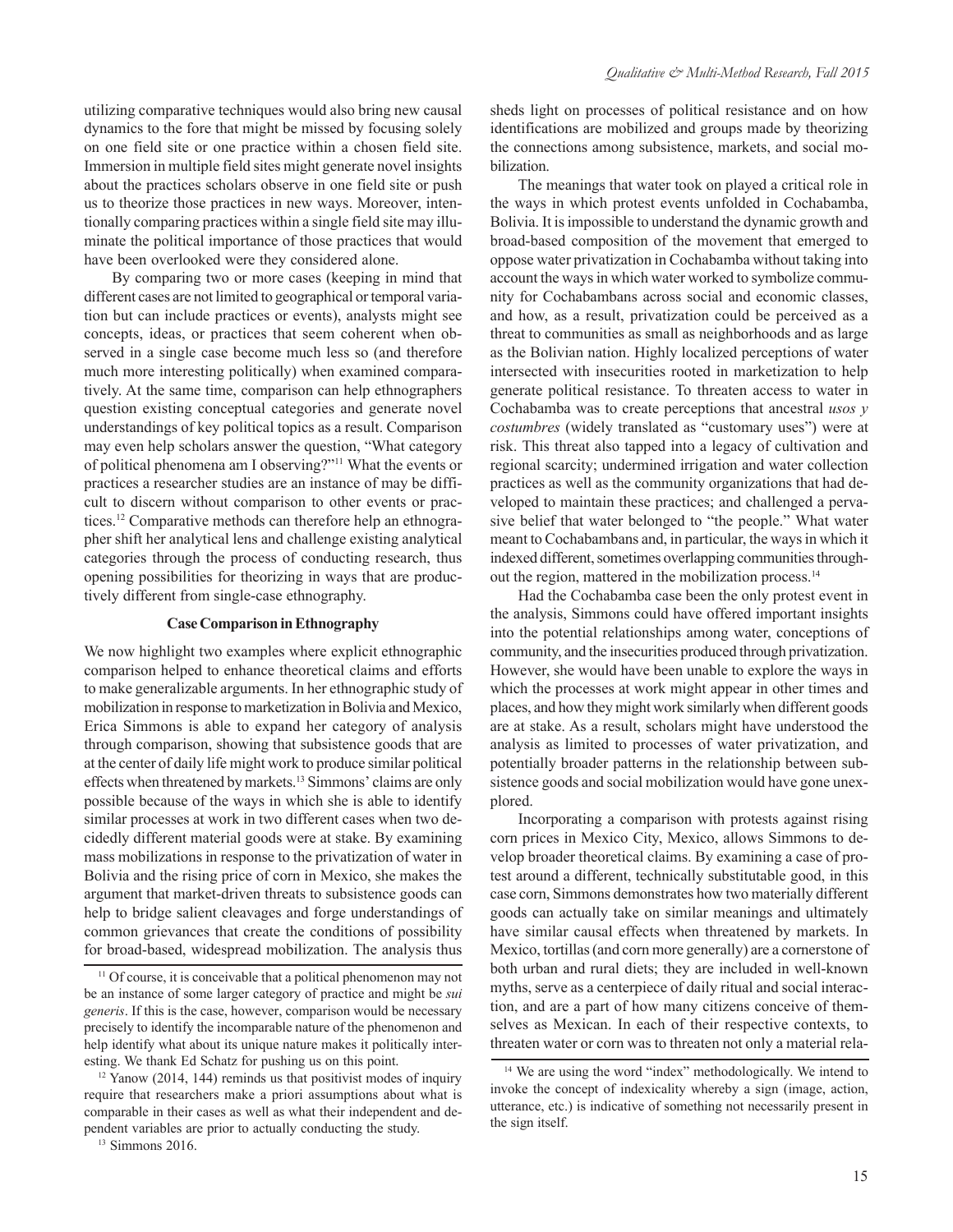tionship with a material good, but also perceptions of community.

By comparing the processes she observed in Cochabamba to processes at work in Mexico, as well as how those processes play a role in contentious episodes, Simmons advances our understandings of the relationships among subsistence, markets, and resistance more broadly than she could have by looking at the Bolivian case alone. It was only through the analytic process of tacking back and forth between cases— Bolivia and Mexico, water and corn—that Simmons was able to develop an argument that was not specific to free trade and corn, nor privatization and water, but rather offered broader theoretical insights into the kinds of insecurities produced through marketization, and how those insecurities manifest themselves in social mobilization.<sup>15</sup> The work encourages us to understand the meanings that staple material goods take on in different times and places and to theorize connections among markets, subsistence goods, and social protest.

Nicholas Rush Smith's comparative study of vigilantism in South Africa shows how case comparisons can help anticipate existing explanations, refine categories of analysis, and develop arguments that are generalizable to other cases.<sup>16</sup> Smith seeks to explain why vigilantism is prevalent in post-apartheid South Africa despite a celebrated transition to democracy, a lauded constitution, and massive reforms of the state's legal institutions following democratization. In contrast to standard accounts, which portray vigilantism as a response to state failure or civic breakdown, Smith shows that vigilantism is a response to processes of democratic state formation and is fostered by dense civic ties. A key aspect of democratic state formation that vigilantes contest is the extension of rights, particularly to criminal suspects.17 Vigilantes argue that rights to due process produce insecurity because alleged criminals may be released into their neighborhoods following arrest and continue to prey on residents. In other words, citizens interpret the technical *success* of legal institutions—the arrest and subsequent release of suspects on bail—as state *failure*. In South Africa's townships, where the suspect may be one's own neighbor,<sup>18</sup> and is therefore a "known" criminal, dense civic ties ramify these meanings and the emotions attached to them. Counterintuitively, Smith argues, in such a setting, a strong rights regime may make vigilantism more likely, as vigilant citizens correct the "failure" of the state's legal procedures.

In developing these insights, Smith deployed at least three types of ethnographically-informed comparisons. The first was a geographic comparison across townships which each experienced vigilantism despite being institutionally, ethnically, and politically different. This allowed Smith to anticipate existing explanations while recognizing how these "control variables" still impacted social practice. For example, that high rates of crime would lead to vigilantism is likely the most common and

16

certainly the most intuitive explanation for vigilantism. Yet crime rates across the townships where Smith conducted his work are dissimilar, suggesting crime alone cannot be a primary cause of vigilantism. Does this mean that crime is irrelevant? No. But what has to be asked is *how* crime matters. By working across field sites, Smith found that infrequent major crime or frequent petty crime carried out by one's neighbors could lead to heightened feelings of insecurity, even within relatively safe areas. In other words, the insecurity produced by crime could be experienced similarly across areas, despite different probabilities that one would be victimized. The effect was that if accused criminals were arrested but released on bail back into the neighborhood, residents would feel insecure. Although the arrests and subsequent legal proceedings may have technically represented success, to residents such releases *meant* that the state was failing and citizen action like vigilantism was necessary to "correct" the state. By comparing geographically across townships, Smith was able to anticipate existing explanations, identify similar social meanings of crime and policing across institutionally different places, and connect such meanings to acts of vigilantism.

Comparison across geographic sites enabled Smith to identify causal processes, while a second comparison, comparing similar responses to different threatening social practices, helped refine conceptual categories. The complicated relationship between crime and vigilante violence suggests how important it is to explore the meanings of the "variables" for which we are trying to "control." This became readily apparent in the case of crime statistics, where comparison across his field sites raised the question of what the statistics were actually representing. At first glance, crime statistics seem to offer an ideal, objective measure of safety or insecurity at the local level. But, because they are tabulated from crimes reported to the police, such statistics fail to capture crimes that are not found in legal statutes but which nevertheless cause similar insecurity as legal crimes. Witchcraft, a common and deeply feared practice in South Africa, is not illegal. However, residents often see it as a mortal threat, and it is therefore often considered socially and morally to be a crime.<sup>19</sup> By comparing how legal crimes and witchcraft accusations could lead to similar responses (stoning, burning, and ostracism), one sees that connecting vigilantism to crime understood in a purely legal sense (as opposed to a social or cultural sense) is problematic.

While a first comparison was geographic and a second comparison was conceptual, a third comparison was about practices. Smith initially aimed to understand why South Africans participated in a wide variety of "protection practices" bypassing the state's legal institutions, including participating in gangs, joining civic associations, and using occult powers. Through ethnographic immersion, however, it became clear that vigilantism had distinct logics from these other practices. In this sense, comparison across practices helped him refine his understanding of the political and social processes at work and of the practices being examined in the first place. Thus, the comparative process was crucial for clarifying what vigilan-

<sup>&</sup>lt;sup>15</sup> See Simmons 2014.

<sup>&</sup>lt;sup>16</sup> Smith 2013.

<sup>&</sup>lt;sup>17</sup> See also Smith 2015.

<sup>18</sup> See also Cooper-Knock 2014.

<sup>19</sup> Ashforth 2005.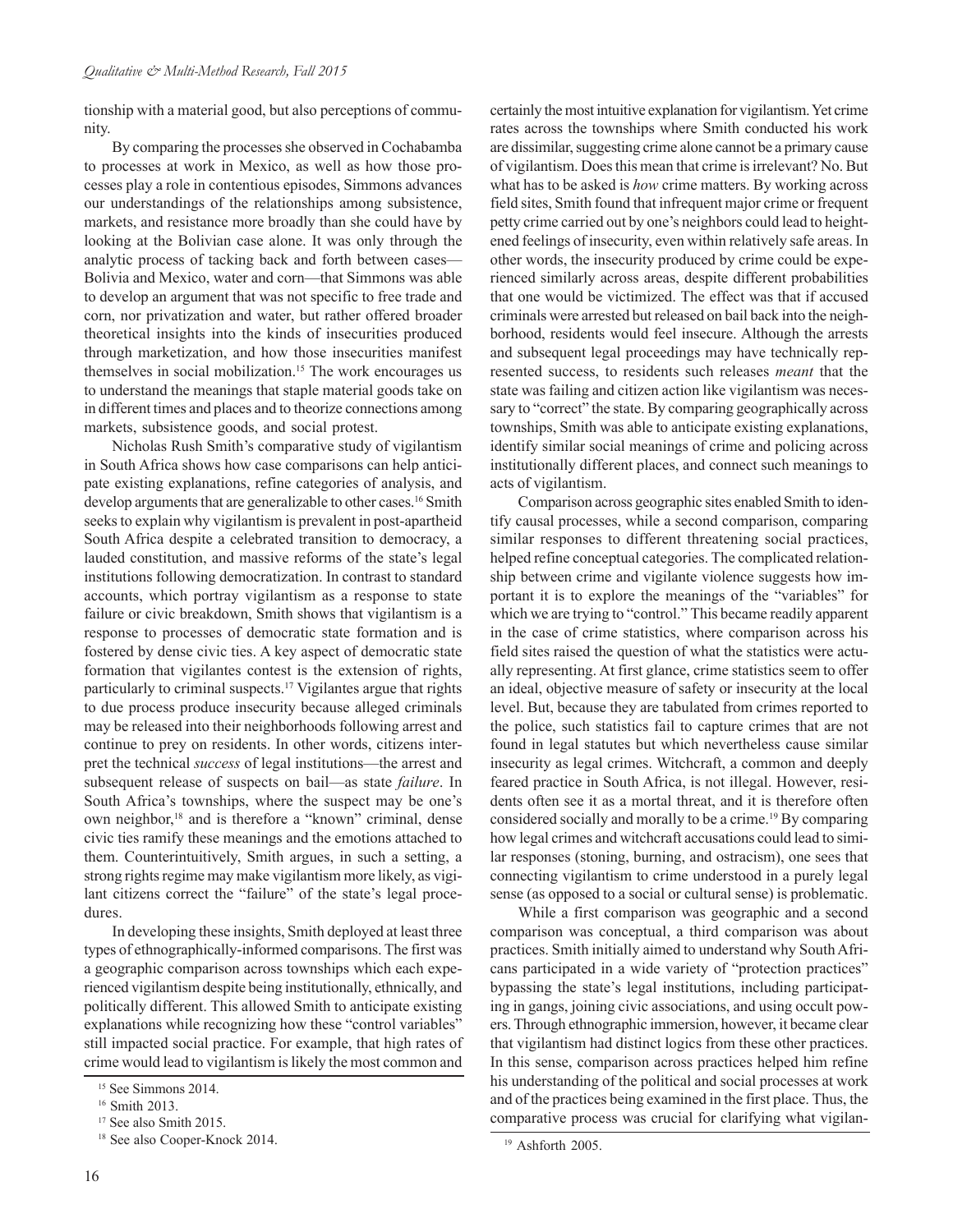tism was and how it should be studied as distinct from other practices geared towards protection. In fact, vigilantism may not offer protection at all and may actually create new risks for those practicing it. In other words, the comparison of different practices opened new areas of inquiry, like why one would participate in vigilantism given the high risks of reprisal. The result of these multiple modes of comparison does not only provide an account of the conditions under which vigilantism becomes possible but also questions the analytical categories, particularly state effectiveness and state failure, through which political scientists study politics.

#### **When and Where Should Ethnographers Consider Employing Comparative Research Designs?**

This article argues that comparative ethnographic research can be of particular value for scholars looking to make causal arguments that translate across political contexts or to trouble existing analytical categories. Our claim, however, is not that all ethnographic studies can or should employ comparative methods. We now consider what kinds of projects might benefit from comparative ethnography. To be sure, scholars may not know that a comparative approach would be beneficial until they discover through fieldwork that the practices they are observing might fit into a broader category of analysis, which would require comparison to fully explore. While this type of discovery may pose challenges, as researchers will need to adjust projects midstream, this kind of adaptability and improvisation is already a part of some of the best ethnographies.20

In other cases, however, particular cues may signal to a researcher well before fieldwork begins that comparison of two or more cases will be valuable. One of these cues might come in the form of preexisting explanations for the object of inquiry. Prior to fieldwork, Simmons could not have known how grievances mattered for social movement mobilization.<sup>21</sup> A large body of literature had argued that while grievances are important in social movements, we could take the presence of a grievance as essentially given and therefore ignore it for explanatory purposes. However, Simmons's prior research told her that grievances could not be dismissed so easily and that the literature had failed to theorize *how* grievances matter. To show that understanding the meaning of grievances is the key to understanding the relationship between grievances and mobilization, Simmons had to do comparative work to observe different sorts of grievances in action. Thus, a good indicator that a comparative approach might be useful is that the literature suggests we should dismiss factors that case research, new data, or emerging political events suggest are important but have not been fully theorized.

Comparative ethnography can also be used to challenge or complicate intuitive explanations. While both intuition and a large body of research suggest that high rates of crime lead to vigilantism, Smith found during initial research that South African townships with widely differing crime rates experienced vigilantism.22 This suggested that crime was at best a partial explanation for vigilantism—and potentially a misleading one. The dissimilarity also indicated that something else was at work in South Africa that needed explanation. Yet when Smith began his research, his informants frequently cited crime as a concern. Considering this talk of crime in relation to actual crime rates suggests that something about the social meaning of crime—as opposed to its mere presence or relative intensity—connected crime and vigilantism. In this case, the unanticipated connection was an association between legal rights for accused criminals and local meanings of state failure. The use of comparison allowed Smith to question a common, intuitive explanation that was incomplete and, therefore, needed to be investigated. Thus, comparison may be particularly well positioned to yield new insights when there is a strong prior or alternative explanation that an ethnographic, meaning-centered approach is well suited to complicate or challenge.

Finally, ethnography involving the comparison of two or more cases might be particularly useful for answering "how" questions and illustrating political processes. The approach allows scholars to explore this oft-ignored type of inquiry by emphasizing practices and meanings. Ethnography conducted through a comparative methodological lens might be a powerful approach through which to explore questions such as "how are national attachments produced?,"<sup>23</sup> "how is rebellion sustained?,"24 or "how are political involvement and welfare programs connected?"25 By comparing these phenomena across different cases—defined variously in these works as events,<sup>26</sup> neighborhoods,<sup>27</sup> and organizations<sup>28</sup>—the scholars can show that their arguments about the operation of political processes work in different times and/or places. Thus, comparative ethnography offers tools to address crucial "how" questions embedded in long-standing but under-specified theoretical arguments and, in doing so, draws our attention to political processes rather than outcomes.

#### **Conclusions**

A comparative methodological sensibility can spark theoretical innovation in ethnographic inquiry by incorporating advantages of both comparative and ethnographic methods. Comparative methods can help ethnographers develop new theoretical arguments and illuminate tensions inherent in categories of political analysis. Comparative ethnographies can uncover new research questions and agendas by helping to expand the possibilities of what can be compared, embrace context instead of trying to control it away, and allow contradictions in social practice to inform our understanding of political phenomena. This article has elaborated an approach to political science research that builds on the strengths of the

<sup>20</sup> See Schwartz-Shea and Yanow 2012.

 $21$  Simmons 2016.

<sup>22</sup> Smith 2013.

<sup>23</sup> Wedeen 2008.

<sup>&</sup>lt;sup>24</sup> Parkinson 2013.

<sup>25</sup> Soss 1999.

<sup>26</sup> Wedeen 2008.

<sup>27</sup> Parkinson 2013.

<sup>28</sup> Soss 1999.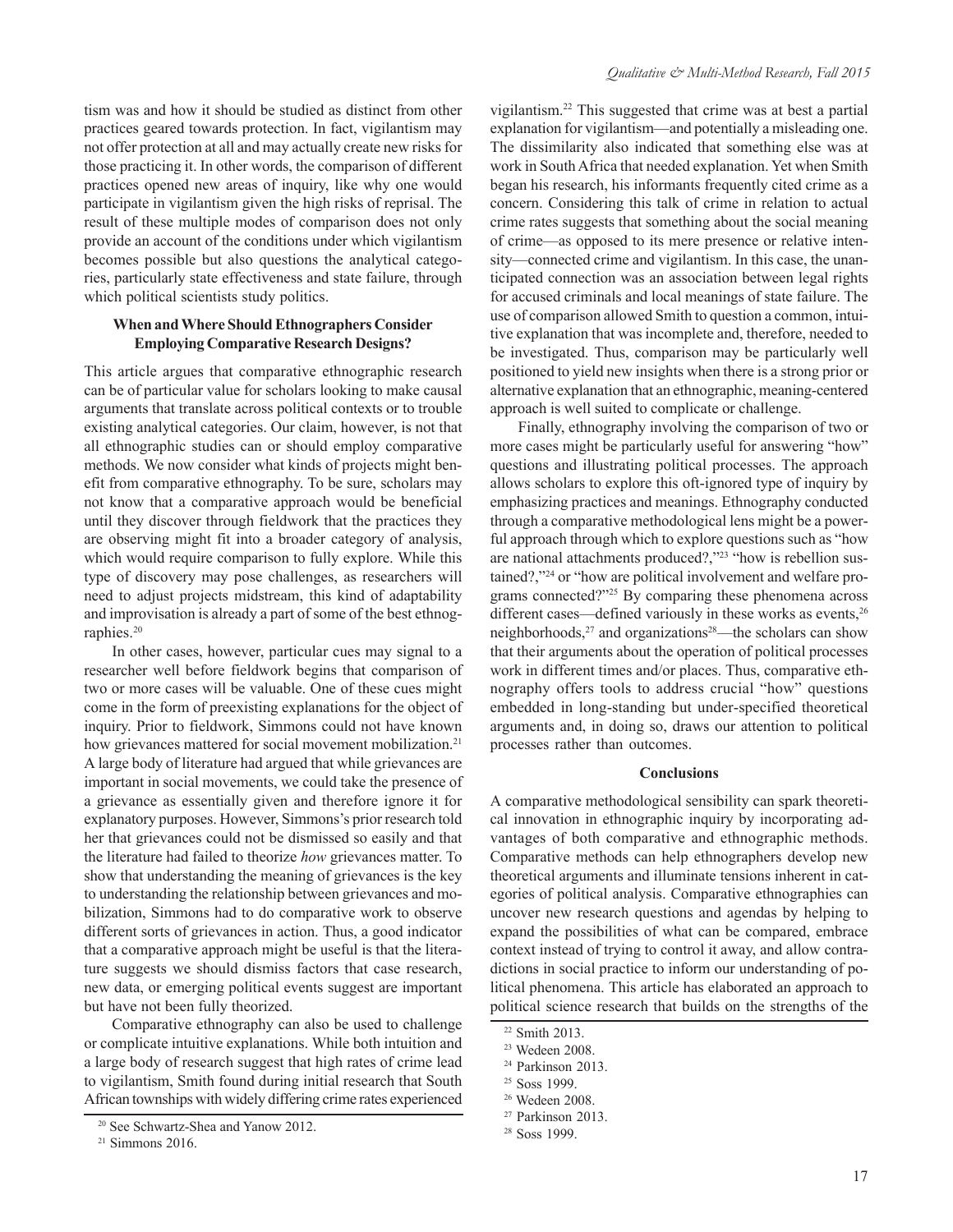ethnographic and comparative traditions. While the utility of this approach is not limited to the types of comparisons that we outline here, they represent key ways for thinking about the types of comparisons ethnographers can utilize to help spur future theoretical and methodological development of the method. Comparative ethnography enhances both the contributions that ethnographers can make to social science and the insights that comparison can bring to scholarly understanding of the political world.

#### **References**

- Ashforth, Adam. 2005. *Witchcraft, Violence, and Democracy in South Africa*. Chicago: University of Chicago Press.
- Auyero, Javier. 2006. "Introductory Note to Politics under the Microscope: Special Issue on Political Ethnography I." *Qualitative Sociology* vol. 29, no. 3: 257–259.
- Baiocchi, Gianpaolo and Brian T. Connor. 2008. "The Ethnos in the Polis: Political Ethnography as a Mode of Inquiry." *Sociology Compass* vol. 2, no. 1: 139–155.
- Cooper-Knock, Sarah-Jane. 2014. "Policing in Intimate Crowds: Moving beyond 'the Mob' in South Africa." *African Affairs* vol. 113, no. 453: 563–582.
- George, Alexander L. and Andrew Bennett. 2005. *Case Studies and Theory Development in the Social Sciences*. Cambridge: MIT Press.
- Goertz, Gary and James Mahoney. 2012. *A Tale of Two Cultures: Qualitative and Quantitative Research in the Social Sciences*. Princeton: Princeton University Press.
- King, Gary, Robert Keohane, and Sidney Verba. 1994. *Designing Social Inquiry: Scientific Inference in Qualitative Research*. Princeton: Princeton University Press.
- Mill, John Stuart. 1963. "A System of Logic (1843)." *Collected Works of John Stuart Mill*. Toronto: University of Toronto Press..
- Pachirat, Timothy. 2011. *Every Twelve Seconds: Industrialized Slaughter and the Politics of Sight*. New Haven: Yale University Press.
- Pader, Ellen. 2006. "Seeing with an Ethnographic Sensibility." In *Interpretation and Method: Empirical Research Methods and the Interpretive Turn*, edited by Dvora Yanow and Peregrine Schwartz-Shea. New York: M.E. Sharpe, 161–175.
- Parkinson, Sarah Elizabeth. 2013. "Organizing Rebellion: Rethinking High-Risk Mobilization and Social Networks in War." *American Political Science Review* vol. 107, no. 3: 418–432.
- Schatz, Edward. 2009a. "Ethnographic Immersion and the Study of Politics." In *Political Ethnography: What Immersion Contributes to the Study of Politics*, edited by Edward Schatz. Chicago: University of Chicago Press, 1–22.
- Schatz, Edward, ed. 2009b. *Political Ethnography: What Immersion Contributes to the Study of Politics*. Chicago: University of Chicago Press.
- Schwartz-Shea, Peregrine and Dvora Yanow. 2012. *Interpretive Research Design: Concepts and Processes*. New York: Routledge.
- Simmons, Erica S. 2014. "Grievances Do Matter in Mobilization." *Theory and Society* vol. 43, no. 5: 513–546.
- ———. 2016. *Meaningful Resistance: Market Reforms and the Roots of Social Protest in Latin America*. New York: Cambridge University Press.
- Simmons, Erica S. and Nicholas Rush Smith. 2015. "Comparison and Ethnography: What Each Can Learn from the Other." Prepared for the Annual Meeting of the American Political Science Association, Sept. 3-6, San Francisco.
- Slater, Dan and Daniel Ziblatt. 2013. "The Enduring Indispensability of the Controlled Comparison." *Comparative Political Studies* vol. 46, no. 10: 1301–1327.
- Smith, Nicholas Rush. 2013. "The Rights of Others: Vigilantism and the Contradictions of Democratic State Formation in Post-Apartheid South Africa." PhD Dissertation, Department of Political Science, University of Chicago.
- . 2015. "Rejecting Rights: Vigilantism and Violence in Post-Apartheid South Africa." *African Affairs* vol. 114, no. 456: 341– 360.
- Soss, Joe. 1999. "Lessons of Welfare: Policy Design, Political Learning, and Political Action." *American Political Science Review* vol. 93, no. 2: 363–380.
- Wedeen, Lisa. 2008. *Peripheral Visions: Publics, Power, and Performance in Yemen*. Chicago: University of Chicago Press.
- ———. 2010. "Reflections on Ethnographic Work in Political Science." *Annual Review of Political Science* vol. 13, no.1: 255–272.
- Yanow, Dvora. 2014. "Interpretive Analysis and Comparative Research." In *Comparative Policy Studies: Conceptual and Methodological Challenges*, edited by Isabelle Engeli and Christine Rothmayr Allison. New York: Palgrave Macmillan, 131–159.

## *Making Identity Count: Sequencing Methods in the Study of National Identity*

#### **Bentley B. Allan** Johns Hopkins University

## **Ted Hopf** National University of Singapore

The standard approach to combining quantitative and qualitative measurement in causal inference might be described as an additive or triangulating approach. The basic idea is that the use of multiple methods increases our confidence in our findings because all the methods capture the same phenomenon. Along these lines, Abdelal, Herrera, Johnston, and McDermott advocate an eclectic approach to the study of identity that draws from surveys, demographic data, ethnography, content analysis, discourse analysis, and cognitive mapping.<sup>1</sup> If the results of these methods converge, this should increase our confidence in causal inferences built on these measures. We agree that multiple approaches are useful for the study of national identity, but argue that methods must be sequenced or enfolded in the appropriate way. Inductive, interpretive methods like ethnography and discourse analysis should come first to establish the prevailing categories of national identity in a country, before the use of quantitative methods, to increase the reliability of measurements that underlie good causal inference.

Bentley B. Allan is an Assistant Professor of Political Science at Johns Hopkins University. He can be found online at [bentley.allan@jhu.edu and http://politicalscience.jhu.edu/directory/](http://politicalscience.jhu.edu/directory/bentley-allan/) bentley-allan/. Ted Hopf is the Provost Professor of Political Science at the National University of Singapore. He can be found online at polhtg@nus.edu.sg and http://profile.nus.edu.sg/fass/polhtg/.

<sup>1</sup> Abdelal, Herrera, Johnston, and McDermott 2009.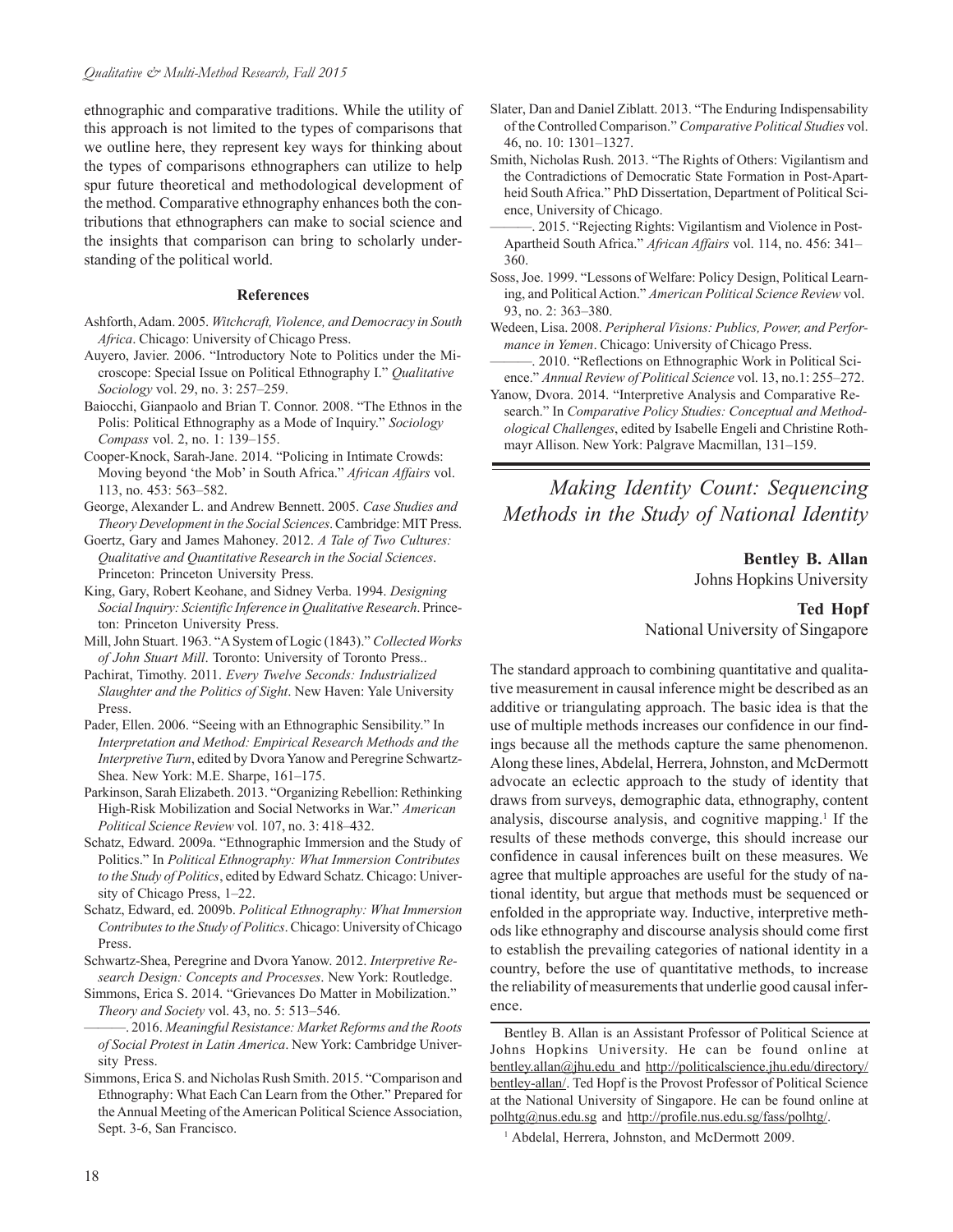In this contribution to the forum, we outline a sequencing approach to the study of national identity that we have developed as part of a project to build a database of national identity variables from 1810 to the present.<sup>2</sup> Our approach, which we call the *Making Identity Count* framework, is built on the interpretive, inductive recovery of identities via discourse analysis of speeches, history textbooks, newspapers, novels, and movies.<sup>3</sup> Analysts allow identity categories to emerge inductively from the texts, but count the number of times a particular category appears in the text. This provides the basis for quantitative identity variables that can be used in large-*n* tests of constructivist International Relations theory. In short, our project is premised on a sequencing approach that uses interpretivist methods to measure social and political reality before enfolding those measurements into causal research designs.

However, in order to achieve this combination of qualitative and quantitative work, some violence is done to the rich data produced by inductive ethnography and discourse analysis. The rich, contextual findings of these methods are abstracted into nominal categories that can be counted. In our project, this is done manually by trained analysts, but it could be done by content analysis or survey methods after the fact. This nominalization process freezes or reifies identity categories and extracts them from their social and political contexts so they can be rendered comparable to identity discourses in other countries. Nonetheless, our approach endogenizes a challenge to reification. Our historical approach allows identities and categories to change over time. Because inductive strategies lead the sequence from measurement through causal analysis, French national identity can change from 1810 to 1820 to 1950 to 2010. Thus, our approach seeks to capture the fluid and historically-constituted character of social and political identities by putting interpretive methods first.

#### **Approaches to National Identity**

Existing approaches to the study of national identity in International Relations are plagued by two problems. First, quantitative IR scholars do not let subjects speak for themselves, instead assigning identities to nations and subjects based on some "objective" label they apply before they do their research. Second, they operationalize the concept of identity in ways that make it most easily amenable to measurement, rather than remaining true to the conventional methodological convention of developing measures that faithfully capture how a variable is theorized, conceptualized, and operationalized.4

For example, the "ethno-fractionalization index" used in Fearon and Laitin, as well as other studies, is built on demographic data of existing linguistic groups.5 As such, it ignores

the multifarious *content* of national identities. Of course, variables that capture the content and meaning of identities are necessary to test the effects of identity on political outcomes. In addition, an ethno-linguistic fractionalization index does not consider the *intensity* of the cultural identities. That is, theory does not predict that weakly-held or seldom-expressed identities will have the same effect as strongly-held and constantly-expressed identities. As Wedeen points out, "developing a dataset based on an intensity scale accounting for people's experiences of identification would produce a more precise and generalizable explanation of how the lived conditions of ethnic identity-formation might determine conflict when they do."6

Errol Henderson, for example, when trying to determine if different religious identities account for more conflict between two states, simply assigns countries religious identities based on whether their populations have been coded for having different religious affiliations.<sup>7</sup> Missing here of course is any concern about whether the people so coded actually understand themselves as Muslims, Catholics, Christians, or Jews, let alone whether it was these identities that caused any conflict.

In the literature on the democratic peace, states are assigned democracy scores based on Polity IV or Freedom House. Then controls for other objectivist variables are included and the regression coefficient emerges that demonstrates a positive association between two democracies and peace between them. The problem here is that scholars who have actually performed case studies to see if it is democracy or democratic identity that stays the hands of democratic leaders when contemplating violence against another democracy, have almost unanimously found that democratic identity has less to do with the outcome than advertised. Both Vucetic and Fanis, for example, have found a racial Anglo-Saxon white identity matters.<sup>8</sup>

Quantitative IR scholars also frequently reduce identity to convenient or available variables that are inconsistent with the intersubjective conceptualization and operationalization of identity. In a work designed to differentiate between cultural difference and geographical contiguity as alternative causes of war between states, Henderson reduces cultural similarity to religious similarity, again objectively assigned, and ethnic similarity to language, again objectively given.<sup>9</sup> Biddle and Long hypothesize that human capital and cultural values explain the military advantage of democracies but their operationalization reduces cultural values to "primary religious affiliations."10 Goldstein, Rivers, and Tomz attempt to control for the effects of common culture on levels of trade between countries, but operationalize this as "whether [countries] share a common language" as stated in the *CIA World Factbook*. 11

<sup>2</sup> Hopf and Allan 2016.

<sup>&</sup>lt;sup>3</sup> While our approach is inspired by ethnographic methods, our project is predominantly historical, so it focuses on discourse analysis rather than ethnography.

<sup>4</sup> Sartori 1970.

<sup>&</sup>lt;sup>5</sup> Fearon and Laitin 2003; Cederman and Girardin 2007; Gartzke and Gleditsch 2006.

<sup>6</sup> Wedeen 2003, 725.

<sup>7</sup> Henderson 1997. Rummel (1997) does the same for religious conflict within states.

<sup>8</sup> Fanis 2011; Vucetic 2011.

<sup>9</sup> Henderson 1997.

<sup>10</sup> Biddle and Long 2004, 536.

<sup>&</sup>lt;sup>11</sup> Goldstein, Rivers, and Tomz 2007, 51.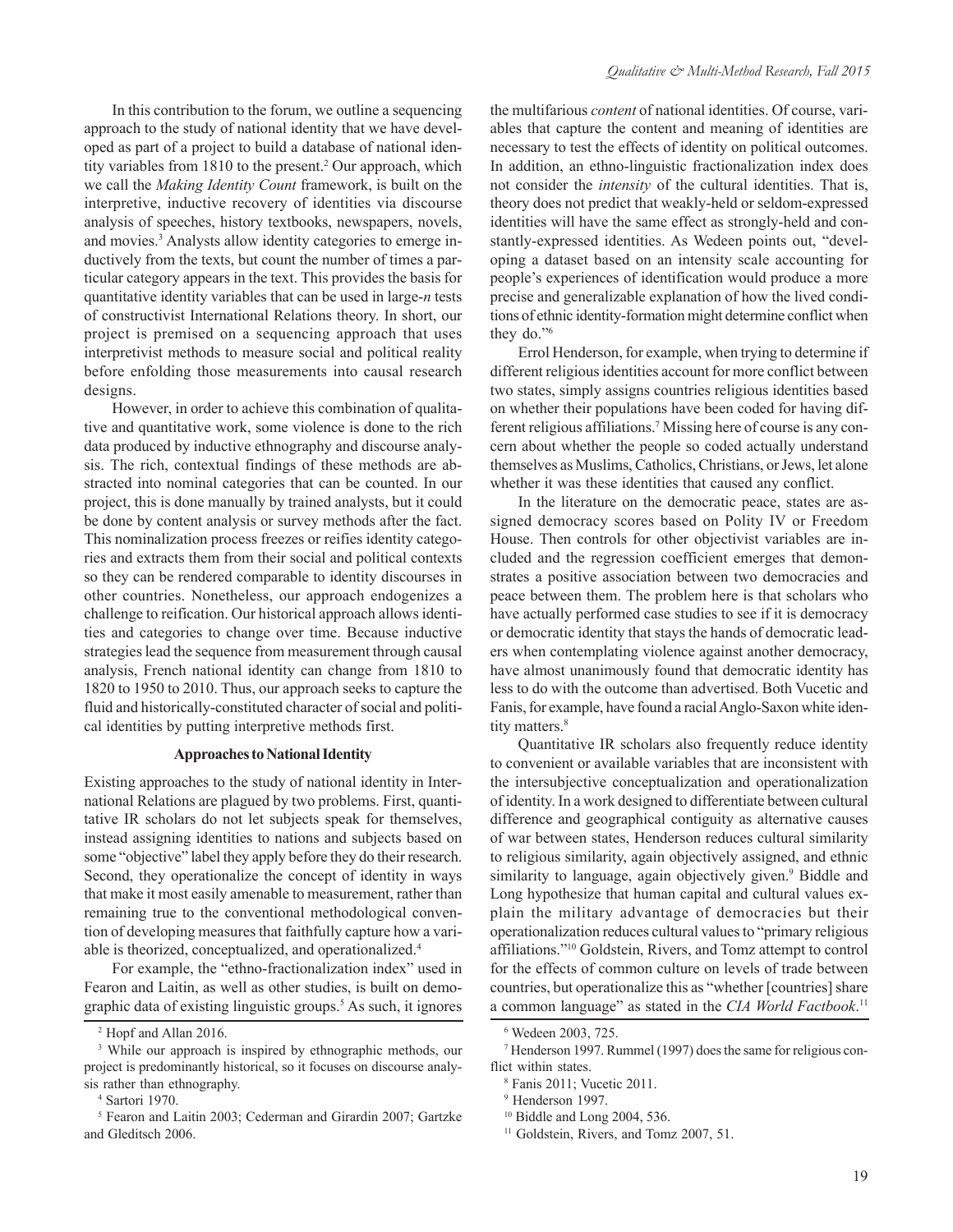#### *Qualitative & Multi-Method Research, Fall 2015*

In a particularly egregious instance of this problem, Sambanis, in an effort to explain civil wars, reduces identity to a conflation of religion and ethnicity, and then declares that civil wars that he cannot code in terms of religious or ethnic identity are not cases of civil wars based on any identity, as if the only identities that matter to people are the two he has assigned.<sup>12</sup>

More nuanced approaches attempt to capture some of the content of identities. Brady and Kaplan, for example, begin with demographic data and historical analysis, but use text analysis and surveys to introduce content and gradation into their identity measures.<sup>13</sup> However, by starting with demographic data and adding surveys based on that data, Brady and Kaplan pretheorize which identities are likely to matter. Demographic data, such as linguistic group or religious affiliation may or may not structure the central identity categories in a country. Asking individuals which identities they subscribe to also introduces bias because it primes respondents to think in terms of the identities on offer, while ignoring how they experience and constitute their identities on a daily basis. For example, David Laitin reports in *Hegemony and Culture* that the Nigerians he lived with during his fieldwork denied having Muslim or Christian identities, or being motivated by them. Had he asked them in formal surveys, they would not have chosen these identities. But he observed that when it came to daily practices, Muslim and Christian Nigerians regularly differentiated each other on grounds of religious identity.14

It is important to try to capture identities inductively as they are expressed in everyday life. Sylvan and Metskas advocate for an approach that combines various methods and concede that experiments and surveys pretheorize identity in a way that biases the results.<sup>15</sup> However, they deny the need to give pride of place to induction because a purely inductive approach is impossible. Of course, even inductive discourse analysis relies on the subjective heuristics and beliefs of the coder. Nonetheless, inductive, interpretivist methods that try to overhear which identities are expressed will perform better in revealing the lived experience and salience of identities than other approaches.

#### **Interpretivist Discourse Analysis**

Our approach to discourse analysis is inspired by the ethnographic goal of recovering meanings inductively, if and when they appear, in the everyday lives of both masses and elites. For our project, the ethnographic ideal would be to capture the content of identities as they are actually expressed in social and political situations. Discourse analysis provides a way to approximate the ethnographic ideal in historical investigations. By letting the texts speak, an open-ended discursive approach provides the best chance to uncover identities when and how they are used in social and political discourse.

Advocates and critics of interpretivist discourse analysis seem to agree that it is either anti-scientific or unscientific.<sup>16</sup>

<sup>16</sup> Rabinow and Sullivan 1987; Neuendorf 2002.

However, our approach is premised on the claim that discourse analysis can be made more reliable, replicable, and transparent. We argue that discourse analysis can recover intersubjective national identities in a way that is reliable and transparent enough to produce a body of comparable reports across time for the same country and across countries as well. In short, the subjective biases of discourse analysis can be mitigated with coding and counting procedures that force analysts to support their intepretations with quantitative evidence. Bringing discourse analysis closer to content analysis can retain the valid inductive recovery of meanings while making the results more reliable.

Striving for reliability may cut against some interpretivist claims. A measure is reliable to the degree that the "measuring procedure yields the same results on repeated trials."17 Reliability appears to rest on premises that contradict the interpretivist belief that "there is no outside, detached standpoint from which we gather and present brute data."18 If reliability is about achieving an outsider standpoint, then it contradicts this tenet. However, our approach is not premised on achieving an outsider standpoint. With interpretivists, we recognize that even the act of interpretion, let alone coding identity categories, does violence to meanings in the text. Interpretation depends on analysts' beliefs, biases, personal history, and unique access to intersubjective background knowledge. Indeed, even if the same person returns to a text, she may bring a different mental state or new experiences that alter interpretation. But such differences within and between readers are not so wide as to undermine the intuition that some readings or renderings of a text are more coherent than others.

We recognize that our approach does violence to webs of meaning by reducing them to a finite number of texts. Moreover, our coding questions exclude certain forms of meaning that may be relevant and the subjectivity of the analyst will remain inscribed in the results. Interpretivists that value the instability of social meanings will reject this compromise. However, we believe the payoffs of the project as a whole justify these acts of simplification and exclusion. Besides, we have a more limited aim. We do not intend to capture all the meanings identities have for authors or subjects. Instead, we aim to recover the categories used by masses and elites to construct ideas about the national self. Of course, we also intend to capture some sense of the meanings attached to those categories, in accordance with the interpretivist project of recovering the meanings attached to social and political life.

Thus, we are aiming to reconstruct intersubjective content in a reliable and comparable way. But we defend a more complex juristic or dialogic concept of reliability.19 On this logic, the ideal reliability test would not be to force two coders to sit alone replicating the analysis, but to allow them to argue about their coding decisions until they produce an agreed upon list. For us, reliability suggests not the regular capturing of some underlying reality, but the idea that analysts could work to-

<sup>12</sup> Sambanis 2001.

<sup>&</sup>lt;sup>13</sup> Brady and Kaplan 2009.

<sup>&</sup>lt;sup>14</sup> Laitin 1986.

<sup>&</sup>lt;sup>15</sup> Sylvan and Metskas 2009.

<sup>&</sup>lt;sup>17</sup> Carmines and Zeller 1979, 11.

<sup>&</sup>lt;sup>18</sup> Rabinow and Sullivan 1987, 7.

<sup>19</sup> For a similar idea, see Kratochwil 2007.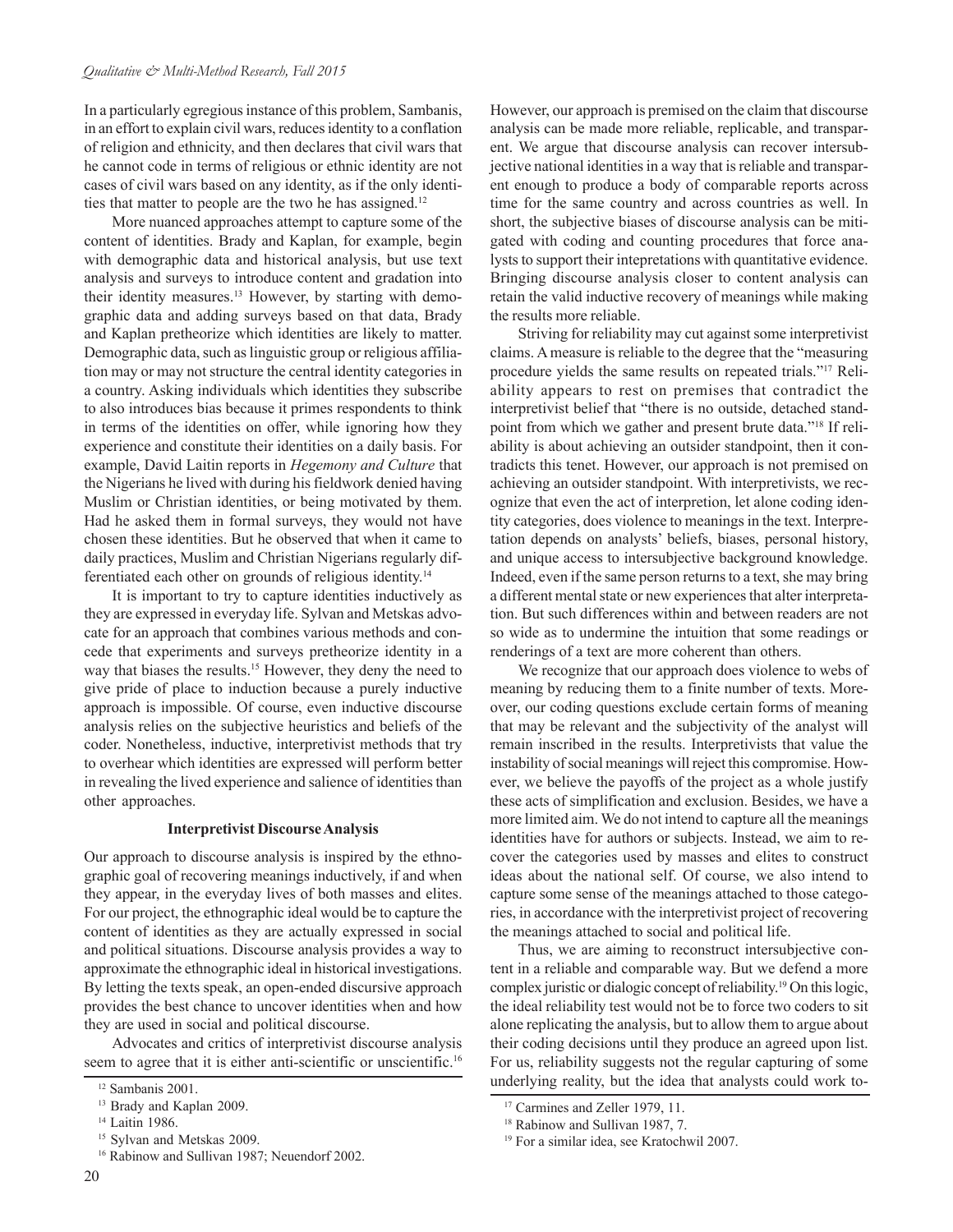gether to produce a better list of categories than they could alone. The underlying idea here applies the Popperian claim that theories are not tested against reality but against other theories.20 On this view of reliability, successful measurement does not objectively capture some segment of reality, but performs consistently with other measures and measurers. Thus, we support the validation of our measurements with multiple methods, although, according to the correct order laid out above: surveys and other measurements should be informed by the results of inductive methods such as discourse analysis and ethnography.

In the end, we retain a commitment to the core of interpretivism: the inductive, interpretive analysis of shared webs of meaning that individuals draw on to create meaning and form their identities. Our claim to validity does not rest on a claim to capture the world as it is from a detached standpoint, but on the claim that analysts can reliably capture similar categories with which identities were formed and constructed in that world. Provided that our analysts do not impose order and coherence on the texts too soon, interpretivist discourse analysis allows the salient identities to emerge in context. Premature closure to new possible identities occurs when one seizes on a few salient identities at first, and then searches for them in subsequent texts, rather than remaining open to new identities emerging from each subsequent text. One guard against this in our method is to begin with a running tally of raw identity counts, as well as to sample across genres of texts first, rather than within any particular one. By sampling across genres, elements that dominate elite newspaper editorials do not crowd out what may appear in a bestselling novel. By separating the generation of a list of raw identity counts from their aggregation into predominant and challenger discourses, we defer the moment of deciding what is salient, and what is not.

#### **The Making Identity Count Approach**

We have embarked on a project to build a database of national identity reports that includes quantitative counts of inductively recovered identity categories that can be translated into a dataset compatible with the Correlates of War and other datasets. The goal in the present phase is to produce data for every tenth year from 1810 through the present. For the purposes of this project, we theorize national identity as discursive categories that define the nation or what it means to be a member of the nation. We operationalize discourse as a structured sample of texts meant to capture mass and elite categories. We measure national identity with simple questions posed to the texts: What does it mean to be French? What is France?

The basic unit of our analysis is the *identity category*: the classifications attached to the nation and members of the nation without pretheorizing identity content. These categories could be political, moral, cultural, historical, geopolitical, religious, ethnic, racial, gendered, and so on.

Identity categories aggregate into *discursive formations*: clusters of categories and their associated meanings that order perceptions of the national self. There are always multiple discursive formations in discourses of national identity. By remaining open to the existence of multiple formations, our approach attempts to avoid the crude reduction of national identity to a single set of beliefs. We train our analysts to remain open to the possibility that there are multiple formations, but also ask them to identify predominant or hegemonic formations, if they exist. In our findings thus far, most countries have a predominant formation and at least one prominent challenger formation.

For example, in France 2010, the predominant discursive formation is a cluster of "Republican" categories: secular, democratic, liberal, fraternal, and equal. In Brazil 2010, the predominant formation is the "limited democracy" cluster that portrays Brazil as a corrupt, authoritarian, exclusionary, and young democracy.

In providing both interpretive analysis of the main discursive formations and raw counts of identity categories, our reports do not merely reduce discourse analysis to content analysis. It is important to note that in our approach discourse analysis leads the sequence, followed by aspects of content analysis. These findings could then be corroborated by surveys or experiments before being folded into large-*n* studies of national identity.

Thus, our method relies on inductive discourse analysis performed by human analysts. We train analysts who possess the requisite language skills to code texts using this inductive scheme. Our analysts include undergraduate students, graduate students, and junior faculty that have been trained in discourse analysis. Our training, which happens in both workshops and one-on-one sessions, focuses on two points. First, we emphasize how to leave preconceived notions of national identity aside and allow categories to emerge from the texts themselves. Second, we distinguish identity categories from mere themes in the discourse. Themes such as the virtues of hard work, invocations of the good life, or personal complaints about injustices are not, in our scheme, identity categories. Themes can be coded as identity categories only when explicitly connected to identity statements such as the "French people are …" or "the nation embodies …" and so on.

#### *Text Selection*

There are two general principles for document selection. First, we aim to sample documents that circulate widely in society and thus can be expected to reflect the available stock of social knowledge from which identities are assembled. We do not want documents that explicitly or normatively discuss the central identity categories of the country. Rather, we want to overhear discussions about what it means to be Brazilian in the context of everyday life. Second, we seek to sample documents that reflect both the elite political discourses around political institutions and the discourses that structure mass common sense.

To achieve both of these goals, for the year 2010 we asked analysts to sample texts from five genres:

*Leadership Speeches*: Choose two leadership speeches by the head of government or ruling party on significant

<sup>20</sup> Popper 1959.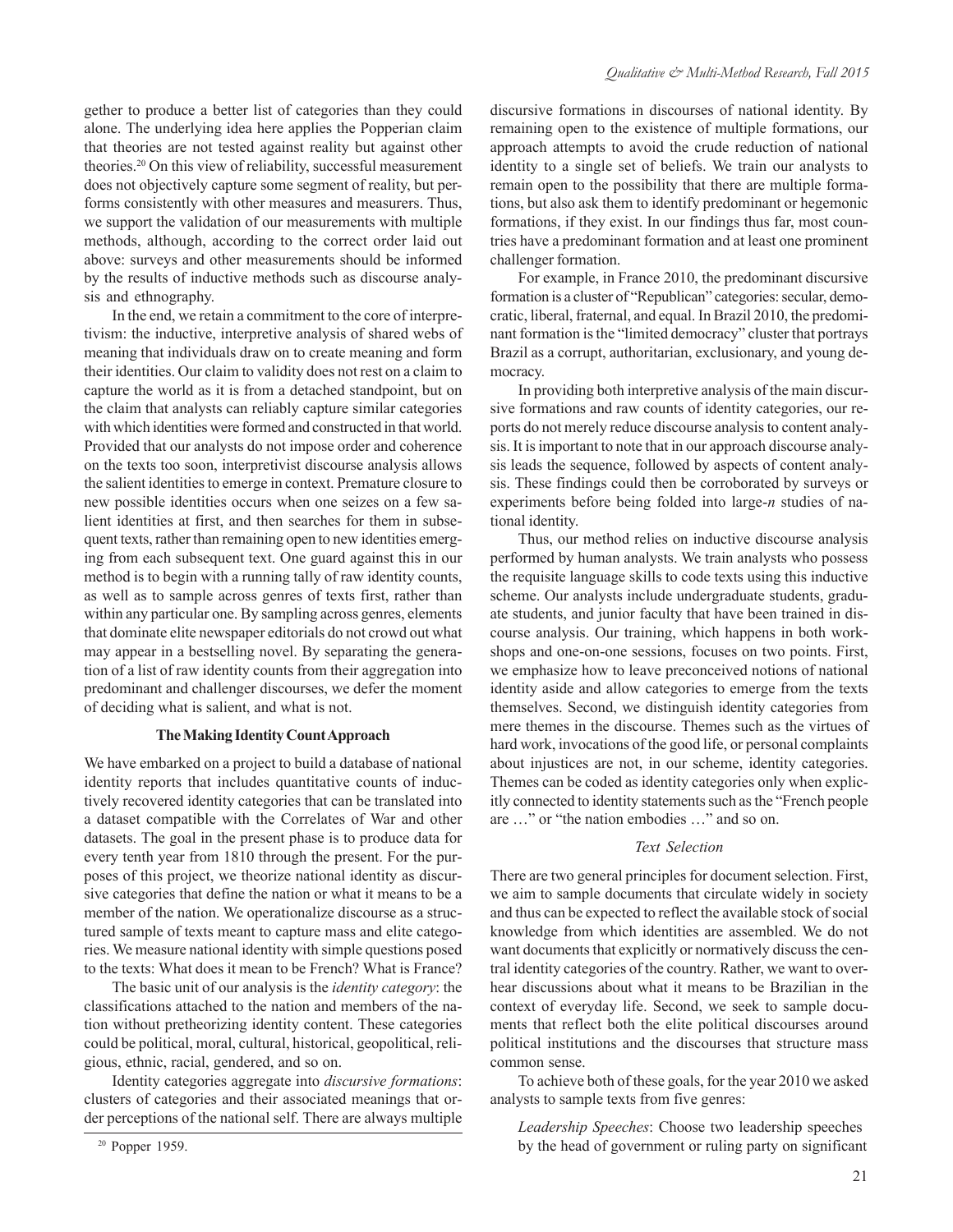occasions. These might be the national holiday address or a programmatic or budgetary speech.

*Newspapers*: Choose two newspapers with the highest national circulation. From these, for the 15th of each month, read all opinion-editorials and letters to the editor.

*History Textbooks*: Choose two widely read high school history textbooks on your country's national history. Start with the 20th century as your time of origin.

*Novels*: Choose the top two bestselling novels in the coun try, by country's authors, in an official language.

*Movies*: Choose the top two most attended movies in the country, by country's directors/producers, in an official language.

In each report, analysts present the results of their analysis according to the prevalence of a given identity category in each genre. In doing so, each analyst must place these in order along a continuum from elite to mass based on the particular situation in their country. A text is more reflective of "elite" discourse if it is produced and consumed by political and social elites that dominate powerful institutions of a society. A text is more reflective of "mass" discourse if it is *produced* and *consumed* by a large, multiclass, multiethnic, etc., collection of people in the country. This operationalization makes sense for great power states in the year 2010, but as the project is expanded to other country years, the basic sampling strategy will have to be adapted.

### *Coding Rules*

We ask analysts to write down all the possible identity categories invoked in their sample. This can entail from 50 to 100 discrete categories. They are to proceed inductively, using categories in the texts rather than their own pretheorized notions and classifications. We give them one simple question: What does it mean to be China or be Chinese?

Answers to this question are to be coded in three ways:

1. Valence: distinguish between positive, negative, neutral, and ambiguous identities using valence symbols (+,  $-$ ,  $\ell$ , or  $\sim$ ). Note whether the identity is considered a good or a bad feature of being China or Chinese.

2. Aspirational or Aversive: Is the identity you have found one that China aspires to become, or one it is trying to avoid becoming?

3. Significant Others: These are the countries, historical periods, ideas, etc., with which China compares itself. These can be historical, contemporary, or prospective. They can be positive or negative. They can be aspirational or aversive.

### For example:

"To our compatriots overseas, I want to convey my determination to that which the Republic holds to, with regards to their promises of equality and dignity that was not

sufficiently held to in the past."

This sample from the 2010 French report was coded as: EQUAL-ITY+, DIGNITY+, HISTORICAL OTHER–. The term "Republic" here stands in for France (indeed, Republican categories are part of the dominant French discourse) and hails equality and dignity as key components of what it means to be French. The analyst has also highlighted the possibility that this could be linked to representations of the past as regrettable, marking present France as distinct from that past other.

Computerized, quantitative content analysis would be unable to capture the difference between themes and identities or make the judgments and interpretations necessary to move up the ladder from categories to discursive formations. Moreover, our manual approach allows identity categories to emerge even though they rest only implicitly in the meaning of a sentence. Quantitative content analysis would not be able to code HISTORICAL OTHER here because there is not a discrete textual referent for that category. However, word frequency counts and dictionaries could be usefully employed to check the reliability of raw counts once documents have been coded manually and the list of categories has been created. But raw frequencies lists produced by content analysis would still have to be checked by a human coder to ensure that the meaning of the sentence evokes a category of national identity, rather than a mere theme in the discourse.

In this spirit, our method offers checks against the subjective biases of individual coders. The manual counting procedure forces analysts to defend their interpretive impressions with evidence. Thus, our method is both transparent and quantitative: analysts must count coding decisions and justify their judgments about significant identity categories with counts of coding decisions. Moreover, in the future, we hope to incorporate content analysis as a reliability check on our findings but this should only take place after the category list has been produced inductively and should be checked by human coders to ensure the meaning of every instance.

### *From Interpretation to Data*

Coding produces a long list of categories with raw counts of how many times each category was invoked. Analysts are next asked to perform a series of exercises to help them represent the dominant discourses in a country. First, they produce a raw count table of the top twenty or so categories by frequency, combining positive, negative, neutral, and ambiguous codings. Then analysts are asked to produce a "topographical" table (Table 1) that clusters categories or compares discourses. In the topographical table, raw counts are translated into percentages normalized by genre, and then converted into valence symbols  $(+, -, /, \text{ or } \sim)$ . Thus, the topographical table represents frequency and valence as well as salience and content.

These tables are arranged from left to right, from texts that reflect elite views to those that reflect mass views. This allows the analysts and readers to see which categories feature in all texts. If a category is distributed from elite to mass, then we can conclude that it is a consensual category and, if quantita-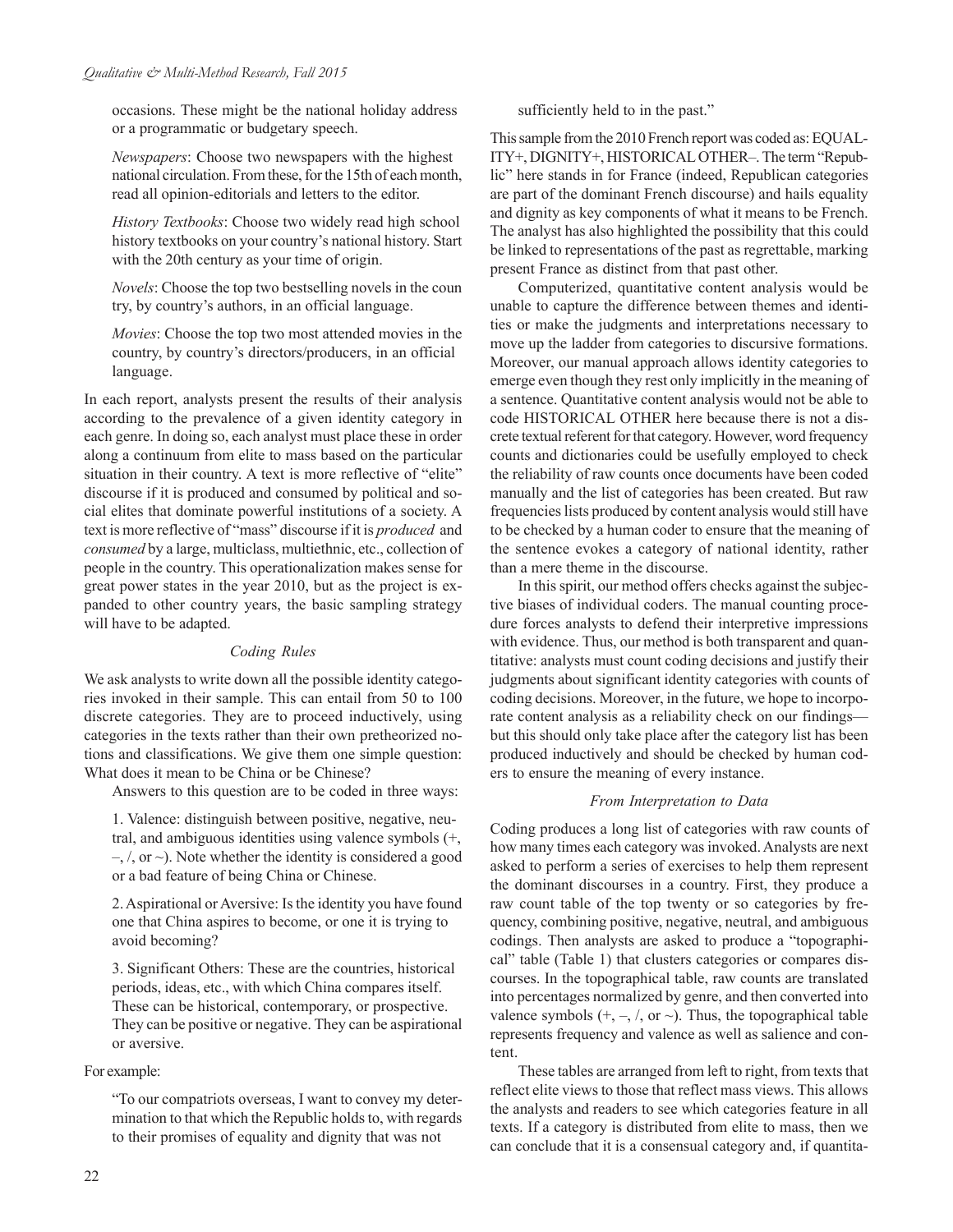| Categories            | <b>Speeches</b> | <b>Newspapers</b><br>(Op-eds) | <b>Newspapers</b><br>(Letters) | <b>Textbooks</b>         | <b>Movies</b> | <b>Novels</b> |  |  |  |
|-----------------------|-----------------|-------------------------------|--------------------------------|--------------------------|---------------|---------------|--|--|--|
| <b>ANTI-BRITAIN</b>   |                 |                               |                                |                          |               |               |  |  |  |
| Contrarian            |                 | $\overline{\phantom{a}}$      | $\overline{\phantom{a}}$       | $\overline{\phantom{a}}$ | $++$          |               |  |  |  |
| <b>MODERN BRITAIN</b> |                 |                               |                                |                          |               |               |  |  |  |
| Democratic            | $++$            | $++$                          | $++$                           | $++$                     |               | $+$           |  |  |  |
| Four-National         |                 |                               | $\sim\,$                       |                          |               |               |  |  |  |
| Declining             | $ -$            | $\overline{\phantom{a}}$      | $\sim$                         | $\overline{\phantom{a}}$ | $ -$          | $ -$          |  |  |  |
| Modern                | $++$            | $^{+}$                        | $^{+}$                         | $\ddot{}$                | $++$          | $++$          |  |  |  |
| Orderly               | $+++++$         | $++$                          | $+++$                          | $++$                     |               | $+$           |  |  |  |
| Secular               |                 | $^{+}$                        | $++$                           | $+$                      |               | $+$           |  |  |  |
| Socially Progressive  | $++$            | $++$                          | $+++$                          | $+$                      | $+++++$       | $+++++$       |  |  |  |

tively and qualitatively important, that it is likely to be a feature of the dominant discourse.

#### **Building a Quantitative Database**

How could these reports be translated into quantitative data? We envision that the topographical tables, because of their basis in raw counts, could be translated by other scholars into a variety of variables with implications for IR. For example, constructivist scholarship hypothesizes that states that share a collective identity, defined as a common understanding of themselves as a "we," are unlikely to go to war with one another.21 The findings of the long-term project here could be used to test this hypothesis. For example, if "European" emerges as a central identity in German and French discourses after 1945, the data set could provide evidence for the collective identity hypothesis.

Of course, there are other possibilities. For example there is a difference between "collective identity" and "overlapping identity." Overlapping identities are shared in that states understand themselves using the same category. However, overlapping identities are not necessarily collective group identities that posit a "we." For example, China and Brazil both see themselves as "developing" but need not see themselves as part of the same "we," "developing nations." This example shows that within the collective identity-peace hypothesis is the assumption that the "we" has relevant peaceful content we would not expect an overlapping "developing" status to create peace. Some overlapping identities, however, may lead to peace. For example, if both states see themselves as democratic, this could lead to a preference for settling disputes peacefully. Our approach is an improvement over simpler identity variables because it allows for this differentiation in content. Moreover, our approach could generate hypotheses about cooperation among states with overlapping identities on particular issues. So, "developing" might lead to systematic co-

operation among states on a variety of issues that would otherwise be predicted not to manifest so much cooperative behavior.

Collective and overlapping identities can be quantified in a number of ways from our reports. First, a simple present or absent dichotomous variable could be coded based on whether or not a given collective or overlapping identity category was present in the predominant discourse of identity. Second, the quantitative counts could be translated into ordinal variables via a number of transpositions. For example, the number of pluses and minuses in topographical tables could be added together to yield an ordinal variable that codes both presence of a category and its salience in a given country. These could be disaggregated by mass/elite if that is theoretically relevant to the hypothesis at hand. We must do more work in conjunction with quantitative scholars on these issues.

#### **Conclusion**

The *Making Identity Count* approach advocates the sequencing of qualitative and quantitative approaches in mixed methods designs. In the case of an intersubjective variable like identity, the first form of analysis must also be intersubjective. Moreover, following interpretivist tenets, the recovery of intersubjective identity should proceed as inductively as possible. Only once the intersubjective meanings of identity have been recovered by appropriate qualitative methods can the process of building quantitative variables proceed. In our approach, quantitative variables for identity rest on inductive discourse analysis that does not pretheorize the content of identity.

This approach aims to maximize the validity of intersubjective variables, without sacrificing the reliability and transparency necessary to produce quantitative data. Certainly, some interpretivists would dismiss the scientific pretensions of an attempt to construct quantitative data on interpretivist methods. Likewise, some positivists would dismiss the reliability of an approach that relies on human coders set to work

<sup>21</sup> Adler and Barnett 1998; Wendt 1999.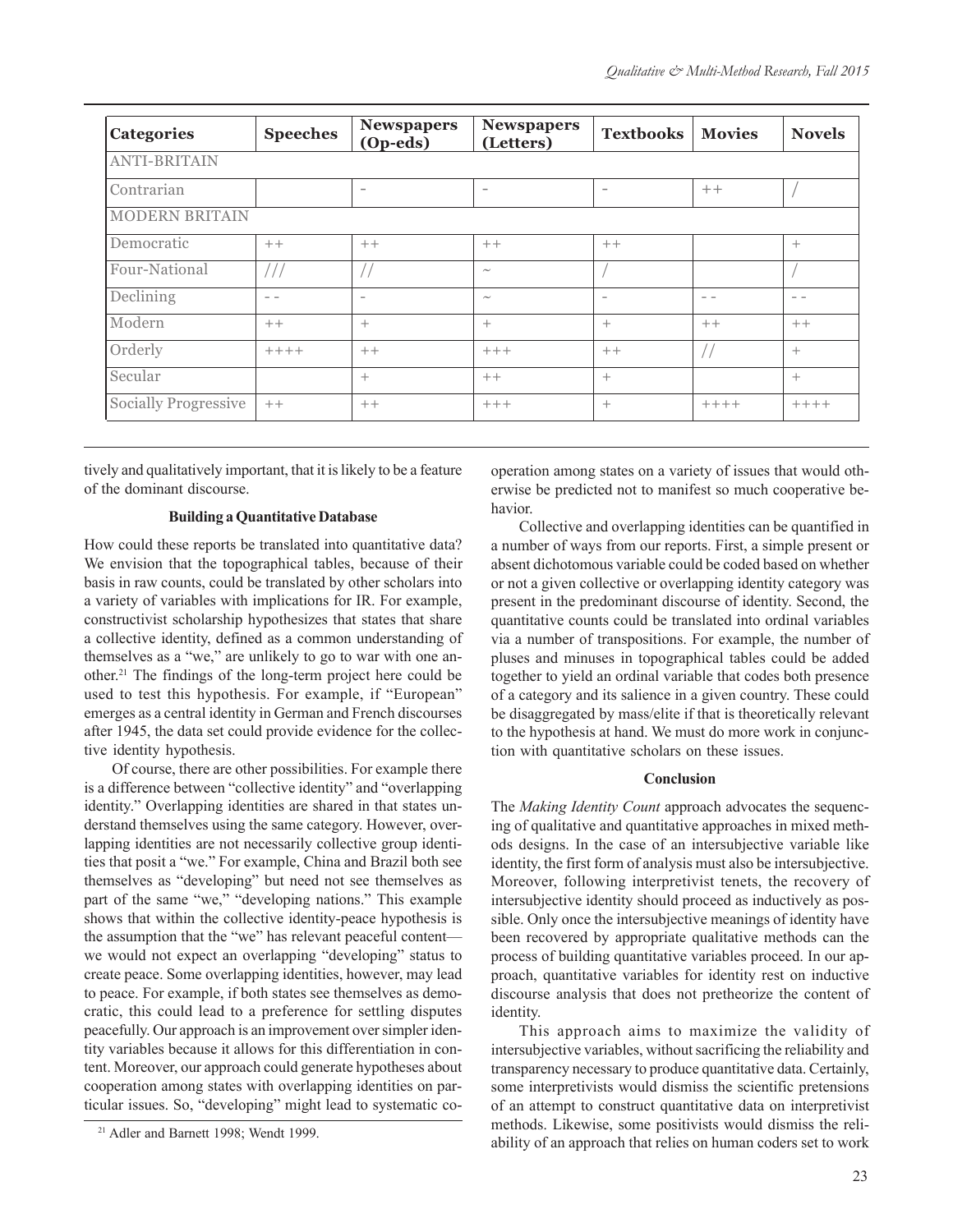with only an inductive coding scheme. Nonetheless, other quantitative approaches to the study of identity fail to capture the meaning and salience of identity in any sense, and a small sacrifice in reliability is necessary to achieve a major increase in validity.

#### **References**

- Abdelal, Rawi, Yoshiko Herrera, Alastair Iain Johnston, and Rose McDermott, eds. 2009. *Measuring Identity: A Guide for Social Scientists*. Cambridge: Cambridge University Press.
- Adler, Emanuel and Michael Barnett, eds. 1998. *Security Communities*. Cambridge: Cambridge University Press.
- Biddle, Steven and Stephen Long. 2004. "Democracy and Military Effectiveness." *Journal of Conflict Resolution* vol. 48, no. 4: 525– 546.
- Brady, Henry E. and Cynthia S. Kaplan. 2009. "Conceptualizing and Measuring Ethnic Identity." In *Measuring Identity: A Guide for Social Scientists*, edited by Rawi Abdelal, Yoshiko Herrera, Alastair Iain Johnston, and Rose McDermott. Cambridge: Cambridge University Press, 33–71.
- Carmines, Edward G. and Richard Zeller. 1979. *Reliability and Validity Assessment*. London: Sage University Press.
- Cederman, Lars-Erik and Luc Girardin. 2007. "Beyond Fractionalization: Mapping Ethnicity onto Nationalist Insurgencies." *American Political Science Review* vol. 101, no. 1: 173–185.
- Fanis, Maria. 2011. *Secular Morality and International Security: American and British Decisions about War*. Ann Arbor: University of Michigan Press.
- Fearon, James D. and David D. Laitin. 2003. "Ethnicity, Insurgency and Civil War." *American Political Science Review* vol. 97, no. 1: 75–90.
- Gartzke, Erik and Kristian Skrede Gleditsch. 2006. "Identity and Conflict: Ties that Bind and Differences that Divide." *Journal of International Relations* vol. 12, no. 1: 53–87.
- Goldstein, Judith, Douglas Rivers, and Michael Tomz. 2007. "Institutions in International Relations: Understanding the Effects of the GATT and the WTO on World Trade." *International Organization* vol. 61, no. 1: 37–67.
- Henderson, Errol A. 1997. "Ethnic Conflict, the Similarity of States, and the Onset of War, 1820-1989." *Journal of Conflict Resolution* vol. 41, no. 5: 649-668.
- Hopf, Ted and Bentley B. Allan, eds. 2016. *Making Identity Count: Building a National Identity Database*. Oxford: Oxford University Press.
- Kratochwil, Friedrich. 2007. "Evidence, Inference, and Truth as Problems of Theory Building in the Social Sciences," In *Theory and Evidence in Comparative Politics and International Relations*, edited by Richard Ned Lebow and Mark Lichbach. New York: Palgrave MacMillan, 25–54.
- Laitin, David. 1986. *Hegemony and Culture: Politics and Religious Change among the Yoruba*. Chicago: University of Chicago Press.
- Neuendorf, Kimberley. 2002. *The Content Analysis Guidebook*. London: Sage.
- Popper, Karl. 1959. *The Logic of Discovery*. London: Routledge.
- Rabinow, Paul and William M. Sullivan, eds. 1987. *Interpretive So cial Science: A Second Look*. Berkeley, CA: University of California Press.
- Rummel, Rudolph. 1997. "Is Collective Violence Correlated with Social Pluralism?" *Journal of Peace Research* vol. 34, no. 2: 163– 175.
- Sambanis, Nicholas. 2001. "Do Ethnic and Nonethnic Civil Wars

Have the Same Causes?: A Theoretical and Empirical Inquiry." *Journal of Conflict Resolution* vol. 45, no. 3: 259–282.

- Sartori, Giovanni. 1970. "Concept Misformation in Comparative Politics." *American Political Science Review* vol. 64, no. 4: 1033– 1053.
- Sylvan, David and Amanda Metskas. 2009. "Trade-offs in Measuring Identities: A Comparison of Five Approaches." In *Measuring Identity: A Guide for Social Scientists*, edited by Rawi Abdelal, Yoshiko Herrera, Alastair Iain Johnston, and Rose McDermott. Cambridge: Cambridge University Press, 71–111.
- Vucetic, Srdjan. 2011. *The Anglosphere: A Genealogy of a Racialized Identity in International Relations*. Palo Alto: Stanford University Press.
- Wedeen, Lisa. 2003. "Conceptualizing Culture: Possibilities for Political Science." *American Political Science Review* vol. 96, no. 4: 713–728.
- Wendt, Alexander. 1999. *Social Theory of International Politics*. Cambridge: Cambridge University Press.

## *Interpretation, Causality, and Family Resemblances*

## **Edward Schatz**

University of Toronto

How might we link interpretation and causal inference? Our symposium contributors all agree that interpretivist and causality-oriented approaches can be selectively and productively combined. Yet if we are generally bullish on these prospects, our optimism is built on a strong desire to steer clear of what we see in many quarters—namely, the deep subordination of interpretivist approaches to causality-oriented ones. We do not view interpretive methods as the "summer intern" to the supposedly more serious work performed by non-interpretivist tools of inquiry.<sup>1</sup>

We all agree that, because meaning making is not a marginal part of the human experience, any account that assumes that humans' interpretations are irrelevant, epiphenomenal, or just so much "noise" will not convince. Likewise, accounts that "pretheorize" (to use Allan and Hopf's apt term) by unthinkingly accepting categories contained in readily available datasets, will not make for persuasive research. Thus, we are convinced that causality-oriented work in the social sciences simply must attend to meaning-making processes if it is to be credible.

Edward Schatz is an Associate Professor of Political Science at the University of Toronto. He is online at ed.schatz@utoronto.ca and https://www.utm.utoronto.ca/political-science/associate-professored-schatz. Thanks to Alan Jacobs for his tremendously helpful suggestions on earlier drafts.

<sup>1</sup> Nor do we suffer from a numbers allergy. To the contrary, as Allan and Hopf underscore in this symposium, quantitative data suitable for statistical analysis can be built from well-grounded, carefully considered, and inductively produced interpretations of texts. On the "summer intern" problem in a slightly different context, see Hopf (2006).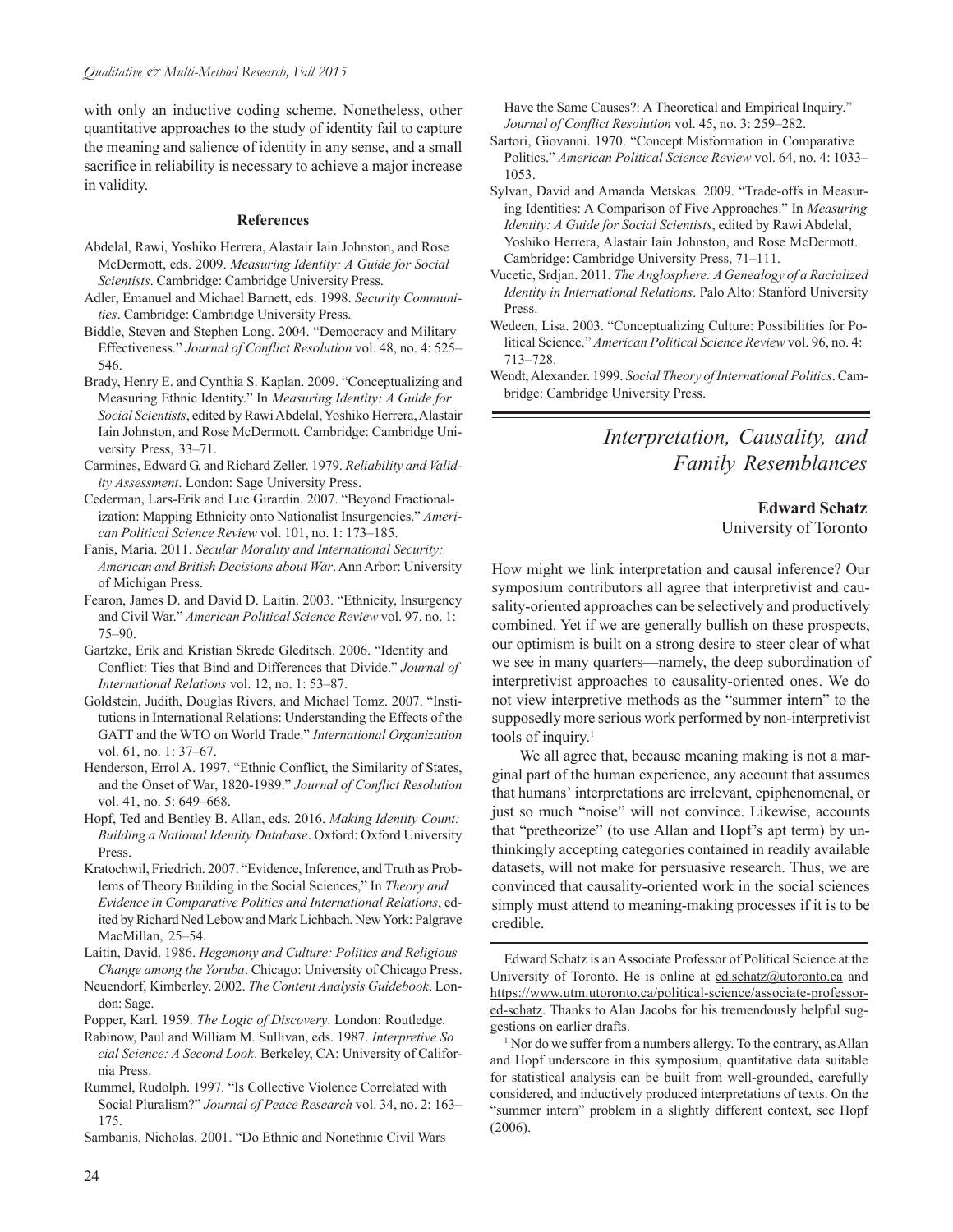But how far does this basic intuition take us? In this concluding commentary, I contend that if we want to pursue this bridge-building effort further, we should pay close attention to the multiple meanings that undergird our efforts.

#### **Three Family Resemblances**

Given our discipline's great variety of intellectual interests, epistemological inclinations, and ontological starting points, are scholars even speaking the same language? Certainly, it can seem that positivists are from Mars and interpretivists from Venus, but what about us interplanetary travelers? Do we mean even roughly similar things when we invoke "interpretation," "causation," and the like?

#### *Interpretation*

Consider "interpretation." In a sense, all scholars interpret whether p-values or speeches from the President of Sri Lanka or testimonies and behaviors of villagers in rural Bolivia. In each case, the researcher demonstrates her/his understanding of the data's significance and conveys that understanding to others. Like a professional interpreter working in multiple languages, she re-renders the original information in a form that will be appreciated by the intended audience.

But these forms of interpretation are also dissimilar, and so the meaning of "interpretation" must be understood as polyvalent. Consider the kinds of interpretation surrounding pvalues in statistical research on causation. The front-end of such research proceeds on a series of core assumptions (that are themselves interpretations), including that causality is additive and causal effects homogeneous.<sup>2</sup> Further, those working with p-values agree that a value of, say, 0.05 has a uniform statistical meaning. In these senses, interpretive judgments are basically outsourced to community standards and applied mechanically. Interpretation by prior consensus is still an interpretation. The back-end of such research is more explicit about interpretation. For instance, should we take seriously only results that reach the  $p < 0.05$  threshold? What about  $p <$ 0.1? But, even here there are conventions that tend to constrain claims about which significance levels "matter."3 The contrast with ethnographic and discourse-analytic work could not be starker. In the latter cases, interpretation is improvisational, in the sense that Dvora Yanow uses the term. It entails a systematic-ness and requires training, but it is not reducible to decision rules invariably applied.<sup>4</sup> Instead, interpretation relies heavily on the credibility and training of the interpreter herself.

Even in this collection of symposium essays, a smaller slice of the epistemological spectrum, there is still notable variety in the meaning and form of interpretation. Allan and Hopf engage in the interpretation of texts produced at a great temporal and geographic distance from the researcher. This distance implies a particular kind of interpretation. First, it is an interpretation that lends itself to quasi-replication. After all,their texts (whose content does not change) and their interpretations can be easily shared with a broader community of scholars. While much depends on the interpreter and her/his training, background, and sensibilities (hence, the "quasi" in "quasireplication"), in theory this opens up the process at multiple points for constructive scholarly scrutiny. Second, this kind of interpretation rarely involves the thicket of ethical considerations more typical of research involving live interlocutors. In a sense, the researcher enjoys a freer hand since the actors involved cannot "talk back," but there is also a downside: she cannot ask questions, follow up on leads, generate new topics, and so on.<sup>5</sup>

Ethnographic forms of interpretation speak with a different accent. For Simmons and Smith, interpretation occurs during and after encounters conducted at close range with interlocutors in the field. In this sense, interpretation is the product of iterated interactions, and it is not only potentially much richer than other forms of interpretive work; it is also more likely—because of complex connections in changing situations—to generate surprising research findings. But Simmons and Smith are not content to let the surprise of a case amount to the totality of their intellectual contribution; they seek to refine and improve interpretations via comparison with additional cases. A hallmark of their approach is in fact that what constitutes a "case" is inductively derived and therefore itself changeable.<sup>6</sup>

Samford's ethnographic interpretation broadly shares this intellectual instinct. Also taking a participant-observation approach, he considers ethnography to be particularly suited to interpreting a possible link between variables that co-vary in statistical work. Thus, one of the differences in his approach is that it is oriented toward a larger array of cases, even if only to problematize (as he does) the apparent link among variables. If his form of interpretation is in principle broadly consistent with Laitin's tripartite approach, $\tau$  the relative inclination of each to problematize (rather than validate) apparent causal links emerging through statistical analysis likely differs.

Norman's approach adds yet another dimension. His version of interpretation requires attention to how meanings crystallize and shift over time and how these meanings enable certain kinds of political possibilities while foreclosing others. If, for all of the symposium contributors, meaning-making work is the stuff of human (including political) communities, Norman is unique in claiming that the role it plays is best viewed diachronically.

In "interpretation" we thus see Wittgenstein's famous "family resemblance," in which family members may not share a single, common feature (except, and this is debatable, at a very high level of abstraction); instead, they display a series of overlapping qualities. When we invoke "interpretation,"such overlapping connotations put us into conversation with one

<sup>2</sup> All research proceeds on ontological assumptions. The difference is that scholars working in the mainstream often need not defend their assumptions.

<sup>&</sup>lt;sup>3</sup> Thanks to Alan Jacobs for helping to clarify this point.

<sup>4</sup> See Yanow 2006, 70.

<sup>&</sup>lt;sup>5</sup> This is the takeaway in Pachirat (2009).

<sup>6</sup> See also Ragin and Becker 1992.

<sup>7</sup> Laitin 2003.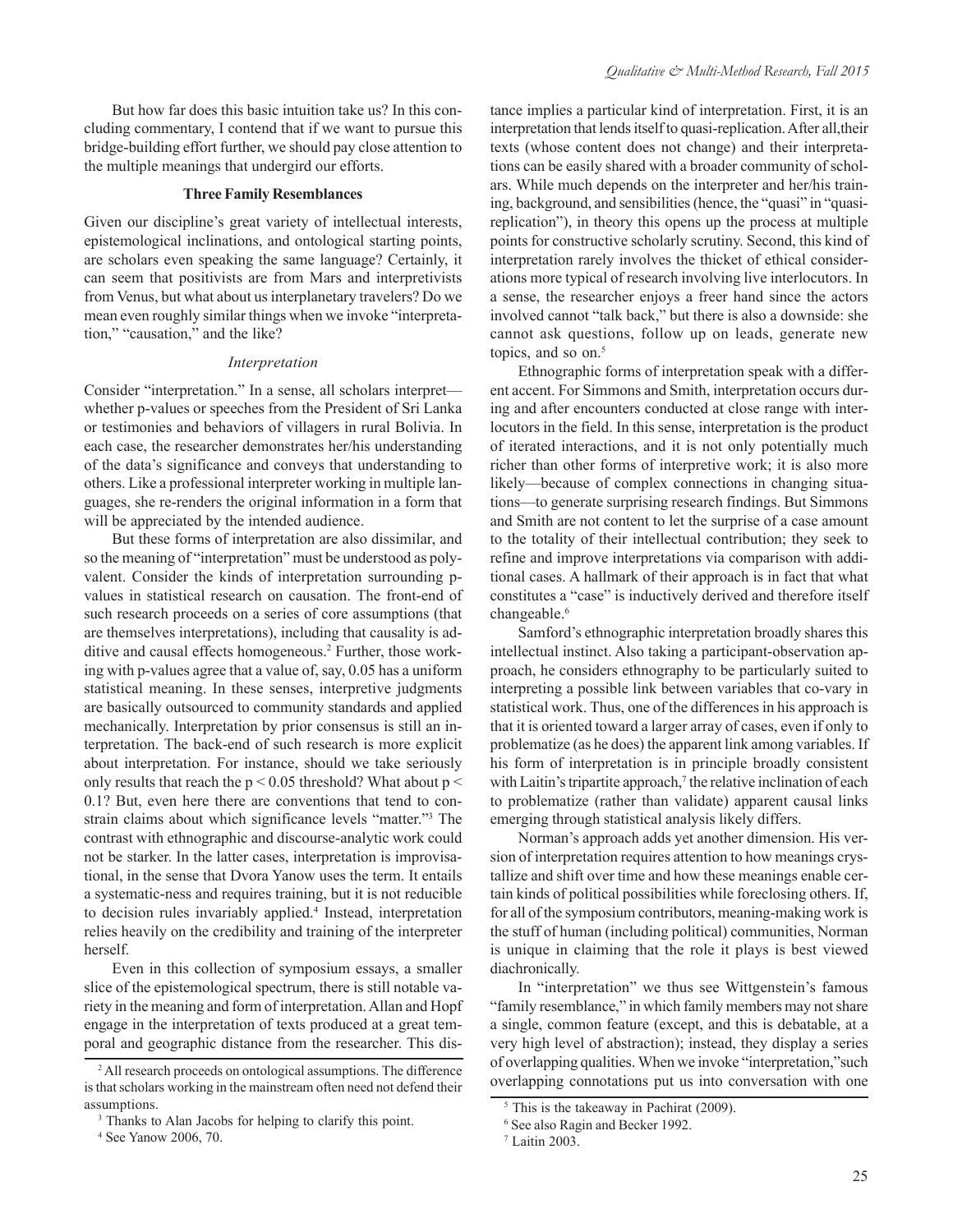another, but they do not prevent us from speaking past each other.

#### *Causation*

Scratch the surface of "cause" and "causation" and a second family resemblance reveals itself. Again, on an abstract dimension, this family has common traits. It would be hard, for example, to use the term "cause" without some notion of temporal antecedence and some (whether strong or weak) notion of the counterfactual.

Yet, there is variety. Can causes rise to a standard of necessity and sufficiency, or are they better viewed via Mackie's INUS conditions and Ragin's causal heterogeneity and limited diversity?8 Is it more useful to view causes as probabilistic or as deterministic? Alternatively, is it preferable to posit causality in a diffuse sense, as producing "conditions of possibility" (Norman, this symposium), for particular outcomes to emerge?

For some, establishing causality and generalizing go hand in hand. This is especially true for Allan and Hopf who equate quantitative (and therefore large-N) with "good causal inference." Although much will depend on how scholars ultimately use the dataset that Allan and Hopf produce, this type of data lends itself to work that views causality in Humean "constant conjunction" fashion. Something can be established as a cause only if it repeats itself across many cases.

Not all of the contributors are interested in establishing causal relationships across a broad range of cases or events; some prefer to focus on causes in heavily time- and spacedelimited contexts. Norman's emphasis on mechanisms, consistent with other work invoking that term, implies that he eschews general claims about causal effects that would exceed the boundaries of a single place or time. He proposes that insights can be portable to other contexts, since causal patterns or elements of causation can and do reappear in other places and times. But, he insists that contextual meanings weigh heavily on how these patterns or elements play out in social and political processes.

Thus, a sometimes unstated but important dimension along which notions of "cause" vary is from abstract to contextdependent. Does one's ontology allow factors to have an independent causal valence in the abstract, or does it require that context weigh heavily on how and whether any given factor in fact becomes causal? How complex do we assume context to be, and what weight do we assign it for shaping causal processes or effects?

As with the symposium contributions, our understandings of these matters are often implicit. But they nonetheless structure the conversation we are having (or not, on those occasions when we talk past each other).

#### *Generalization*

In "generalization," we see a third family with a series of overlapping qualities. Some researchers harbor an ontology of causation in which a factor becomes causal only if it plays the same role repeatedly across a variety of circumstances. Strong versions include Hempel's famous "covering law" model.<sup>9</sup> We lack among our symposium participants a proponent of such versions, but Allan and Hopf's approach—which has no *a priori* scope conditions and could apply to all cases where the nation is a meaningful socio-political category—does nothing to preclude it.

For others, to generalize means simply to make more general, even if modestly so. In practice, this could mean extending outward—even by adding a single case—the validity of a claim. Simmons and Smith's proposal to fold additional cases for comparison into the analysis runs along these lines; they strongly imply a preference for inductively derived, mid-level theory building and view their comparative ethnography as taking steps in that direction. While ethnography has come to be known for its context-sensitivity more than its generalizing ambitions, Simmons and Smith make clear that they are open to the inductive discovery that similar processes may unfold across cases.10

If generalization simply meant to make claims about causal effects across cases, then Norman's interpretive process tracing and Samford's ethnographic approach to network analysis would not qualify as engaging in it. After all, both promise faithful and theoretically grounded accounts of particular timeand space-bound cases, but they do not offer strong claims about the applicability of their empirical findings to external cases.

But there are different types of generalization. For example, we might distinguish the empirical from the analytic variety. Empirical generalization implies that all cases under given scope conditions display the same dynamics and generate the same causal effects. By contrast, analytic generalization $11$  implies that versions of the same process or the same factor are *at play* across a variety of cases. How precisely they play out, however, may easily be a function of contextual factors. If empirical generalization implies a clear prediction about dependent-variable values across cases, analytic generalization gives strong guidance about factors and processes to consider as one moves from the original set of cases to additional ones.

Norman makes this point in a way that Samford would likely find congenial: one might reasonably seek to have her study's findings "speak to" other cases outside the study's original empirical scope without claiming that empirical patterns in other cases will mirror those found in the original ones. In this sense, all of our authors seek to generalize *analytically* by developing insights that are, in essence, *portable*—i.e., that can be brought to bear in efforts to refine our understanding of a broader range of cases. Norman does so by considering mechanisms, which in some proportion and in some fash-

<sup>8</sup> INUS conditions are "insufficient but necessary parts of a condition which is itself unnecessary but sufficient" (Mackie 1965, 245). See also Ragin (2000).

<sup>9</sup> Hempel 1965.

<sup>&</sup>lt;sup>10</sup> Thanks to Alan Jacobs for suggesting this point. On ethnographic approaches to the study of politics, see Schatz (2009).

<sup>&</sup>lt;sup>11</sup> Becker's (1990) "theoretical generalization" comes close to what I have in mind.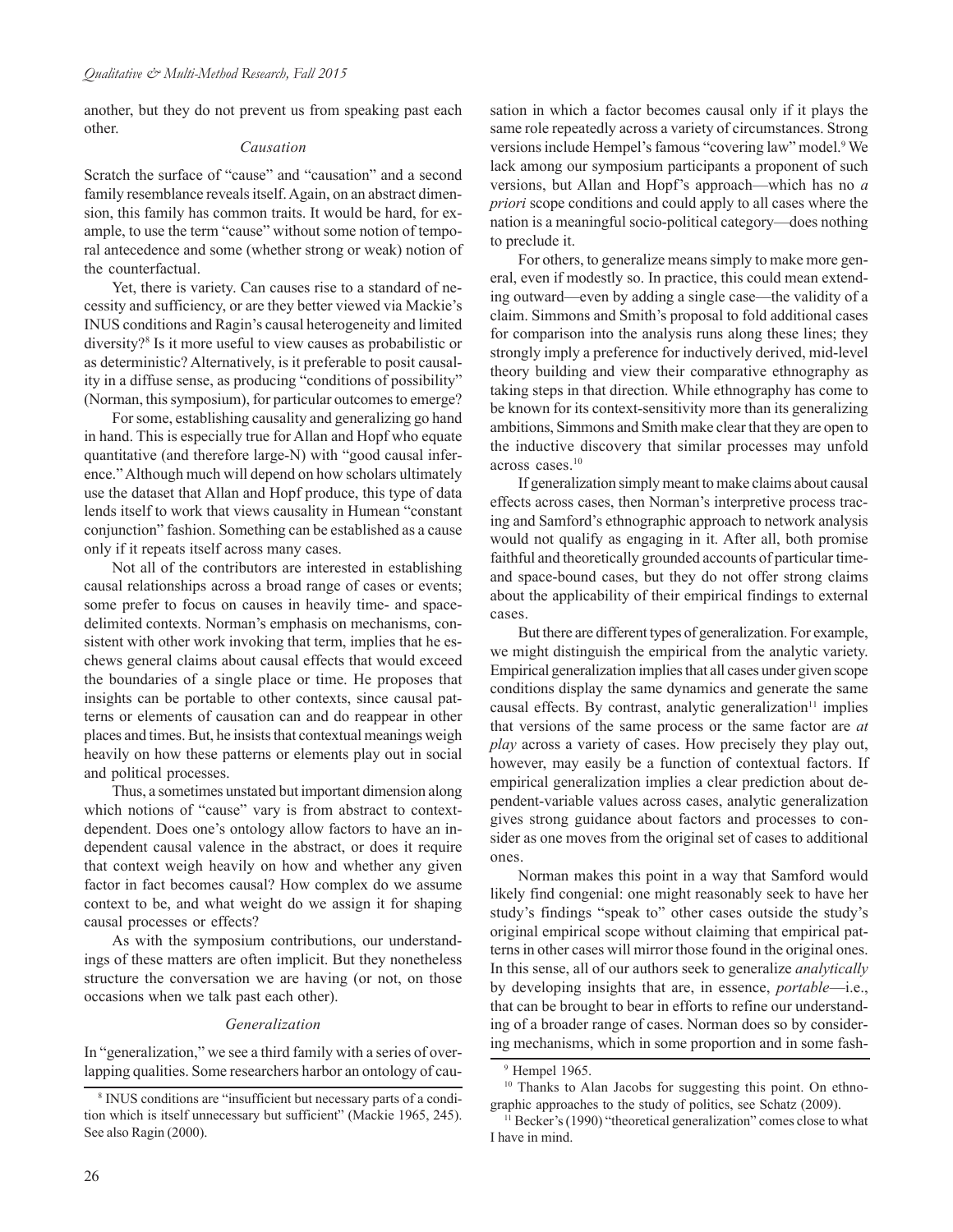ion may be operating in a variety of times and places.

There are still other forms of generalization. One might as in versions of rational-actor theory—generalize by assuming that human beings make choices in essentially the same way. Or one might—as in much large-N statistical work in our discipline—generalize by assuming causal homogeneity (rather than multiple causal paths). The list could go on, but I do not have to. The key point is that we may mean different things when we invoke the term "generalization" or its cognates.

Finally, our words do not just have polyvalent meanings; their meanings may have normative valences. In some interpretivist circles, "to generalize" carries a negative connotation roughly equivalent to: *to seek to elide important nuances and distinctions that constitute the human experience*. Likewise, in some positivist circles, "interpretivism" carries a negative connotation, implying something like: *work that properly belongs in the humanities because it cannot be adequately scientific*. Being aware of such valences strikes me as prior to having productive conversations across traditions.

#### **Write out, Write Down, or Write in?**

My invitation to be explicit about the meanings that lie behind our words extends to one final area—an area largely absent from our symposium contributions: the interchangeability of researchers. One of the principal premises of interpretivist work is that research scholars are not identical. Yes, it is true that we tend to have roughly similar disciplinary training, but that is not enough to stamp out the individuality that characterizes our scholarly choices. As a result, in some significant part the insights generated during the research process are a function of the person doing the research. By degree, all essays above downplay this point. Allan and Hopf hint at it via Kratochwil's dialogic notion of reliability in which coders should discuss their different interpretations and come to a consensus position.12 But the non-interchangeability of scholars is a much larger matter. How do the initial positionality, learning strategies, mid-course corrections, and forms of improvisation engaged in by researcher and researched alike produce particular forms of understanding?

I see three major options regarding what are sometimes called "researcher effects." They might be called *write out*, *write down*, and *write in*.

In *writing out*, a researcher constructs her account with little or no reference to her choices, instead proceeding on the assumption that the research would have unfolded in essentially the same way had another scholar conducted it. This can leave traces in our written accounts. For example, when we use the passive voice or transform verbs into nouns we write *out* the choices that individuals, including us as scholars, make.<sup>13</sup> While such an approach is unlikely to find broad resonance among those whose ontology is based on humans as meaning-making creatures, writing the first-person "I" *out* of the research account is common in our discipline.

In *writing down*, a researcher lays bare—to whatever degree she views as appropriate—her research strategies and choices. While there is considerable variety, in recent years this often has taken the form of an appendix on methods. The idea is that by writing down her choices, justifying them as defensible, she nods to transparency while keeping these choices essentially segregated from the claims to knowledge that she advances.

In *writing in*, a researcher integrates the choices made in the research process into the research account itself, charting out how her evolving vantage point conditions the claims that she advances. She does so in order to persuade, believing that analytic leverage is produced precisely when specific individuals make very particular choices in specific situations. Based on a notion of transparency different from what we have seen in recent disciplinary initiatives, $14$  she hopes to increase her credibility as an interpreter of the social and political by revealing (rather than concealing) how her interactions developed and observations occurred.

*Writing in* is sometimes assumed to be a move that is fundamentally opposed to building knowledge. I do not share this assumption. As Pachirat reminds us, rather than seeing "researcher effects" as evidence that an account is partial in the sense of being biased, we might view them as an indication that an account is partial in the sense of being incomplete.15 All accounts are incomplete, and it takes a cumulative and collective effort of scholars to make it less so.

This final matter—different perspectives on the interchangeability of research scholars—has long been viewed as creating a firewall between interpretivists and those who would make causal inferences. I suspect that in some quarters it may continue to be so viewed. After all, if the knowledge we claim rests not only on contextual complexity but also on very specific interactions between the researcher and the researched, then very little can be said that might transcend particulars. In such a view, while other elements of interpretivism can be integrated into causal inference, the principle of non-interchangeability (a core interpretivist intervention) cannot.

Yet, in our everyday lives, we regularly advance claims designed to transcend the particulars of place and time. Put differently, we leverage our own selves—our background, our training, our proclivities, our relationships, and our knowledge—to offer a sense of the world around us and share that sense with others. In our scholarship, we of course have higher standards for creating, sharing, and evaluating claims, but the essential elements—individuals doing their best to make judgments about the world, sharing those judgments with others, and refining their judgments in the course of things—remain the same. If research is an intersubjective, social exercise, then there is no compelling reason why researcher singularity would be an obstacle to the collective construction of knowledge claims, including those about causality.

<sup>12</sup> Kratochwil 2007, as cited in Allan and Hopf, this symposium.

<sup>&</sup>lt;sup>13</sup> On how turning verbs into nouns obfuscates, see Billig (2013, 95–114).

<sup>14</sup> See the various contributions to *Qualitative and Multi-Method Research* (2015).

<sup>&</sup>lt;sup>15</sup> Pachirat 2009.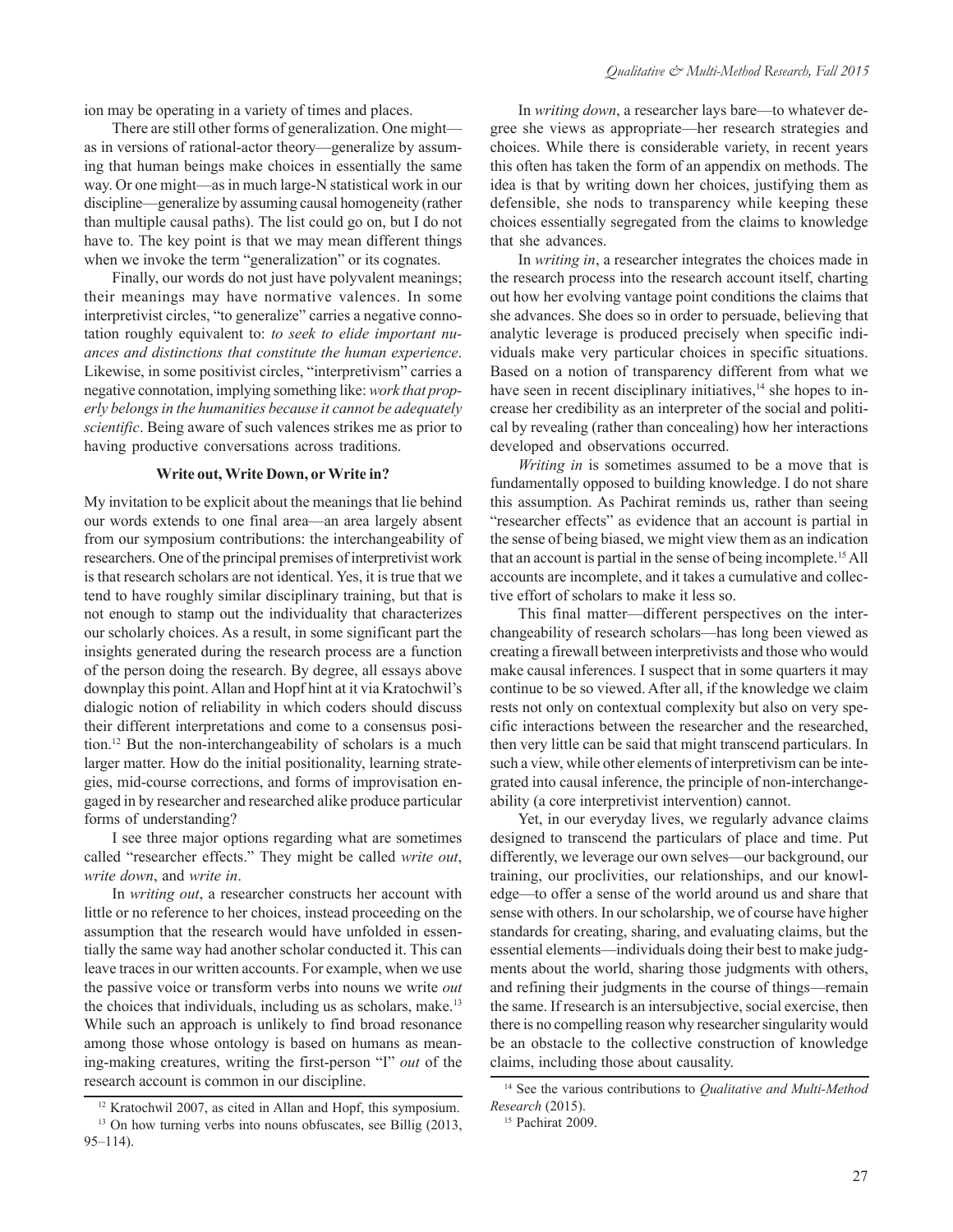#### **References**

- Becker, Howard S. 1990. "Generalizing from Case Studies." In *Qualitative Inquiry in Education*, edited by Elliott W. Eisner and Alan Peshkin. New York: Teachers College Press, 233–242.
- Billig, Michael. 2013. *Learn to Write Badly: How to Succeed in the Social Sciences*. New York: Cambridge University Press.
- Hempel, Carl G. 1965. *Aspects of Scientific Explanation and Other Essays in the Philosophy of Science*. New York: The Free Press.
- Hopf, Ted. 2006. "Ethnography and Rational Choice in David Laitin: From Equality to Subordination to Absence." *Qualitative Methods: Newsletter of the American Political Science Association Organized Section* vol. 4, no. 1: 17–20.
- Laitin, David D. 2003. "The Perestroikan Challenge to Social Science." *Politics & Society* vol. 31, no. 1: 163–184.
- Mackie, John L. 1965. "Causes and Conditions." *American Philosophical Quarterly* vol. 12: 245–265.
- "Symposium: Transparency in Qualitative and Multi-Method Research." 2015. *Qualitative and Multi-Method Research: Newsletter*

*of the American Political Science Association Organized Section for Qualitative and Multi-Method Research* vol. 13, no. 1: 2–64.

- Ragin, Charles C. 2000. *Fuzzy-Set Social Science*. Chicago: University of Chicago Press.
- Ragin, Charles C. and Howard S. Becker, eds. 1992. *What is a Case? Exploring the Foundations of Social Inquiry*. Cambridge: Cambridge University Press.
- Schatz, Edward, ed. 2009. *Political Ethnography: What Immersion Contributes to the Study of Power*. Chicago: University of Chicago Press.
- Pachirat, Timothy. 2009. "Shouts and Murmurs: The Ethnographer's Potion." *Qualitative and Multi-Method Research: Newsletter of the American Political Science Association Organized Section* vol. 7, no. 2: 41–44.
- Yanow, Dvora. 2006. "Neither Rigorous Nor Objective? Interrogating Criteria for Knowledge Claims in Interpretive Science." In *Interpretation and Method: Empirical Research Methods and the Interpretive Turn*, edited by Dvora Yanow and Peregrine Schwartz-Shea. Armonk and London: M.E. Sharpe, 67–88.

## **2015 QMMR Section Awards**

## **Giovanni Sartori QMMR Book Award**

This award recognizes the best book, published in the calendar prior to the year in which the award is presented, that makes an original contribution to qualitative or multi-method methodology per se, synthesizes or integrates methodological ideas in a way that is itself a methodological contribution, or provides an exemplary application of qualitative methods to a substantive issue. The selection committee consisted of Audie Klotz (Syracuse), chair; Claudio Radaelli (University of Exeter, UK); and Guillermo Trejo (Notre Dame).

Winner of the 2015 Award: Melanie Cammett, *Compassionate Communalism: Welfare and Sectarianism in Lebanon*. Ithaca, NY: Cornell University Press, 2014.

Prize citation, written for the committee by Guillermo Trejo:

The committee received 43 nominations for the Sartori Book Award. We were impressed by the quality of several books, but the committee unanimously agreed that Melani Cammett's book, *Compassionate Communalism*, truly stood out. The book deals with a new and compelling substantive topic (the distribution of social services by sectarian political parties in Lebanon) that has important theoretical and practical implications for the developing world. The outline and execution of the book's research design are exemplary, as is the use of multiple units of analysis (districts and individuals), multiple sources of evidence (qualitative and quantitative) and multiple methods.

Very much in Sartori fashion, Cammett is remarkably clear in defining every concept she uses throughout the book and the two dimensions she uses to derive behavioral expectations about the different modes of social service provision—political mobilization strategies and intrasect competition—yield insightful theoretical propositions. Cammett's discussion of the empirical implications of her theoretical arguments provides a nice transition to the book's empirical section. The spatial analysis of welfare distribution centers by district is quite effective and is carefully complemented with the unique use of three types of individual-level data on access to welfare: 183 interviews with elites; extensive interviews with nonelites conducted by "proxies" (Lebanese graduate students); and a national survey. In analyzing individual-level data, the book carefully draws on a wide variety of quantitative and qualitative methods to test its main propositions. At the end, the book's explicit discussion of external validity by looking at cases beyond Lebanon adds much value to Cammett's central and important findings.

#### **Alexander George Article/Chapter Award**

This award recognizes the journal article or book chapter, published in the calendar prior to the year in which the award is presented, that—on its own—makes the greatest methodological contribution to qualitative research and/or provides the most exemplary application of qualitative research methods. The selection committee consisted of Taylor Boas (Boston University), chair; Jeffrey Checkel (Simon Fraser); and Candelaria Garay (Harvard).

Winner of the 2015 Award: Noam Lupu, "Brand Dilution and the Breakdown of Political Parties in Latin America." *World Politics* vol.66 no.4 (October 2014): 561–602.

Prize citation, written for the committee by Taylor Boas:

Noam Lupu's article addresses the important question of why some longstanding political parties in Latin America experience sudden breakdown, or a dramatic loss of electoral support. Lupu rejects existing arguments that focus entirely on poor governing performance or structural challenges to parties, arguing that they cannot explain anomalies or variation within countries. Instead, he develops an individual-level ex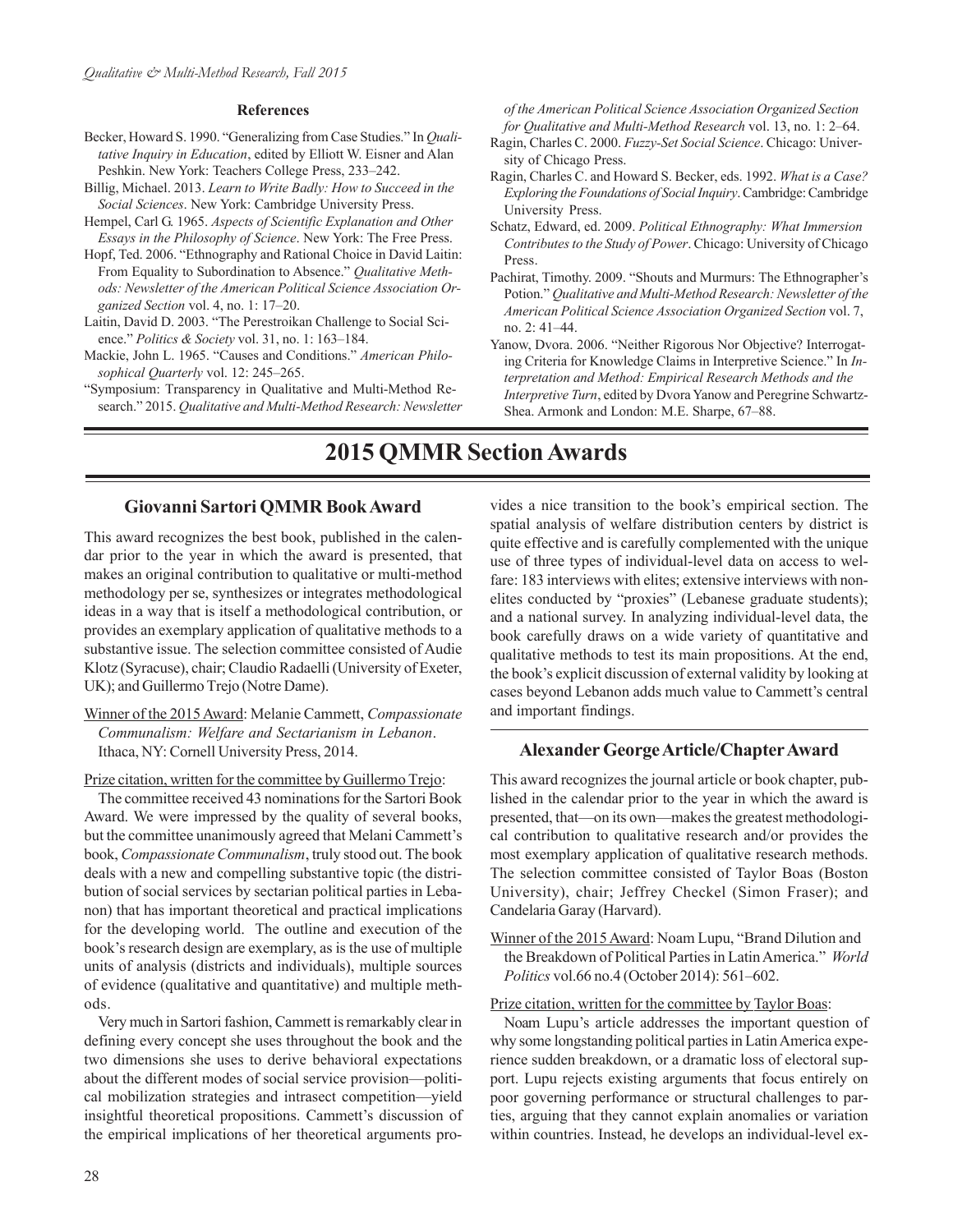planation, rooted in social identity theory, for why voters might abandon parties that they had long supported in the past. Lupu argues that departing from traditional programmatic positions weakens a party's brand—the degree to which the party serves as a meaningful group identity to its supporters. Parties with weakened brands have fewer committed partisans, leaving them vulnerable to a dramatic loss of support after poor governing performance.

Lupu's article uses process tracing to test the aggregatelevel implications of this theory of individual voting behavior—a rarity in qualitative research. Examining multiple elections in Argentina and Venezuela over several decades, he shows that neither poor governing performance nor brand dilution alone can account for party breakdown. Rather, established parties collapsed only once they had shifted to the center enough to be seen as indistinguishable from their rivals, *and* they presided over economic disaster.

Lupu's article serves as an exemplar of qualitative and multimethod research in several respects. It pays close attention to conceptualization and measurement, establishing clear definitions and criteria for operationalizing established party, party breakdown, and poor economic performance. Lupu carefully selects cases encompassing the full range of variation on the joint distribution of his two key independent variables, allowing him to demonstrate that they are both necessary for party breakdown. He is also able to rule out country- and partyspecific explanations for breakdown by comparing the same party over time as well as multiple parties within each country. He triangulates among an impressive array of data sources, including historical opinion polls, elite interviews, and newspaper coverage. The theoretical insights and analytical rigor of Lupu's research on brand dilution have already had an impact on the field and will continue to do so in the future.

### **Sage Best Paper Award**

This award recognizes the best paper on qualitative and multimethods research presented at the previous year's meeting of the American Political Science Association. The selection committee consisted of Maryam Deloffre (Arcadia); Zachary S. Elkins (University of Texas-Austin); and Calvert W. Jones (Maryland).

- Winner of the 2015 Award: Markus Kreuzer, "The Structure of Description: Elements of Analyzing and Criteria for Evaluating Historical Evidence." Paper presented on panel: "Is All [Evidence Created Equal? Available online at http://ssrn.com/](http://ssrn.com/abstract=2455371) abstract=2455371.
- Honorable Mention: Chris Krogslund and Katherine E. Michel, "Can QCA Do Causal Inference? An Assessment and Proposed Alternative." Paper presented on panel: "Methodological Innovations in Qualitative Comparative Analysis"

#### Prize citation, written for the committee by Zach Elkins:

Our committee was fortunate enough to read some very high quality papers nominated for the Sage paper award in multimethods, but two in particular caught our attention.

We awarded the top honor to Markus Kreuzer for his paper, "The Structure of Description," which impressed us for its originality and importance. Kreuzer's paper explores the criteria by which we evaluate historical evidence, in particular *descriptive* historical evidence. Kreuzer reminds us of the importance of descriptive inquiry and enumerates the structural elements of a typical such study. In the process, he also identifies a set of criteria by which to evaluate historical description. He illustrates his approach with a reappraisal of the dueling accounts of the Holocaust by Goldhagen and Browning. Kreuzer's systematic comparison offers a vivid and enlightening evaluation of this controversy, which was a pleasure to read.

We were also very impressed with a paper by Chris Krogslund and Katherine Michel, entitled "Can QCA Do Causal Inference?" We found their paper to be a particularly clear and thoughtful evaluation of the analytic potential of set-theoretic methods. Their simulations suggest that QCA has a difficult time recovering causal processes given data in various stages of "imperfection," compared to their benchmark, a Random Forest Approach, a rather inductive approach. We found the paper to be quite clever and instructive. It will certainly not be the last word on these methods, but it will be something that those in that discussion will have to contend with.

### **Best Qualitative Submission to the APSR**

This award recognizes the best paper, submitted to the APSR during the previous calendar year, that makes an original contribution to qualitative and/or multi-method research methods or provides an exemplarily application of such methods. The selection committee consisted of John Gerring (Boston University), chair; Andrew Bennett (Georgetown), and James Mahoney (Northwestern).

Winner of the 2015 Award: Macartan Humphreys and Alan Jacobs, "Mixing Methods: A Bayesian Approach." *American Political Science Review* vol.109 no.4 (November 2015): 653–673.

Prize citation, written for the committee by James Mahoney:

We selected this paper for the 2015 award for its stunning contributions to both qualitative and multimethod research. At the level of qualitative research, the paper offers a fresh new vision of process tracing and process tracing tests. The authors developed a beautiful graphical illustration of how the Bayesian likelihood ratio determines the strength and approximate form of different process tracing tests. It is an elegant presentation of an x-y scatterplot in which the x-axis is simply the probability of observing some piece of evidence if the hypothesis is false, and the y-axis is the probability of observing the same piece of evidence if the hypothesis is true. For me, this diagram helped me see how we can think about process tracing tests as zones in a continuous space whose dimensions reflect changes in the size of set membership.

At the level of mixed methods, the paper offers an original framework for integrating causal insights derived from both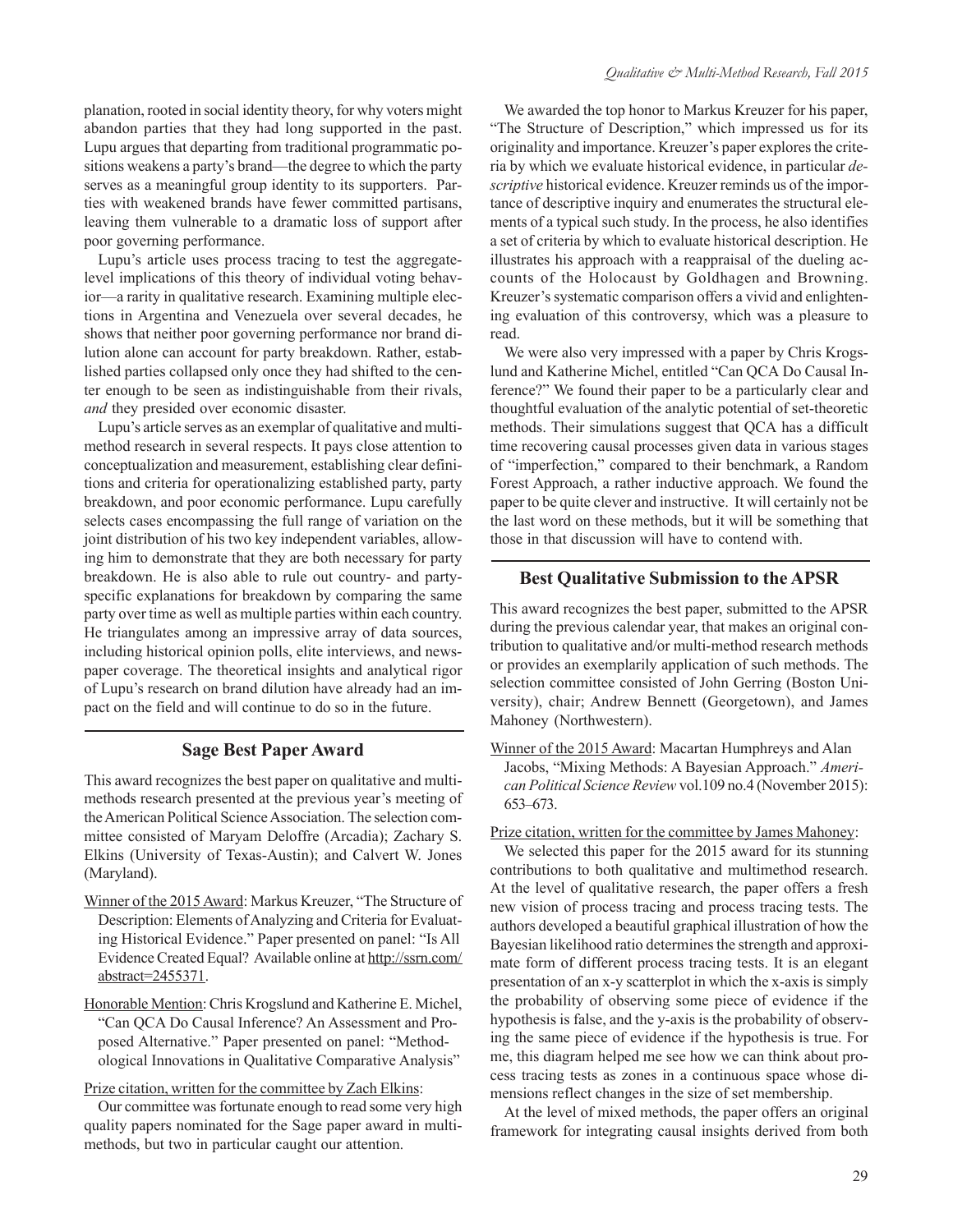qualitative and quantitative analyses. Both cross-case quantitative methods and within-case process tracing findings are combined into the same overarching Bayesian approach. The authors neatly show how a Bayesian approach can serve as a kind of superstructure from which findings from diverse approaches are compiled and used to assess the validity of a hypothesis. The framework is conceptually simple, but incredibly powerful. And while it does not integrate all aspects of quantitative and qualitative work, it takes a big step forward toward offering a new method of combining cross-case and within-case methods that remains true to the distinctive nature and strengths of these two approaches.

#### **David Collier Mid-Career Achievement Award**

This award recognizes distinction in methodological publications, innovative application of qualitative and multi-method approaches to substantive research, and/or institutional contributions to this area of methodology. The selection committee consisted of Colin Elman (Syracuse), chair; John Gerring (Boston University); and James Mahoney (Northwestern).

Winner of the 2015 Award: Thad Dunning, University of California, Berkeley

Prize citation, written for the committee by Colin Elman:

The committee unanimously selected Thad Dunning for his outstanding contributions on each aspect of the Collier Award: research methodology, research, and institution-building in the qualitative and multi-method field.

Among Dunning's considerable methodological writings, perhaps his most notable achievement is his 2012 Cambridge University Press volume, *Natural Experiments in the Social Sciences: A Design-Based Approach*. Aptly described by James Robinson as "a remarkable synthesis not just of how to do empirical work, but how to do social science," the book is notable for its rigor, its clarity, and its inclusive approach to multi-method research. When viewed as a whole, Dunning's methodological writings exhibit a similar eclecticism, with contributions across a wide range of traditions and techniques.

Dunning's substantive research is similarly impressive. A major strand of his work investigates natural resources politics. One notable contribution is Dunning's 2008 Cambridge University Press book, *Crude Democracy: Natural Resource Wealth and Political Regimes*. Questioning the then standard view that natural resource wealth leads to autocracy, Dunning suggests that both democracy and authoritarianism can be promoted, depending on which mechanisms are in play. In keeping with the methodological heterogeneity mentioned above, the book is a tour de force of multi-methodological scholarship. Dunning has also published on a range of topics in comparative politics and political economy more broadly, including articles in the *American Political Science Review*, *International Organization*, and elsewhere. Dunning's 2013 book, *Brokers, Voters, and Clientelism: The Puzzle of Distributive Politics* (co-authored with Susan Stokes, Marcelo Nazareno, and Valeria Brusco) won both the Luebbert Book Award for the best book in comparative politics offered by the Comparative Politics section of APSA, and the best book award of the Comparative Democratization section of APSA.

Dunning's contributions to institution building include serving as a module leader for several years at the Institute for Qualitative and Multi-Method Research, twice serving on the section's Nominating Committee (2010, 2014), serving on the Alexander George article/book chapter award committee, and co-leading short courses at the APSA annual meeting.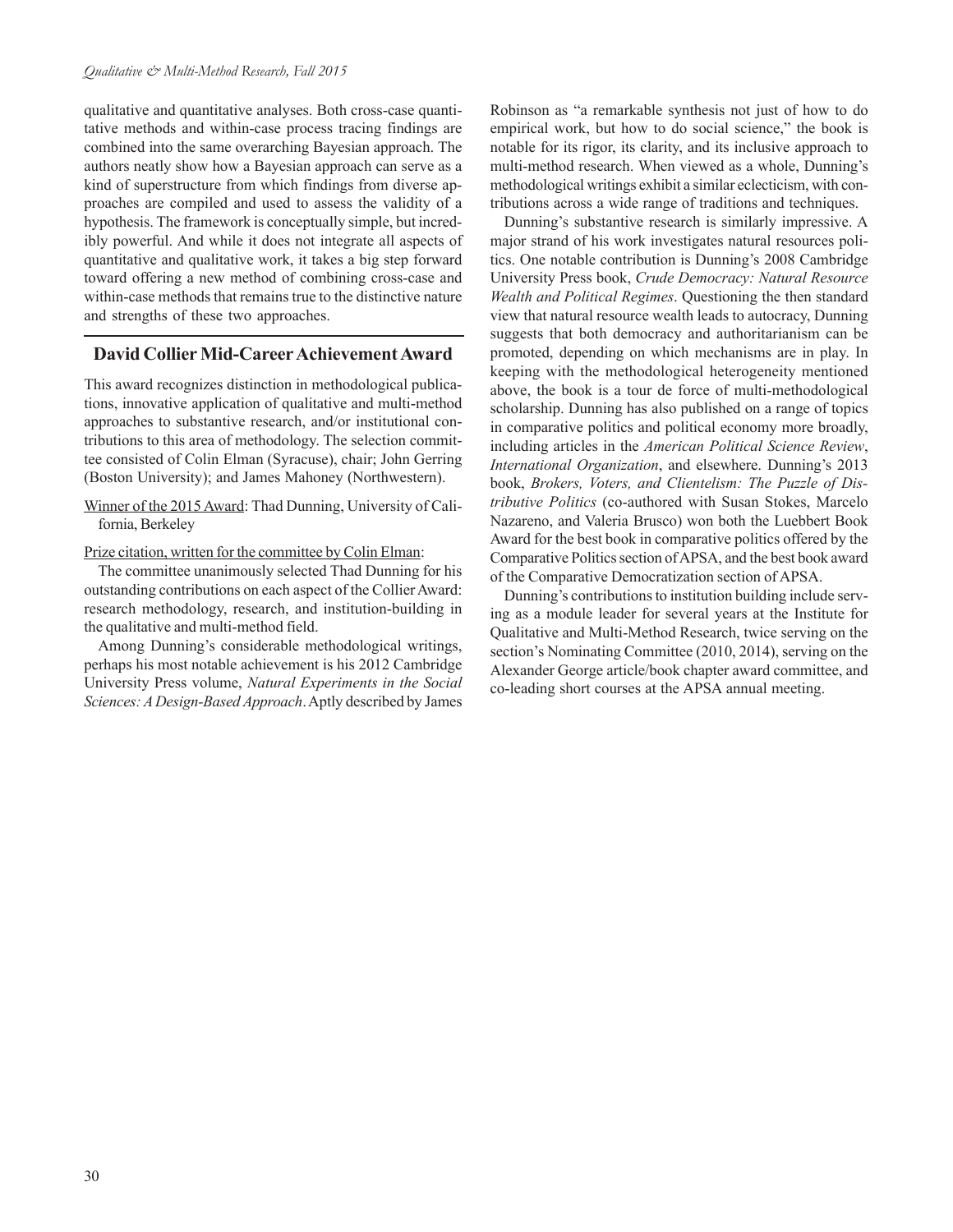## **Qualitative and Multi-Method Research Book Scan: 2014 and 2015**

*In this Book Scan, we provide citations and descriptions of books that have been published in 2014 or 2015 and which address some facet of qualitative methodology or multi-method research. The Book Scan's focus is on works that develop or teach a methodological approach; it does not seek to encompass substantive applications of qualitative or multiple methods.*

#### **Analysis of Text**

## Bischoping, Katherine and Amber Gazso. *Analyzing Talk in the Social Sciences: Narrative, Conversation and Discourse Strategies*. Los Angeles: Sage, 2015.

Talk offers rich, meaningful data that can provide real insights and new perspectives to qualitative researchers. But once you have the data how do you select an appropriate means of analysis? How do you ensure that the approach you adopt is the best for your project and your data? This book walks the reader through key decisions, provides actionable game plans and highlights the advantages and challenges of the main approaches. It includes numerous real examples designed to showcase the different tools. Each section of the book focuses on one popular strategy for analyzing talk-based data: Narrative Analysis, Conversation Analysis, and Discourse Analysis*.*

### Drisko, James and Tina Maschi. *Content Analysis*. New York: Oxford University Press, 2015.

This book offers a comprehensive overview of content analysis, an inclusive and carefully differentiated examination of research purposes and methods of contemporary content analysis, and detailed descriptions of the three main approaches found in the contemporary literature: basic content analysis, interpretive content analysis and qualitative content analysis. Chapter 5 examines rigor in content analysis and highlights steps to ensure internal coherence. The book concludes with an exploration of the use of content analysis for advocacy and building public awareness to promote human rights and social justice, and a review of a full-length study of older adults in prison to detail how content analysis is completed and how different approaches may be usefully combined.

## Kim, Jeong-Hee. *Understanding Narrative Inquiry: The Crafting and Analysis of Stories as Research*. Los Angeles: Sage, 2015.

This comprehensive introduction to narrative inquiry in the social and human sciences seeks to guide readers through the entire narrative inquiry process—from locating narrative inquiry in the interdisciplinary context, through the philosophical and theoretical underpinnings, to narrative research design, data collection (excavating stories), data analysis and interpretation, and theorizing narrative meaning. Six extracts from exemplary studies, together with questions for discussion, are provided to show how to put theory into practice.

Rich in stories from the author's own research endeavors and incorporating chapter-opening vignettes that illustrate a graduate student's research dilemma, the book not only accompanies readers through the complex process of narrative inquiry with ample examples, but also helps raise their consciousness about what it means to be a qualitative researcher and a narrative inquirer in particular.

## Kuckartz, Udo. *Qualitative Text Analysis: A Guide to Methods, Practice and Using Software*. Los Angeles: Sage, 2014.

How can you analyse narratives, interviews, field notes, or focus group data? *Qualitative Text Analysis* provides a handson introduction and step-by-step instructions for implementing the three principal types of qualitative text analysis: thematic, evaluative, and type-building. Special attention is paid to how to present results and the use qualitative data analysis software packages, which are highly recommended for use in combination with qualitative text analysis since they allow for faster, more reliable, and more accurate analysis. The book shows in detail how to use software, from transcribing the verbal data to presenting and visualizing the results. It also introduces the theoretical underpinnings of qualitative text analysis.

## Livholts, Mona and Maria Tamboukou. *Discourse and Narrative Methods: Theoretical Departures, Analytical Strategies and Situated Writings*. London: Sage, 2015.

Discourses and narratives are crucial in how we understand a world of rapid changes. This textbook constitutes a unique introduction to two major influential theoretical and methodological fields—discourse and narrative methods—and examines them in their interrelation. It offers readers an orientation within the broad and contested area of discourse and narrative methods and develops concrete analytical strategies for those who wish to explore both or one of these fields as well as their overlaps. With examples from real life and real research, the book maps the theoretical influence from poststructuralist, postmodern, postcolonial and feminist ideas on the field of discourse and narrative; presents a variety of oral, textual, visual and other 'data' for the purpose of analyzing discourse and narrative; and offers deeper insight into discourse and narrative methods with a focus on: media and society, gender and space, and autobiography and life writing.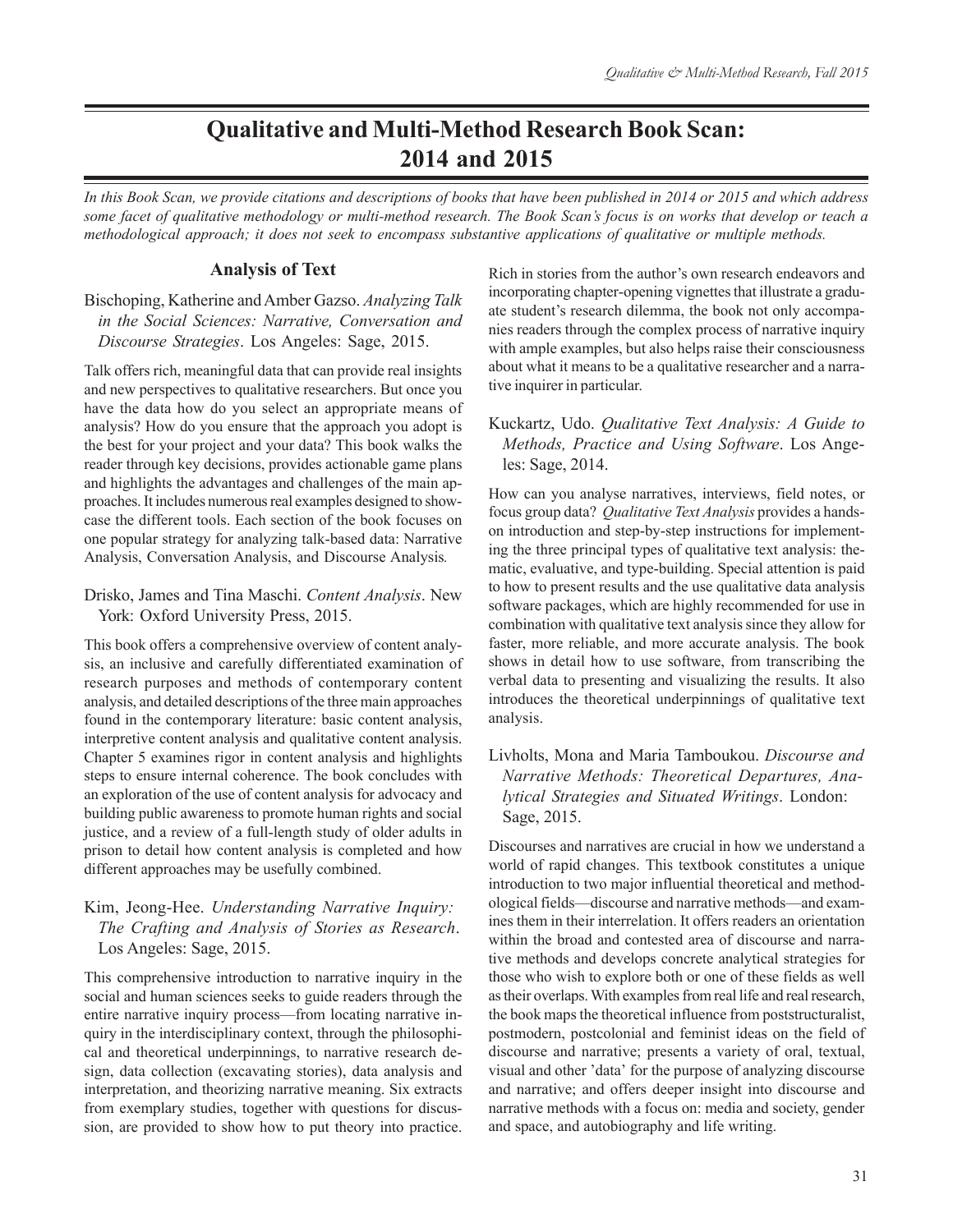## Shenhav, Shaul R. *Analyzing Social Narratives*. New York: Routledge, 2015.

Interpreting human stories, whether those told by individuals, groups, organizations, nations, or even civilizations, opens a wide scope of research options for understanding how people construct, shape, and reshape their perceptions, identities, and beliefs. Such narrative research is a rapidly growing field in the social sciences, as well as in the societally oriented humanities, such as cultural studies. This methodologically framed book offers conceptual directions for the study of social narrative, guiding readers through the means of narrative research and raising important ethical and value-related dilemmas. The aim of the book is to create an easy, clear, and welcoming introduction to narratology as a mode of analysis, especially for students of the social sciences to provide the basics of a narratological approach, and to help make research and writing in this tradition more systematic.

## Silver, Christina and Ann Lewins. *Using Software in Qualitative Research: A Step-by-Step Guide*. 2nd edition. Los Angeles: Sage, 2014.

This introduction to the practice and principles of Computer Assisted Qualitative Data Analysis (CAQDAS) seeks to help readers choose the most appropriate software package for their needs and then get the most out of the software. It considers a wide range of tasks and processes in the data management and analysis process, showing how software can help at each stage. In the new edition, the authors present three case studies with different forms of data (text, video and mixed data) and show how each step in the analysis process for each project could be supported by software. An extensive companion website provides step-by-step instructions produced by the software developers themselves. Software programmes covered in the second edition include the latest versions of: ATLAS.ti, DEDOOSE, HyperRESEARCH, MAXQDA, Nvivo, QDA Miner, and TRANSANA.

### Sutherland, Sean. *A Beginner's Guide to Discourse Analysis*. New York: Palgrave Macmillan, 2015.

This practical textbook introduces the tools and techniques that explain how language is used in different situations, and how it can be analyzed using discourse analysis. Author Sean Sutherland has years of experience in teaching the topic to his own undergraduate and graduate students, and the book provides numerous colourful examples from novels, songs, newspaper articles and more.

## Zafarani, Reza, Mohammad Ali Abbasi, and Huan Liu. *Social Media Mining: An Introduction*. New York: Cambridge University Press, 2014.

The growth of social media over the last decade has revolutionized the way individuals interact and industries conduct business. Individuals produce data at an unprecedented rate

by interacting, sharing, and consuming content through social media. Understanding and processing this new type of data to glean actionable patterns presents challenges and opportunities for interdisciplinary research, novel algorithms, and tool development. *Social Media Mining* integrates social media, social network analysis, and data mining to provide a convenient and coherent platform for students, practitioners, researchers, and project managers to understand the basics and potentials of social media mining. It introduces the unique problems arising from social media data and presents fundamental concepts, emerging issues, and effective algorithms for network analysis and data mining. The text contains exercises of different degrees of difficulty that improve understanding and help apply concepts, principles, and methods in various scenarios of social media mining.

## **Causality**

## Illari, Phyllis and Federica Russo. *Causality: Philosophical Theory Meets Scientific Practice*. Oxford: Oxford University Press, 2014.

Head hits cause brain damage—but not always. Should we ban sport to protect athletes? Exposure to electromagnetic fields is strongly associated with cancer development—does that mean exposure causes cancer? Should we encourage old fashioned communication instead of mobile phones to reduce cancer rates? According to popular wisdom, the Mediterranean diet keeps you healthy. Is this belief scientifically sound? Should public health bodies encourage consumption of fresh fruit and vegetables? Severe financial constraints on research and public policy, media pressure, and public anxiety make such questions—addressed in this book—of immense current concern not just to philosophers but to scientists, governments, public bodies, and the general public.

Kutach, Douglas. *Causation*. Cambridge: John Wiley & Sons, 2014.

In most academic and non-academic circles throughout history, the world and its operation have been viewed in terms of cause and effect. The principles of causation have been applied, fruitfully, across the sciences, law, medicine, and in everyday life, despite the lack of any agreed-upon framework for understanding what causation ultimately amounts to. In this accessible introduction to the topic, Douglas Kutach explains and analyses the most prominent theories and examples in the philosophy of causation. The book is organized so as to respect the various cross-cutting and interdisciplinary concerns about causation, such as the reducibility of causation, its application to scientific modeling, its connection to influence and laws of nature, and its role in causal explanation. Kutach begins by presenting the four recurring distinctions in the literature on causation, proceeding through an exploration of various accounts of causation including determination, difference making and probability-raising. He concludes by carefully considering their application to the mind-body problem.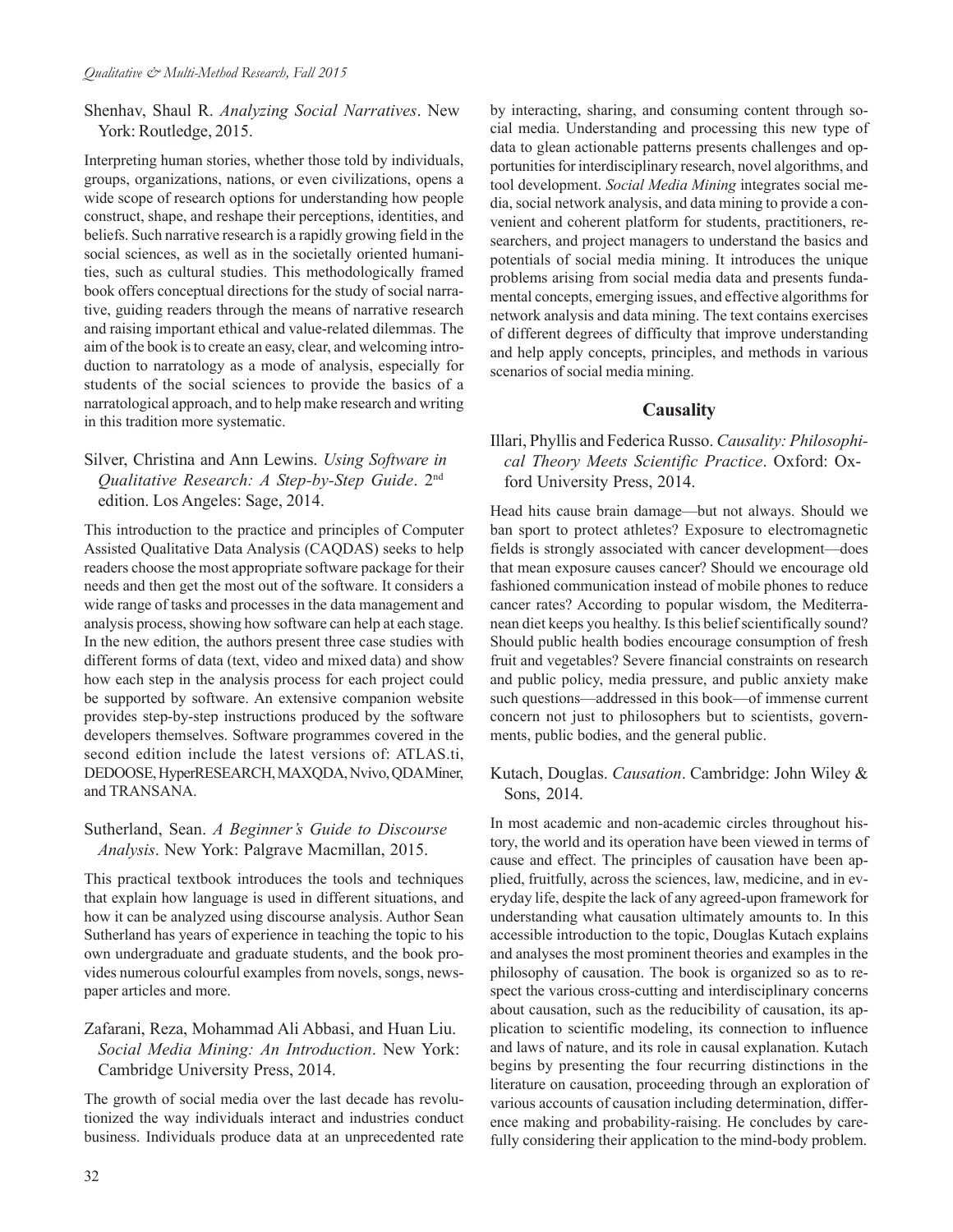## **Case Studies, Comparative Method, and Process Tracing**

Bennett, Andrew and Jeffrey T. Checkel, eds. *Process Tracing: From Metaphor to Analytic Tool*. Cambridge: Cambridge University Press, 2014.

Advances in qualitative methods and recent developments in the philosophy of science have led to an emphasis on explanation via reference to causal mechanisms. This book argues that the method known as process tracing is particularly well suited to developing and assessing theories about such mechanisms. The editors begin by establishing a philosophical basis for process tracing—one that captures mainstream uses while simultaneously being open to applications by interpretive scholars. Equally important, they go on to establish best practices for individual process-tracing accounts—how micro to go, when to start (and stop), and how to deal with the problem of equifinality. The contributors then explore the application of process tracing across a range of subfields and theories in political science. This is an applied methods book which seeks to shrink the gap between the broad assertion that "process tracing is good" and the precise claim "this is an instance of good process tracing."

## Engeli, Isabelle and Christine R. Allison, eds. *Comparative Policy Studies: Conceptual and Methodological Challenges*. Basingstoke: Palgrave Macmillan, 2014.

The role of comparative analysis in policy studies has gained increasing importance in recent years. Comparative policy studies aims at comparing and contrasting public policy making across sectoral, regional and national boundaries in order to overcome challenges in the formulation, implementation and evaluation of public policy. This book seeks to provide scholars and policy-makers with both compelling comparative research design and methodology in one place. It specifically addresses key research design and methodological challenges that comparative policy studies typically faces and draws on rich empirical illustrations.

## Mahoney, James and Kathleen Thelen, eds. *Advances in Comparative-Historical Analysis*. Cambridge: Cambridge University Press, 2015.

Against the backdrop of an explosion of interest in new techniques for data collection and theory testing, this volume provides a fresh programmatic statement about comparative-historical analysis. It examines the advances and distinctive contributions that CHA has made to theory generation and the explanation of large-scale outcomes that newer approaches often regard as empirically intractable. An introductory essay locates the sources of CHA's enduring influence in core characteristics that distinguish this approach, such as its attention to process and its commitment to empirically grounded, deep case-based research. Subsequent chapters explore broad research programs inspired by CHA work, new analytic tools for studying temporal processes and institutional dynamics, and recent methodological tools for analyzing sequences and for combining CHA work with other approaches. This volume is essential reading for scholars seeking to learn about the sources of CHA's enduring influence and its contemporary analytical and methodological techniques.

Thomas, Gary and Kevin Myers. *The Anatomy of the Case Study*. London: Sage, 2015.

This book seeks to provide a structure for thinking about, analyzing and designing case studies. It explores the historical, theoretical and practical bones of modern case study research, offering to social scientists a framework for understanding and working with this form of inquiry. Using detailed examples taken from across the social sciences, Thomas and Myers set out, and then work through, an intricate typology of case study design to ground complex theoretical insights in real world research. The book includes an extended example that has been annotated line by line to take the reader through each step of understanding and conducting case study research.

## **Concepts and Measurement**

Schaffer, Frederic Charles. *Elucidating Social Science Concepts: An Interpretivist Guide*. New York: Routledge, 2015.

Concepts have always been foundational to the social science enterprise. This book is a guide to working with them. Against the positivist project of concept "reconstruction"—the formulation of a technical, purportedly neutral vocabulary for measuring, comparing, and generalizing—Schaffer adopts an interpretivist approach that he calls "elucidation." Elucidation includes both a reflexive examination of social science technical language and an investigation into the language of daily life. It is intended to produce a clear view of both types of language, the relationship between them, and the practices of life and power that they evoke and sustain. After an initial chapter explaining what elucidation is and how it differs from reconstruction, the book lays out practical elucidative strategies—grounding, locating, and exposing—that help situate concepts in particular language games, times and tongues, and structures of power. It also explores the uses to which elucidation can be put and the moral dilemmas that attend such uses. By illustrating his arguments with lively analyses of such concepts as "person," "family," and "democracy," Schaffer shows rather than tells.

## Spanakos, Anthony Petros and Francisco Panizza, eds. *Conceptualising Comparative Politics*. New York: Routledge, 2015.

Comparative politics often involves testing hypotheses using new methodological approaches without giving sufficient at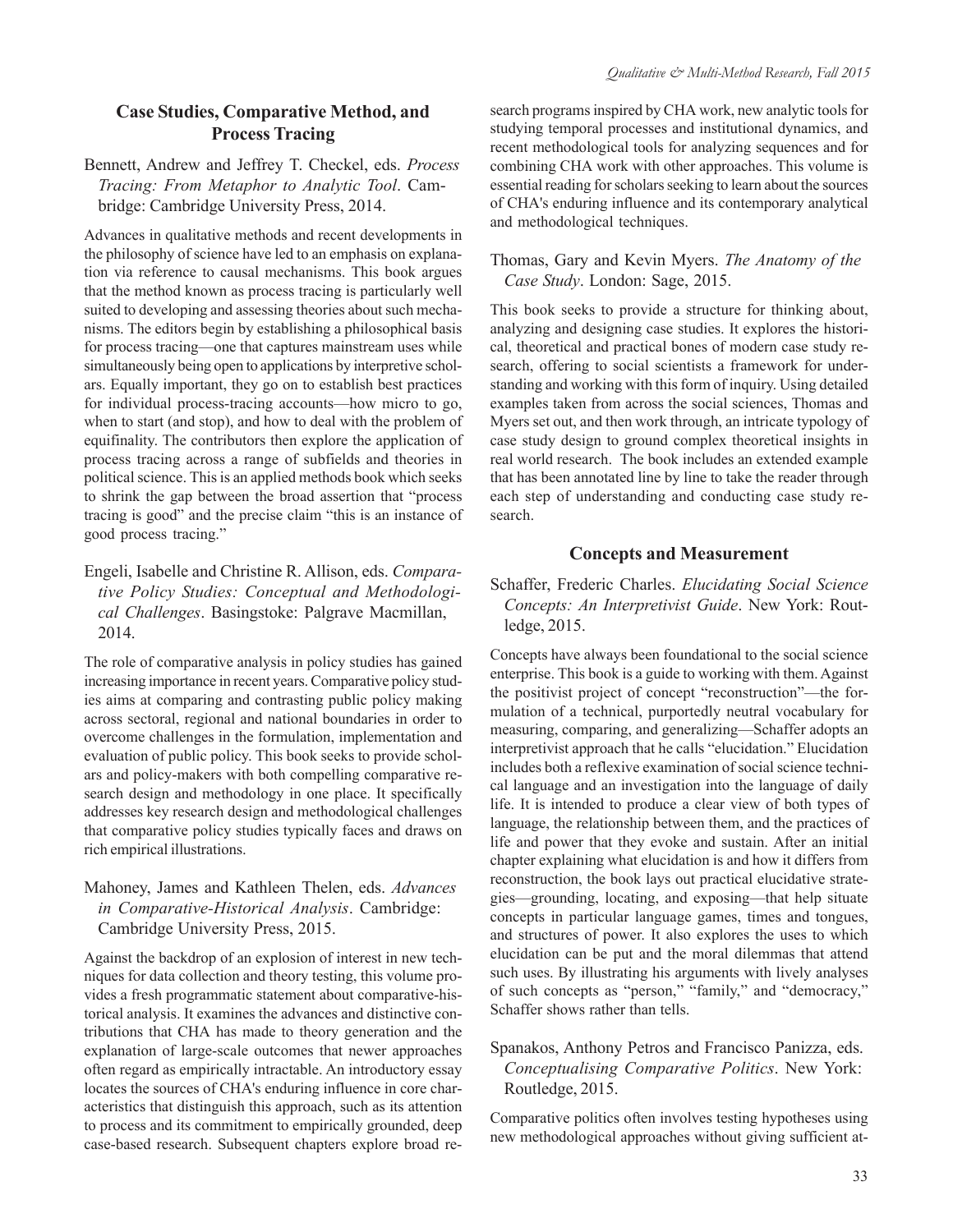tention to the concepts that are fundamental to the hypotheses, particularly to the ability of these concepts to "travel." Proper operationalizing requires deep reflection on the concept, not simply establishing how it should be measured. *Conceptualising Comparative Politics* examines—and seeks to illustrate—the gains from thoroughly thinking through concepts and deep familiarity with the case that inform the conceptual reflection. The book posits that concepts may be used comparatively as lenses, building blocks, and scripts. And the contributors, including established academics as well as emerging scholars in the field, show how these conceptual tools can be employed in original comparative research. The chapters included in this volume address some of the most contentious issues in comparative politics (populism, state capacity, governance, institutions, elections, secularism, among others) from various geographic regions and model how scholars doing comparative politics might approach such subjects.

## **Critical Theory as Empirical Method**

Aradau, Claudia, Jef Huysmans, Andrew Neal, and Nadine Voelkner, eds. *Critical Security Methods: New Frameworks for Analysis*. Abingdon: Routledge, 2014.

*Critical Security Methods* offers a new approach to research methods in critical security studies. It argues that methods are not simply tools to bridge the gap between security theory and security practice. Rather, to practise methods critically means engaging in a more free and experimental interplay between theory, methods and practice. This recognises that the security practices we research are often methods in their own right, as forms of surveillance, data mining, visualisation, and so on, and that our own research methods are themselves practices that intervene and interfere in those sites of security and insecurity. The chapters offer a series of methodological experimentations that assemble concepts, theory and empirical cases into new frameworks for critical security research. They show how critical engagement and methodological innovation can be practiced as interventions into diverse instances of insecurity and securitisation, including airports, drug trafficking, peasant struggles, biometrics and police kettling.

## Dixit, Priya and Jacob L Stump. *Critical Methods in Terrorism Studies*. Abingdon: Routledge, 2015.

Featuring the work of researchers who have already utilized critical methods to study terrorism, this book includes a diverse range of critical methodological approaches – including discourse analysis, feminist, postcolonial, ethnographic, critical theory, and visual analysis of terrorism. The main objectives of the book are to assist researchers in adopting and applying various critical approaches. The authors of each chapter discuss (1) why they chose their specific critical method; (2) how they justified their methodological stance; (3) how they conduct their research; (4) and, finally, an example of the research.

Waller, Vivienne, Karen Farquharson, and Deborah Dempsey. *Qualitative Social Research: Contemporary Methods for the Digital Age*. Los Angeles: Sage, 2015.

*Qualitative Social Research* employs an accessible approach to present the multiple ways in which criticism enhances research practice. Using numerous "real world" examples, it showcases the strengths and pitfalls of each research method, integrating the philosophical groundings of qualitative research with overviews of a range of commonly used methods, explaining what makes qualitative sociological research practical, useful and ethical. It includes discussions of new technologies in each chapter, as well as explanations of how to integrate online and visual methods with traditional data collection methods.

## **Ethnographic and Field Research**

Aldridge, Jo. *Participatory Research: Working with Vulnerable Groups in Research and Practice*. Bristol: Policy Press, 2015.

Drawing on in-depth case studies written by women who are survivors of interpersonal violence, this book examines the nature of participatory research in the social sciences and its role in increasing research participation among vulnerable or marginalized populations. In so doing, *Participatory Research* details how inclusion and collaboration can be enhanced among vulnerable research participants—such as those with profound learning difficulties, victims of abuse and trauma, and children and young people—and shows how useful the approach can be with these groups. Also exploring important ethical issues and challenges associated with participatory research, this book seeks to help students, researchers, and academics put participatory research methods into practice.

## Bednarek-Gilland, Antje. *Researching Values with Qualitative Methods: Empathy, Moral Boundaries and the Politics of Research*. Farnham: Ashgate, 2015.

In several branches of social science, interest in values and moral evaluations has increased in recent years, with group values taking centre-stage. Engaging with theories of value formation and the role of values in everyday life found in ethics, classical sociology and contemporary social theory and their implications for empirical work, *Researching Values with Qualitative Methods* argues for a pragmatist approach both to understanding values and the manner in which they are formed, as well as exploring the ways in which they can be studied empirically, using qualitative research methods. In this way, this book promises to resolve many of the practical problems involved in fieldwork with political groups, including the prominent question of how to account for the researcher's own values. Illustrated with examples from published as well as new research, this book provides the foundation for the theoretical understanding of values and their empirical investigation, thus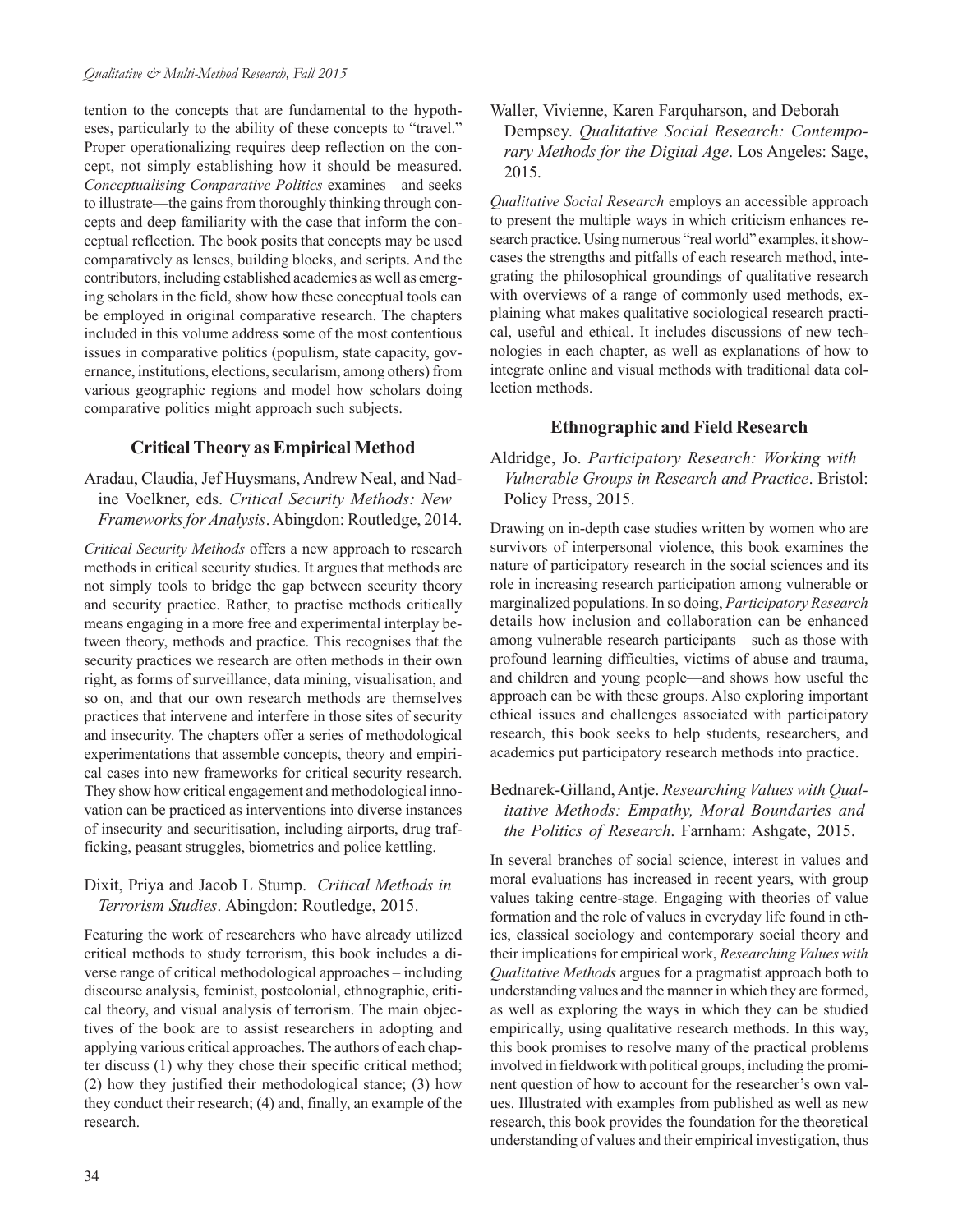strengthening the connection between social theory and the development of research methods.

## Beuving, Joost and Geert de Vries. *Doing Qualitative Research: The Craft of Naturalistic Inquiry*. Amsterdam: Amsterdam University Press, 2015.

Naturalistic inquiry is about studying people in everyday circumstances using ordinary means. It strives to blend in—respecting people in their daily lives, taking their actions and experiences seriously while not interfering—in order to come to theoretical understanding. This textbook for undergraduate and graduate students in social science offers guidance, combining thoughtful reflection with practical tips.

## Czarniawska, Barbara. *Social Science Research: From Field to Desk*. London: Sage, 2014.

Barbara Czarniawska takes us on a master class through the research process, encouraging us to revisit the various facets of the fieldwork research and helping us to reframe our own experiences. Combining a conversational style of writing with an impressive range of empirical examples, she takes the reader from planning and designing research to collecting and analyzing data all the way to writing up and disseminating findings. This sophisticated introduction embraces the practical reality of actually doing fieldwork. It tackles the common problems faced by new researchers head on, offering sensible advice and instructive case studies from the author's own experience.

## Fitzgerald, Richard and William Housley. *Advances in Membership Categorisation Analysis*. London: Sage, 2015.

This is an exciting addition to the dynamic, multidisciplinary field of membership categorization analysis. Bringing together the biggest names in MCA this book provides a contemporary analysis of the field and a platform for emerging researchers and students to build upon. The book sets out the current methodological developments of MCA highlighting its analytic strength—particularly when examining social identity and social knowledge. It provides a sophisticated tool of qualitative analysis and draws from a wide range of empirical studies provided by global scholars. The culmination of years of international research this agenda-setting text will be essential reading for academics and advanced students using membership categorization across the social sciences; particularly in media and communication studies, sociology, psychology, education, political science and linguistics.

## Kapiszewski, Diana, Lauren M. MacLean, and Benjamin L. Read. *Field Research in Political Science*. Cambridge: Cambridge University Press, 2015.

Field research—leaving one's home institution in order to acquire data, information or insights that significantly inform one's research—remains indispensable, even in a digitally networked era. This book reconsiders the design and execution of field research and explores its role in producing knowledge. First, it offers an empirical overview of fieldwork in the discipline based on a large-scale survey and extensive interviews. Good fieldwork takes diverse forms yet follows a set of common practices and principles. Second, the book demonstrates the analytic benefits of fieldwork, showing how it contributes to our understanding of politics. Finally, it provides intellectual and practical guidance, with chapters on preparing for field research, operating in the field and making analytic progress while collecting data, and on data collection techniques including archival research, interviewing, ethnography and participant observation, surveys, and field experiments.

## **Hermeneutic and Interpretive Approaches**

Brincat, Shannon, ed. *Dialectics in World Politics*. Abingdon: Routledge, 2015.

This volume explores the conceptual, methodological and praxeological aspects of dialectical analysis in world politics. As dialectics has remained an under-theorised analytical tool in international relations, this volume provides a critical resource for those seeking to deploy dialectics in their own research by showcasing its effectiveness for understanding and transforming world politics. Contributions demonstrate a number of innovative ways in which dialectical thinking can be of benefit to the study of world politics by covering three thematic concerns: (i) conceptual or meta-theoretical dimensions of dialectics; (ii) methodological features and general principles of dialectical approaches; and (iii) applications and/or case studies that deploy a dialectical approach to world politics. Canvassing a diverse range of dialectical approaches on key issues in world politics—from global security to postcolonial resistances, from the theoretical problems of reification and complexity, to the study of the global futures and the intercultural historical expressions of dialectics—*Dialectics and World Politics* offers key insights into the social forces and contradictions that are generative of transformation in world politics and yet routinely downplayed in orthodox approaches to international relations. Each chapter demonstrates how dialectics can be utilized more broadly in the discipline and deployed in a critical fashion as part of an emancipatory project.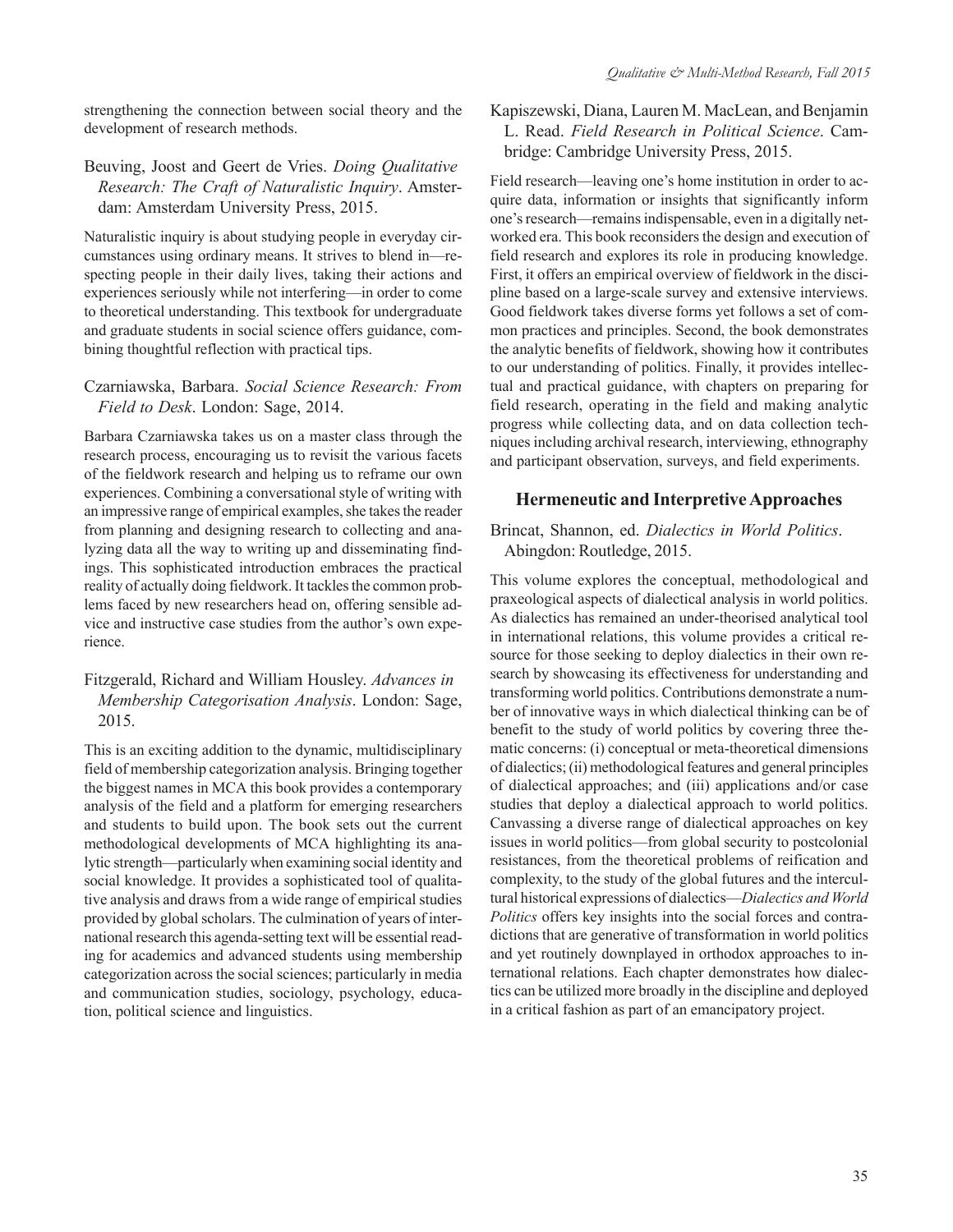Jacobsen, Michael Hviid, Anders Petersen, Michael S. Drake, and Kieran Keohane, eds. *Imaginative Methodologies in the Social Sciences: Creativity, Poetics and Rhetoric in Social Research*. Farnham: Ashgate, 2014.

This book develops, expands and challenges conventional social scientific methodology and language by way of literary, poetic and other alternative sources of inspiration, as sociologists, social workers, anthropologists, criminologists and psychologists all rethink, provoke and reignite social scientific methodology. Challenging the mainstream orthodoxy of social scientific methodology, which closely guards the boundaries between the social sciences and the arts and humanities, this volume reveals that authors and artists are often engaged in projects parallel to those of the social sciences and vice versa, thus demonstrating that artistic and cultural production does not necessarily constitute a specialist field, but is in fact integral to social reality.

## **Interview and Survey Methods**

Gobo, Giampietro and Sergio Mauceri. *Constructing Survey Data: An Interactional Approach*. Los Angeles: Sage, 2014.

This book provides students and researchers with a pragmatic, new perspective on the process of collecting survey data. By proposing a post-positivist, interviewee-centred approach, it improves the quality and impact of survey data by emphasising the interaction between interviewer and interviewee. Extending the conventional methodology with contributions from linguistics, anthropology, cognitive studies and ethnomethodology, Gobo and Mauceri analyse the answering process in structured interviews built around questionnaires. The following key areas are explored in detail: an historical overview of survey research, the process of preparing the survey and designing data collection, the methods of detecting bias and improving data quality, the strategies for combining quantitative and qualitative approaches, and the survey within global and local contexts. Incorporating the work of experts in interpersonal and intercultural relations, this book offers readers a critical perspective on survey research.

## Magnusson, Eva and Jeanne Marecek. *Doing Interview-Based Qualitative Research: A Learner's Guide*. Cambridge: Cambridge University Press, 2015.

This book is an accessible step-by-step guide to conducting interview-based qualitative research projects. The authors discuss the "hows" and "whys" of qualitative research, showing readers the practices as well as the principles behind them. The book first describes how to formulate research questions suited to qualitative inquiry. It then discusses in detail how to select and invite research participants into a study and how to design and carry out good interviews. It next presents several ways to analyze interviews and provides readers with many examples. It also discusses how to synthesize findings and how to present them.

## Morris, Alan. *A Practical Introduction to In-Depth Interviewing*. London: Sage, 2015.

A nuts and bolts introduction to interviewing. With coverage of ethics, preparation strategies and advice for handling the unexpected in the field, this guidebook seeks to help readers get to grips with the basics of interviewing before embarking on their own research. The book seeks to provide interview methods-specific practical advice often skipped in traditional methods textbooks.

Saris, Willem E. and Irmtraud N. Gallhofer. *Design, Evaluation, and Analysis of Questionnaires for Survey Research*. 2nd ed. Hoboken: John Wiley & Sons, 2014.

Reflecting modern developments in the field of survey research, *Design, Evaluation, and Analysis of Questionnaires for Survey Research* provides analysis of the important decisions researchers make throughout the survey design process. The new edition covers the essential methodologies and statistical tools utilized to create reliable and accurate survey questionnaires, which unveils the relationship between individual question characteristics and overall question quality. The computer program Survey Quality Prediction (SQP) has been updated to include new predictions of the quality of survey questions on the basis of analyses of Multi-Trait Multi-Method experiments. The improved program contains over 60,000 questions, with translations in most European languages. Featuring an expanded explanation of the usage and limitations of SQP 2.0, the second edition also includes: new practice problems to provide readers with real-world experience in survey research and questionnaire design, a comprehensive outline of the steps for creating and testing survey questionnaires, and contemporary examples that demonstrate the many pitfalls of questionnaire design and ways to avoid similar decisions.

## **Multi-Method Research**

Domínguez, Silvia and Betina Hollstein, eds. *Mixed Methods Social Networks Research: Design and Applications*. New York: Cambridge University Press, 2014.

This volume demonstrates the potential of mixed-methods designs for research on social networks, as well as for the utilization of social networks for other research. *Mixed Methods* applies to the combination and integration of qualitative and quantitative methods. In social network research, mixing methods also applies to the combination of structural and actororiented approaches. The volume provides readers with methodological concepts to guide mixed-method network studies with precise research designs and methods to investigate social networks of various sorts. Each chapter describes the research design used and discusses the strengths of the methods for that particular field and for specific outcomes.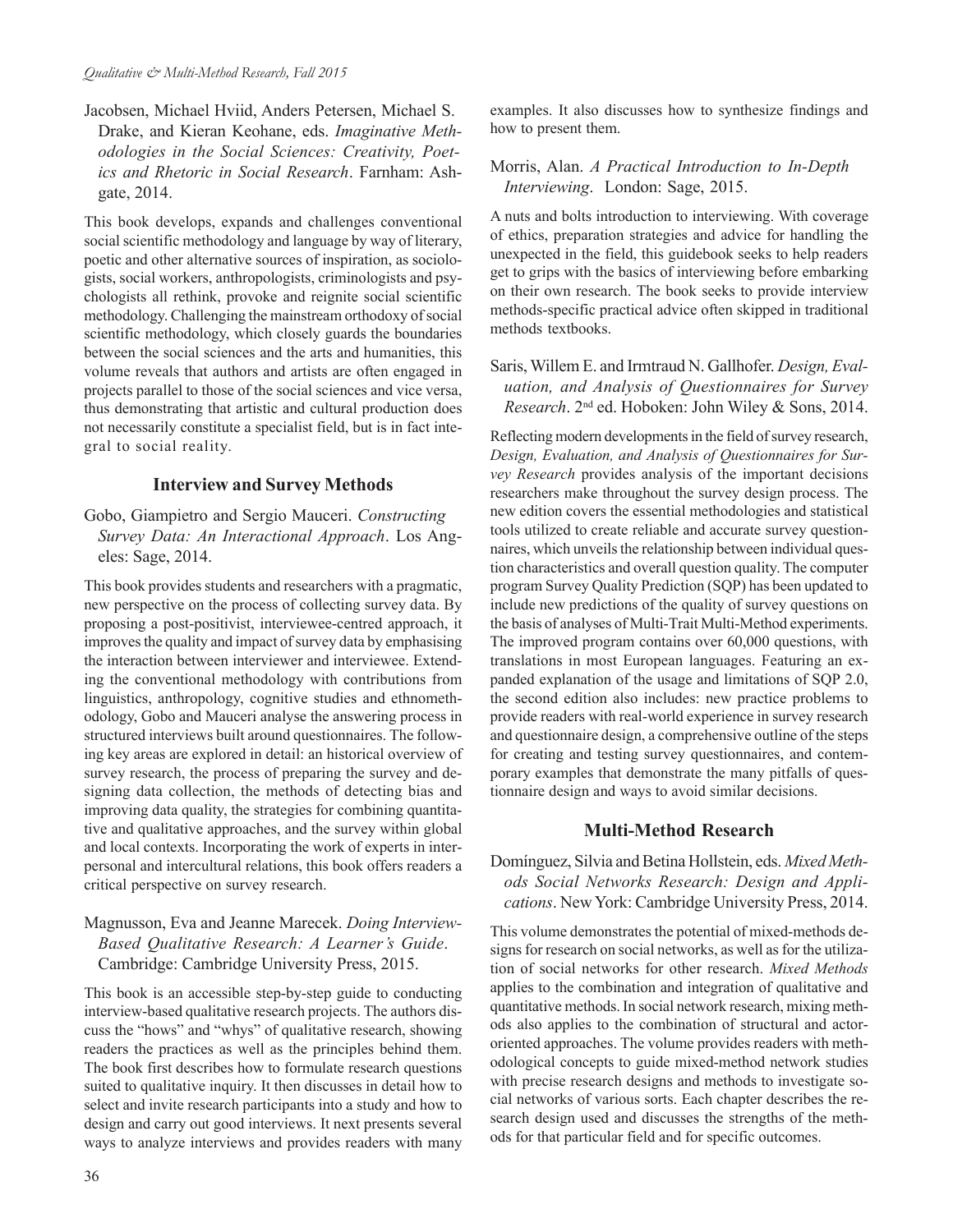Hesse-Biber, Sharlene Nagy, and R. Burke Johnson, eds. *The Oxford Handbook of Multimethod and Mixed Methods Research Inquiry*. Oxford: Oxford University Press, 2015.

Offering a variety of innovative methods and tools, *The Oxford Handbook of Multimethod and Mixed Methods Research Inquiry* provides a comprehensive and up-to-date presentation of multi- and mixed-methods research. Written concisely by leading scholars in the field, it enhances and disrupts traditional ways of asking and addressing complex research questions. Topics include an overview of theory, paradigms, and scientific inquiry; a guide to conducting a multi- and mixedmethods research study from start to finish; current uses of multi- and mixed-methods research across academic disciplines and research fields; the latest technologies and how they can be incorporated into study design; and a presentation of multiple perspectives on the key remaining debates. Each chapter includes state-of-the-art examples.

## Kara, Helen. *Creative Research Methods in the Social Sciences: A Practical Guide*. Bristol: Policy Press, 2015.

Creative research methods can help answer complex contemporary questions that traditional methods alone cannot; they can also be more ethical, helping researchers to address social injustice in new ways. This accessible book identifies and examines the four pillars of creative research methods: arts-based research, research using technology, mixed-method research, and transformative research frameworks. It offers numerous examples from around the world of creative methods in practice in the social sciences, arts, and humanities. It seeks to demonstrate why, when, and how to use creative methods.

## **Qualitative and Multi-Method Approaches: General**

Anfara Jr, Vincent A. and Norma T. Mertz, eds. *Theoretical Frameworks in Qualitative Research*. 2nd ed. Los Angeles: Sage, 2014.

The second edition of *Theoretical Frameworks in Qualitative Research* brings together some of today's leading qualitative researchers to discuss the frameworks behind their published qualitative studies. They share how they found and chose a theoretical framework, from what discipline the framework was drawn, what the framework posits, and how it influenced their study. Both novice and experienced qualitative researchers are able to learn first-hand from various contributors as they reflect on the process and decisions involved in completing their study. The book also provides background for beginning researchers about the nature of theoretical frameworks and their importance in qualitative research; about differences in perspective about the role of theoretical frameworks; and about how to find and use a theoretical framework.

## Birks, Melanie and Jane Mills. *Grounded Theory: A Practical Guide*. Los Angeles: Sage, 2015.

This book introduces the whole range of grounded theory approaches, providing a comprehensive description of the strategies and techniques employed in this methodology. It is not written from a particular philosophical standpoint, but as a first introduction for students or researchers looking to use grounded theory in their analysis. Birks and Mills' accessible text is driven by practical case examples throughout to help the reader get to grips with the process of doing grounded theory analysis for themselves. The book deploys a variety of educational activities to guide readers through both the principles and the application of grounded theory, making this an ideal starter text for those new to the approach.

## Camfield, Laura, ed. *Methodological Challenges and New Approaches to Research in International Development*. Basingstoke: Palgrave Macmillan, 2014.

Development researchers face many challenges in producing robust and persuasive analyses, often within a short timeframe. This edited volume tackles these challenges head-on, using examples and drawing on best practice from other fields. It provides a fresh perspective on perennial debates such as how to integrate qualitative and quantitative approaches and the relationship between data and theory.

## Creswell, John W. *30 Essential Skills for the Qualitative Researcher*. Thousand Oaks: Sage, 2015.

*30 Essential Skills for the Qualitative Researcher* seeks to fill a gap in introductory literature on qualitative inquiry by providing practical "how-to" information for beginning researchers in the social, behavioral, and health sciences. John W. Creswell draws on years of teaching, writing, and conducting his own projects to offer techniques and procedures with many applied examples from research design, qualitative inquiry, and mixed methods. Creswell defines what a skill is, and acknowledges that while there may be more than 30 that an individual will use and perfect, the skills presented in this book are crucial for a new qualitative researcher starting a qualitative project.

## Della Porta, Donatella, ed. *Methodological Practices in Social Movement Research*. Oxford: Oxford University Press, 2014.

Social movement studies have grown enormously in the last few decades. With the growing interest in the field, there has been also an increasing need for methodological guidance for empirical research. This volume addresses this need by introducing the main methods of data collection and data analysis as they have been used in past research on social movements. The book offers a practical, how-to approach and not simply a review of the methodological literature. Each author writes on a method they are very familiar with, having used it extensively in their own work. And each chapter presents specific discus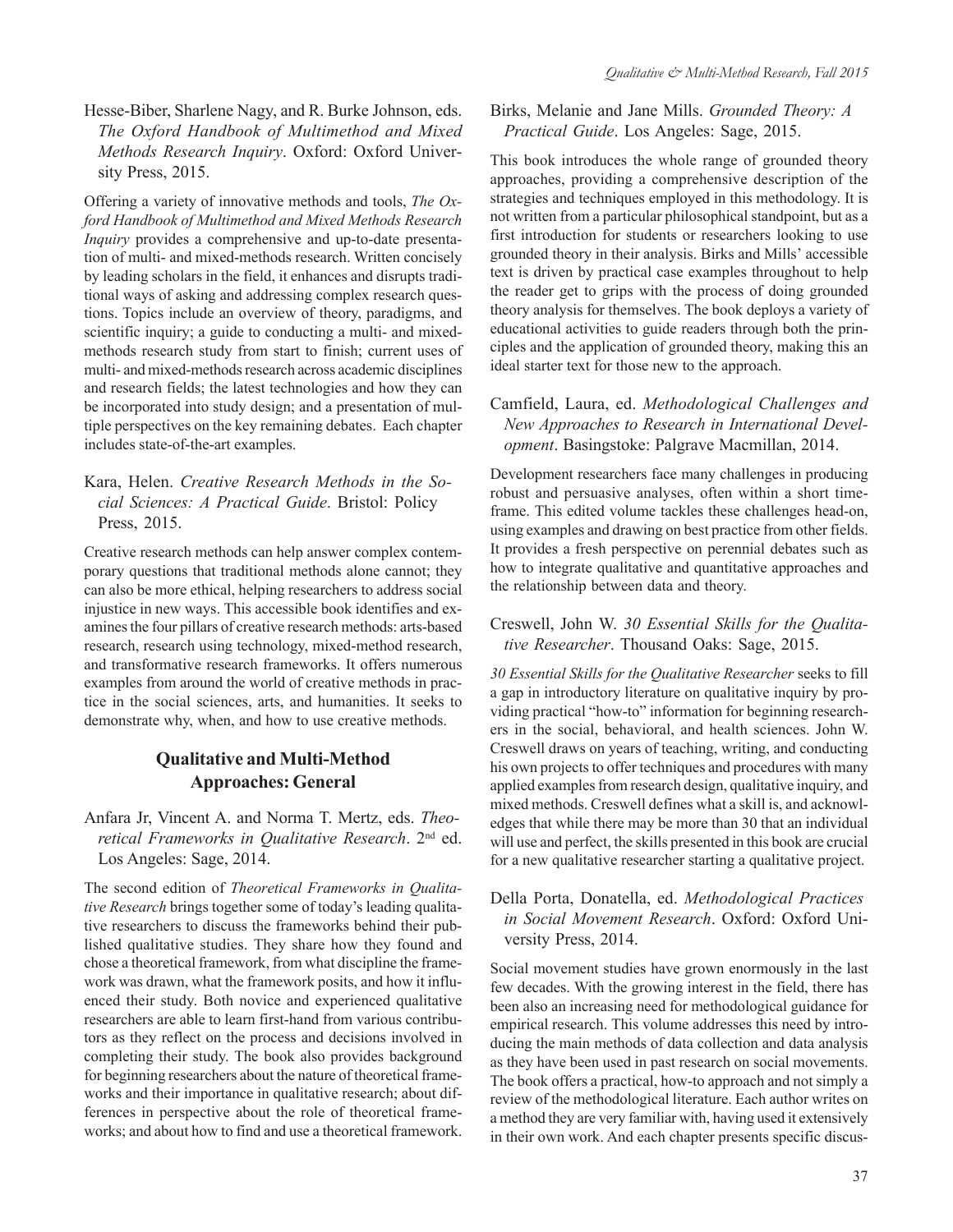sions on every stage of research: from research design to data collection and the use of the information gathered. Throughout, research dilemmas and choices are presented, illustrated, and discussed. The volume offers an essential point of references for anyone undertaking research on social movements.

## Dowding, Keith. *The Philosophy and Methods of Political Science*. London: Palgrave Macmillan, 2015.

This short book addresses the question of what constitutes good practice in a variety of political science methods and examines the philosophy that underpins them. It argues for a pluralistic approach that will deliver effective analysis and an in-depth understanding of political events.

## Leavy, Patricia, ed. *The Oxford Handbook of Qualitative Research*. Oxford: Oxford University Press, 2014.

The *Oxford Handbook of Qualitative Research* presents a comprehensive overview of the field of qualitative research across the social sciences. The contributors represent some of the most influential and innovative researchers in the field as well as emerging scholars. The handbook seek to provide a broad introduction to qualitative research for those with little to no background in the subject, offering both a retrospective and prospective view of the field, while simultaneously providing substantive contributions to the field that will be of interest to even the most experienced researchers. The first two sections explore the history of the field, ethics and philosophical/theoretical approaches. The next three sections focus on the major methods of qualitative practice as well as newer approaches (such as arts-based research and internet research); area studies often excluded (such as museum studies and disaster studies); and mixed methods and participatory methods (such as community-based research). The next section covers key issues including data analysis, interpretation, writing and assessment. The final section offers a commentary about politics and research and the move towards public scholarship.

## Lynggaard, Kennet, Ian Manners, and Karl Löfgren, eds. *Research Methods in European Union Studies*. Basingstoke: Palgrave Macmillan, 2015.

The crises that currently grip Europe imply a failure to ask the pertinent questions as well as a perceived weakness in the methods and evidence used by researchers. This volume acknowledges the weaknesses of the past but seeks to move beyond them and towards EU research strategies that go beyond the dichotomies of the past towards a new agenda for research on Europe through problem-solving based research. The 20 chapters in this collection range from micro-level analyses of identities, single policy studies and European discourse, through meso-level analysis of agenda setting, bargaining, implementation and Europeanization, to macro-level analyses of the EU as a global actor, European integration and globalisation as well as hard and soft governance, elections and party groups, attitude formation, and new-regionalism. The book thus provides a comprehensive and accessible guide to conducting research on the European Union today.

## Roller, Margaret R. and Paul J. Lavrakas. *Applied Qualitative Research Design: A Total Quality Framework Approach*. New York: Guilford Press, 2015.

This textbook provides a comprehensive framework for creating, managing, and interpreting qualitative research studies that yield valid and useful information. Examples of studies from a wide range of disciplines illustrate the strengths, limitations, and applications of the primary qualitative methods: indepth interviews, focus group discussions, ethnography, content analysis, and case study and narrative research. Chapters show how to implement each method within a paradigm-neutral and flexible Total Quality Framework (TQF) comprising four interrelated components: Credibility, Analyzability, Transparency, and Usefulness. Detailed discussions of such crucial topics as construct validity, inter-researcher reliability, researcher bias, and verification strategies are featured throughout to address the quality issue. The book also addresses applications of the TQF to the writing, review, and evaluation of qualitative research proposals and manuscripts.

Snee, Helene, Christine Hine, Yvette Morey, Steven Roberts, and Hayley Watson, eds. *Digital Methods for Social Sciences: An Interdisciplinary Guide to Research Innovation*. Houndmills: Palgrave Macmillan, 2015.

Digital technologies present a challenge to social researchers, and in turn offer the chance to access, generate and analyse new information in new ways and address new research questions. In response to this challenge, this interdisciplinary collection considers the quantitative and qualitative analysis of social media, addressing the contemporary concern with "big data" but also the rich or "thick data" available. It provides examples of research that has sought to explore digital methods through comparing and combining these with 'offline' or traditional approaches, and presents case studies that are both innovative in their use of new, existing and combined methods but also question the nature of innovation. It also develops some of the key challenges in mainstreaming digital methods, including debates in educational research, research with young people, and the ethical issues that digital and social researchers face.

## Tavory, Iddo, and Stefan Timmermans. *Abductive Analysis: Theorizing Qualitative Research*. Chicago: University of Chicago Press, 2014.

*Abductive Analysis* provides a new navigational map for theorizing qualitative research. The authors outline a way to think about observations, methods, and theories that nurtures theory formation without locking it into predefined conceptual boxes.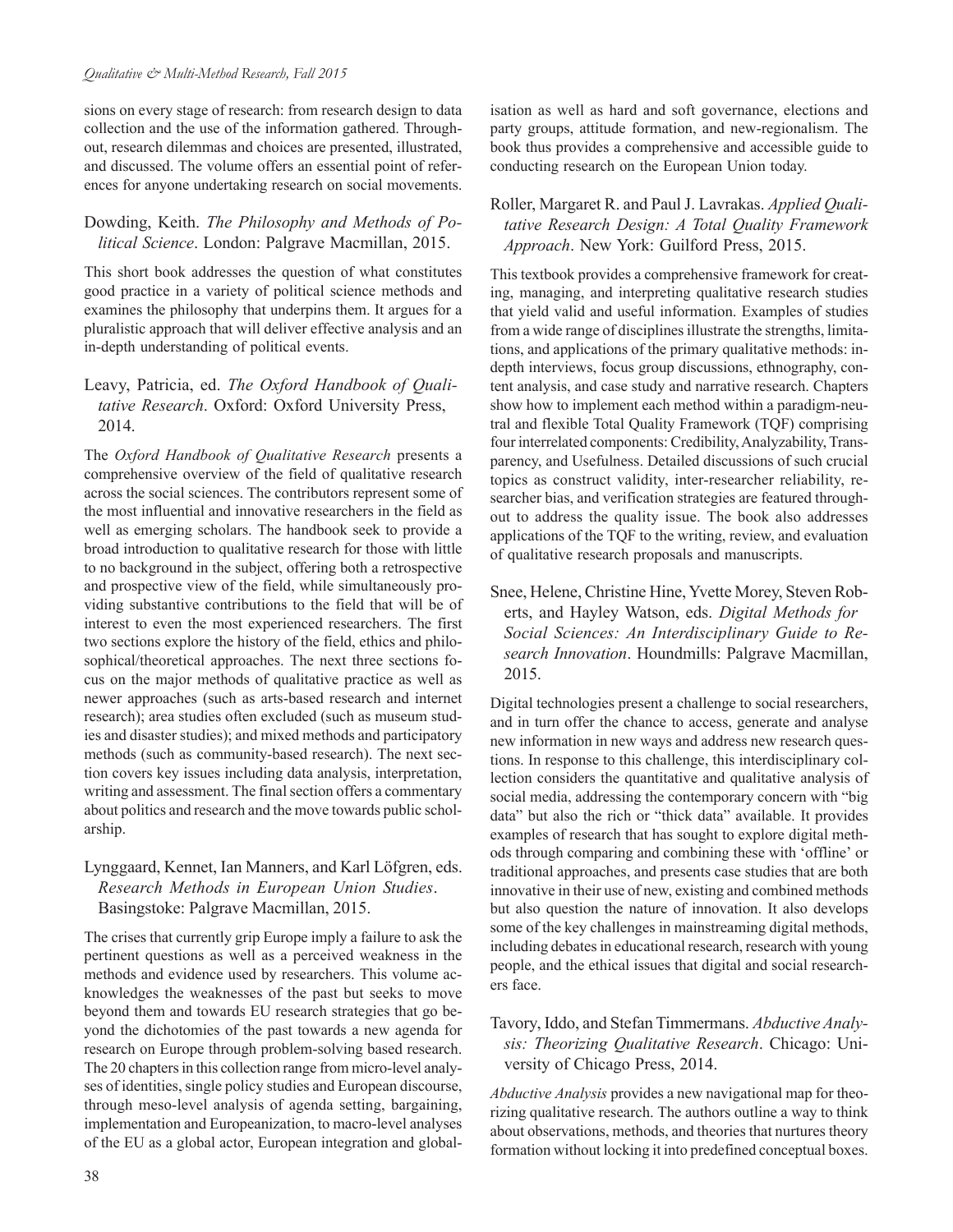The book provides novel ways to approach the challenges that plague qualitative researchers across the social sciences how to conceptualize causality, how to manage the variation of observations, and how to leverage the researcher's community of inquiry.

Van Thiel, Sandra. *Research Methods in Public Administration and Public Management: An Introduction*. London: Routledge, 2014.

Research in public administration and public management has distinctive features that influence the choices and application of research methods. Periods of change and upheaval in the public sector provide ample opportunities and cases for research, but the standard methodologies for researching in the social sciences can be difficult to follow in the complex world of the public sector. In a dynamic political environment, the focus lies on solving social problems whilst also using methodological principles needed for doing scientifically sound research. *Research Methods in Public Administration and Public Management* represents a comprehensive guide to doing and using research in public management and administration. It is succinct but covers a wide variety of research strategies including among others: action research, hypotheses, sampling, case selection, questionnaires, interviewing, desk research, prescription and research ethics.

## **Research Ethics and Research Transparency**

Jolivette, Andrew J., ed. *Research Justice: Methodologies for Social Change*. Bristol: Policy Press, 2015.

Challenging traditional models for conducting social science research within marginalized populations, "research justice" is a strategic framework and methodological intervention that aims to transform structural inequalities in research. This book is the first to offer a close analysis of that framework and present a radical approach to socially just, community-centered research. It is built around a vision of equal political power and legitimacy for different forms of knowledge, including the cultural, spiritual, and experiential, with the goal of greater equality in public policies and laws that rely on data and research to produce social change.

### **Textbooks: New Editions**

- Adler, Emily and Roger Clark. *An Invitation to Social Research: How It's Done.* 5<sup>th</sup> edition. Stamford: Cengage Learning, 2015.
- Babbie, Earl R. and Lucia Benaquisto. *Fundamentals of Social Research*. 3rd Canadian Edition. Toronto: Nelson Education, 2014.
- Banks, Marcus and David Zeitlyn. *Visual Methods in Social Research*. 2nd edition. London: Sage, 2015.
- Bloomberg, Linda Dale and Marie Volpe. *Completing your Qualitative Dissertation: A Road Map from Beginning to End*. 3rd edition. Thousand Oaks: Sage, 2015.
- Bradbury, Hilary. *The SAGE Handbook of Action Research*. 3rd edition. London: Sage, 2015.
- Brinkmann, Svend and Steinar Kvale. *InterViews: Learning the Craft of Qualitative Research Interviewing*. 3<sup>rd</sup> edition. Thousand Oaks: Sage, 2015.
- Bryman, Alan. *Social Research Methods*. 5<sup>th</sup> edition. New York: Oxford University Press, 2015.
- Corbin, Juliet and Anselm Strauss. *Basics of Qualitative Research: Techniques and Procedures for Developing Grounded Theory*. 4th edition. Thousand Oaks: Sage, 2014.
- Donovan, Todd and Kenneth Hoover. *The Elements of Social Scientific Thinking*. 11<sup>th</sup> edition. Boston: Cengage Learning, 2015.
- Friese, Susanne. *Qualitative Data Analysis with ATLAS.ti*. 2nd edition. London: Sage, 2014.
- Merriam, Sharan B. and Elizabeth J. Tisdell. *Qualitative Research: A Guide to Design and Implementation*. 4th edition. San Franciso: Jossey-Bass, 2015.
- Orcher, Lawrence. *Conducting Research: Social and Behavioral Science Methods*. 2nd edition. Glendale: Pyrczak, 2014.
- Patten, Mildred L. and Randall R Bruce. *Understanding Research Methods: An Overview of the Essen*tials. 9<sup>th</sup> edition. Glendale: Pyrczak, 2014.
- Salmons, Janet. *Qualitative Online Interviews: Strategies, Design, and Skills*. 2nd edition. Thousand Oaks: Sage, 2014.
- Taylor, Steven J., Robert Bogdan, and Marjorie DeVault. *Introduction to Qualitative Research Methods: A* Guidebook and Resource. 4<sup>th</sup> edition. Hoboken: John Wiley & Sons, 2015.
- Thomas, Gary. *How to Do Your Case Study: A Guide for Students and Researchers*. 2nd edition. Los Angeles: Sage, 2015.
- Wodak, Ruth and Michael Meyer. *Methods of Critical Discourse Studies*. 3rd edition. Los Angeles: Sage, 2015.
- Yin, Robert K. *Qualitative Research from Start to Finish*. 2nd edition. New York: Guilford Press, 2015.